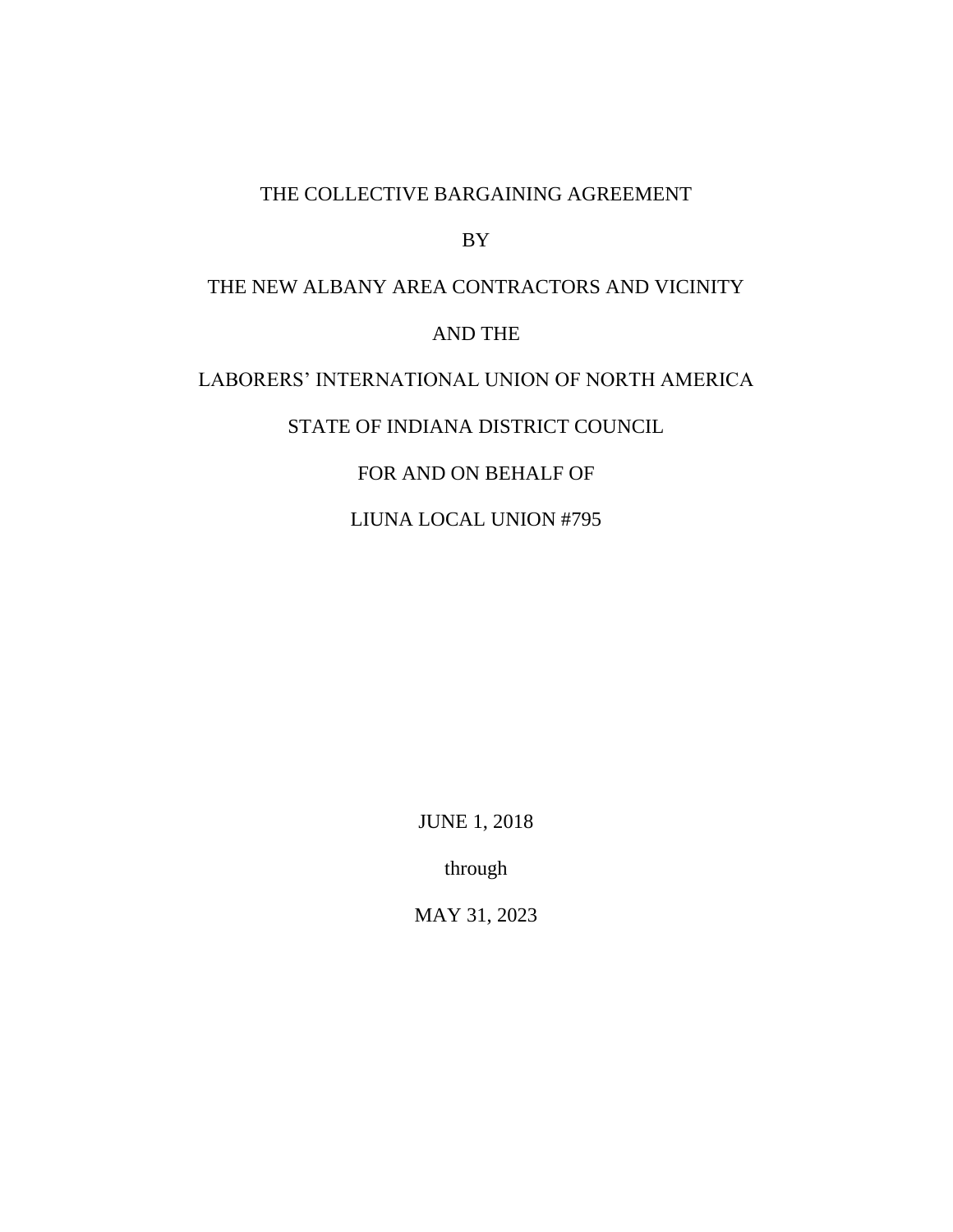# INDEX

|               |                                                            | 1              |
|---------------|------------------------------------------------------------|----------------|
| $\mathbf I$   |                                                            | $\overline{2}$ |
| $\mathbf{I}$  |                                                            | 7              |
| Ш             |                                                            | 8              |
| IV            |                                                            | 8              |
| V             |                                                            | 9              |
| VI            |                                                            | 10             |
| VII           |                                                            | 10             |
| <b>VIII</b>   |                                                            | 11             |
| IX            |                                                            | 11             |
| X             | Indiana Laborers Defined Contribution Trust Fund           | 12             |
| XI            |                                                            | 12             |
| XII           |                                                            | 13             |
| <b>XIII</b>   |                                                            | 13             |
| <b>XIV</b>    |                                                            | 13             |
| XV            |                                                            | 14             |
| XVI           |                                                            | 17             |
| <b>XVI</b>    |                                                            | 18             |
| <b>XVII</b>   |                                                            | 19             |
| XIX           |                                                            | 19             |
| XX            |                                                            | 20             |
| XXI           |                                                            | 20             |
| XXII          |                                                            | 20             |
| <b>XXIII</b>  |                                                            | 20             |
| <b>XIV</b>    |                                                            | 21             |
| XV            |                                                            | 22             |
| XXVI          |                                                            | 23             |
| <b>XXVII</b>  |                                                            | 23             |
| <b>XXVIII</b> |                                                            | 24             |
| <b>XXIX</b>   |                                                            | 30             |
| XXX           |                                                            | 31             |
| XXXI          |                                                            | 32             |
|               | Directory of Laborers Intl Union of North America Offices  | 33             |
|               | Directory State of IN District Council & Affiliated Locals | 34             |
|               |                                                            | 40             |
|               |                                                            |                |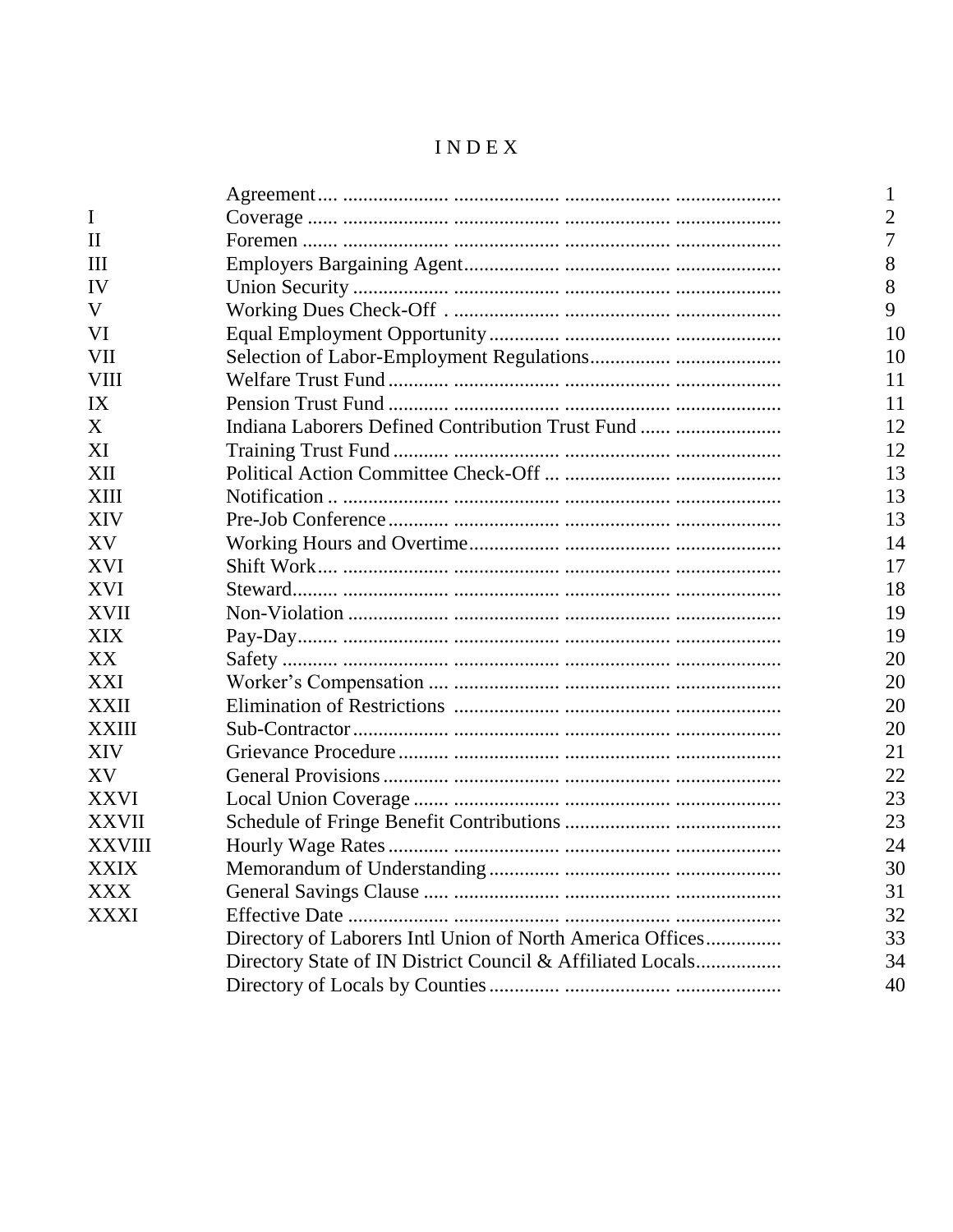# **THE COLLECTIVE BARGAINING AGREEMENT BY THE NEW ALBANY AREA CONTRACTORS AND VICINITY AND THE LABORERS' INTERNATIONAL UNION OF NORTH AMERICA STATE OF INDIANA DISTRICT COUNCIL FOR AND ON BEHALF OF LIUNA LOCAL UNION #795**

#### **JUNE 1, 2018 - MAY 31, 2023**

THIS AGREEMENT is made and entered into  $1<sup>st</sup>$  day of June, 2018 by and between The New Albany Area Contractors and Vicinity as the collective bargaining representatives of the undersigned Employers, Party of the First Part, and the Laborers' International Union of North America, State of Indiana District Council, acting for and on behalf of its affiliated Local Union #795, Party of the Second Part, and hereinafter referred to as "Union".

It is strictly understood that the State of Indiana District Council is acting only as agent in the negotiations of this Agreement and on behalf of Local Union #795, Party of the Second Part, as herein defined. It is understood that the State of Indiana District Council, in signing this Agreement for and on behalf of Local Union #795 shall not be responsible for violation of this Agreement by Local Union #795 or any member or members thereof, unless after notice and a reasonable opportunity is given the State of Indiana District Council to correct or ratify same.

It is agreed and understood that the New Albany Area Contractors and Vicinity shall in no event be bound as principal or be held liable as negotiating agent or as principal in any manner for any breach of this Contract by any of the Parties hereto.

It is further agreed that the liability of the Employers represented by the New Albany Area Contractors and Vicinity shall be several and not joint and the liability of the Local Union affiliated with the Laborers' International Union of North America, State of Indiana District Council shall be several and not joint.

The New Albany Area Contractors and Vicinity is designated as "Employers" in this Agreement for clarity. Wherever "Employers" is used, it also means and includes the organization known as the New Albany Area Contractors and Vicinity.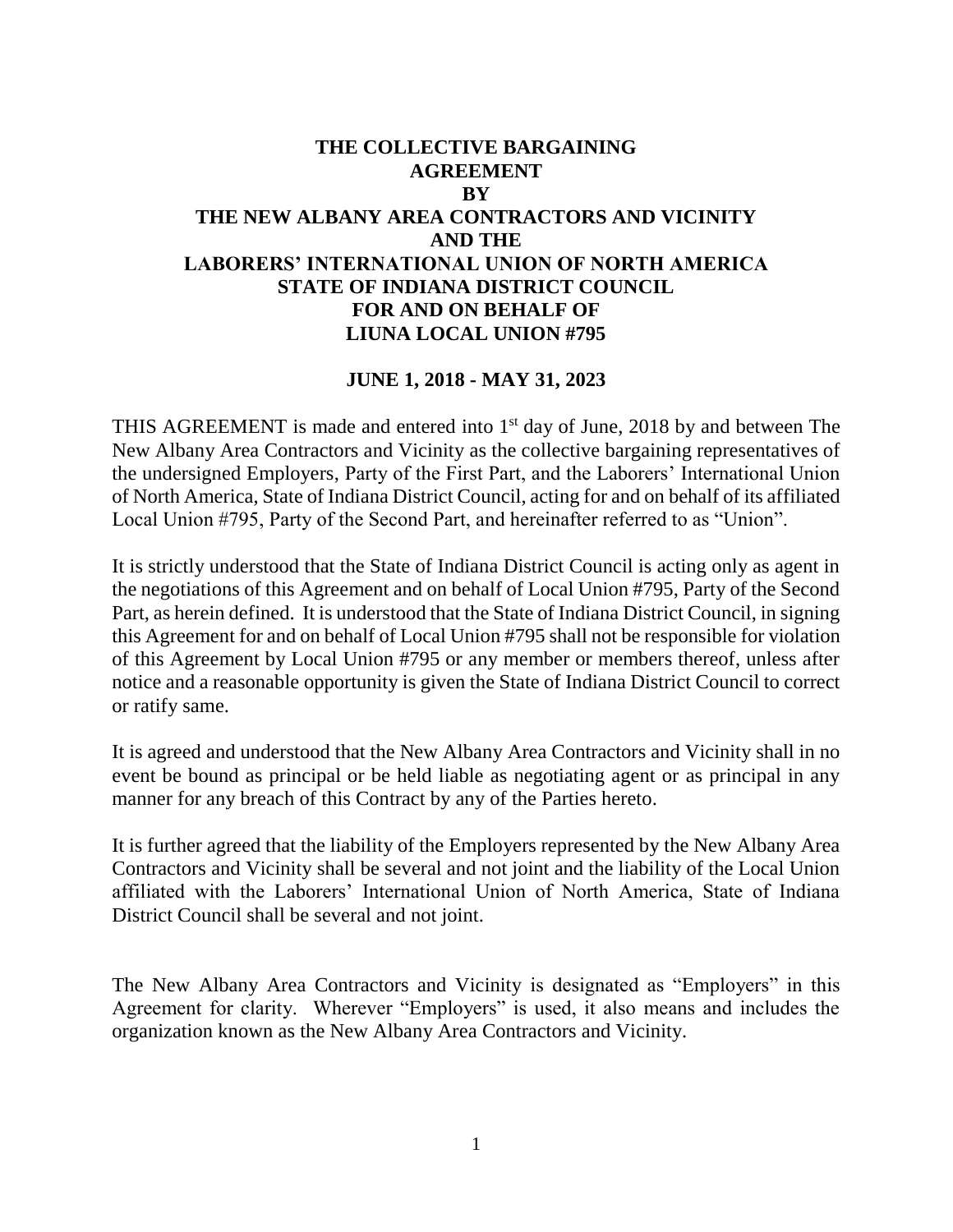# **ARTICLE I**

#### **COVERAGE**

#### **Section 1. Work covered:**

(a) This Agreement shall cover all work coming within the recognized jurisdiction of the Laborers' International Union of North America as set forth in their Manual of Jurisdiction as amended in October 1961 and as now included in Section 1 of the Jurisdictional Guidelines Booklet, adopted by the Laborers' International Union of North America, State of Indiana District Council, on the date of February 26, 1972, and as amended from time to time as mutually agreed upon by both Parties.

(b) The jurisdiction of work referred to in the wage classification and elsewhere in this Contract is the jurisdiction of work claimed by the Union and nothing contained herein shall make it mandatory for the Employer to accept the claims of jurisdiction as being binding upon him. The Employer does not waive any of his rights by permitting the inclusion of the jurisdiction of work in this Contract.

(c) The Parties to this Agreement are subject to and agree to submit any unresolved jurisdictional dispute to International Representatives of all disputing trades and, if a satisfactory or mutual understanding cannot be reached at that time, it will be submitted to whatever Federal Governmental Agency, having the responsibility for the resolution of such dispute. Any interpretation or decision by said Agency shall immediately be accepted and complied with by all Parties bound by this Agreement. The Employer and the Union agree that there will be no work stoppage during the period pending a jurisdictional decision by the above mentioned Federal Agency.

(d) This Agreement shall have effect on and cover Construction Laborers working for Employers on the hereinafter mentioned classes of work in the territory covered by this Agreement. This Agreement includes Industrial projects and/or government defense projects. This Agreement excludes Heavy and Highway and Utility construction and Gas Line Distribution Systems on public right-of-ways. Laborers jurisdiction of work was originally assigned under charter by the AFL-CIO, traditional performance of work as established over a period of years by many letters of assignment from Employers who are agreeable that Laborers possess the skill and ability to perform such work by award from the National Labor Relations Board and by mergers and amalgamation, it is agreed and understood that Laborers are Tenders of all Trades involved in the Construction Industry and the following is the work of the Laborers:

1. Digging of all ditches for any purpose, the excavation of all piers, foundations, holes and trenches; the lagging, sheeting, cribbing, bracing and propping of all foundations; all work in connection with caissons, cofferdams, including all excavation, drilling, jack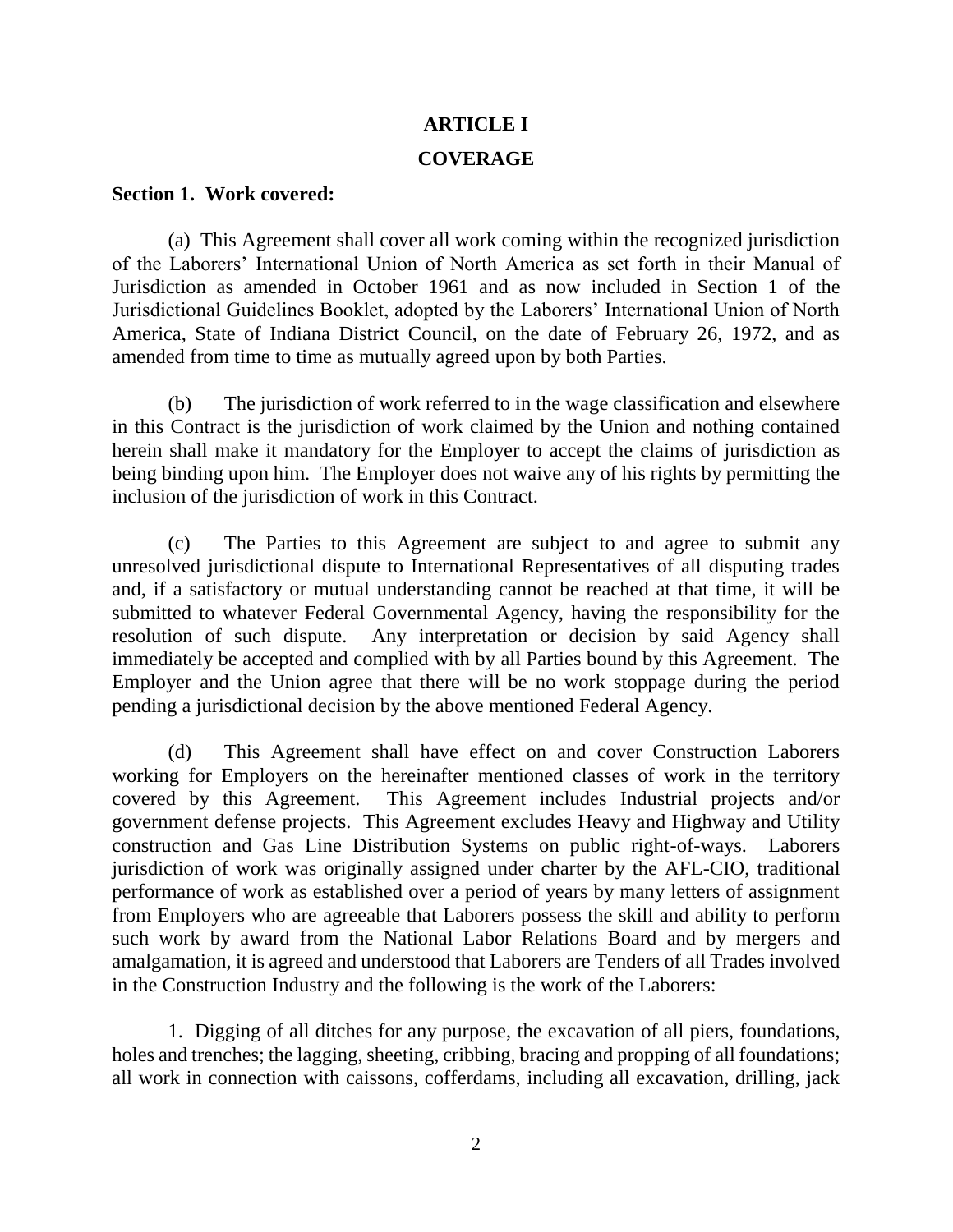hammering, blasting, shooting, scaling; installation of dewatering header systems, sinking of all well points.

2. The loading, unloading, handling and distribution of all materials, fixtures, furnishings and appliances from point of delivery to point of installation, by any means, hand, power rigging, or machinery.

3. The cleaning and clearing of all debris, including wire brushing of windows, scraping of floors, removal of surplus material from all fixtures and that of all debris in building and total construction area; the general clean-up, such as sweeping, cleaning, wash-down and wiping of construction facilities and furnishings; the loading and removal of all debris, including crates, boxes and waste material; washing of wall interior and exterior; partitions, ceilings, blackboards, windows, bathrooms, kitchens, laboratories, and all fixtures and furnishings therein; the mopping, washing, waxing and polishing and/or dusting of all floors or areas.

4. The tending of all temporary heat when done by any process; the drying of plaster, concrete, mortar or other aggregate when done by salamander heat or any other drying process.

5. The tending of cement masons, brick masons, plasterers, carpenters and other Building Construction Crafts. Tending shall consist of the preparation of all materials and the handling and conveying of materials to the point of erection or installation to be used by mechanics or other Crafts, whether such preparation is by hand or any other process. After the material has been prepared or unloaded, tending shall consist of the supplying and conveying of said material and other materials, whether done by hand, shovel, bucket, hod, wheelbarrow or buggy, or other motorized unit used for such purpose.

The tending of Carpenters shall consist of the conveying of all materials from point of unloading to the point of installation or erection by any mode or method; the cleaning of all materials, such as pulling of nails, the cleaning and oiling of all forms; the driving of all stakes for bracing of forms, tending the saw man by off bearing the materials, supplying material to the saw and the stacking of the finished product and then transferring said materials to the point of installation on the project.

6. Scaffold erection, the total erection, building and installation, planking, bolting, lining, leveling, bracing and the total dismantling of same; the building, planking, installation and removal of all staging, swinging and hanging scaffolds, Morgan, scaffolding, all work associated with hydraulically controlled scaffolding, including all accessories, including maintenance thereof for all lathers, plasterers, brick layers, masons and other Construction Trade Crafts; the preparation for foundations or mud sills for all scaffolding, as well as maintenance shall be done by Laborers.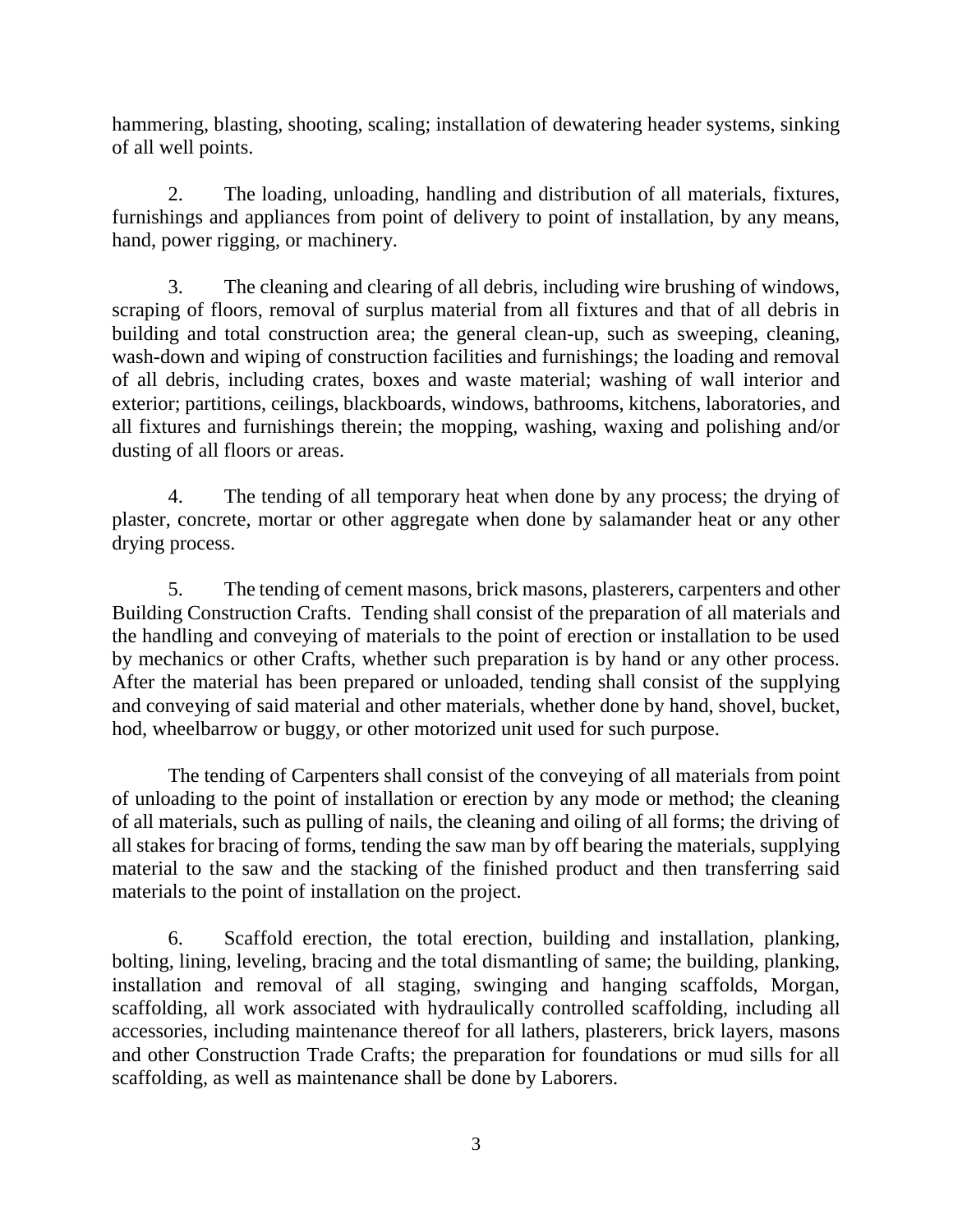7. Pouring and laying of concrete and related work: Concrete, bituminous concrete or aggregates for walls, footings, foundations, floors or for any other construction; mixing, handling, conveying, pouring, vibrating, gunniting and otherwise placing concrete or aggregates, whether done by hand or any other process; wrecking, stripping, dismantling and handling concrete forms and false work; building of centers for fireproofing purposes; operation of motorized wheelbarrows or buggies or machines of similar character, whether run by gas, diesel or electrical power; when concrete or aggregates are conveyed by crane or derrick, or similar methods, the hooking on, signaling, dumping and unhooking the bucket, the placing of concrete or aggregates, whether poured, pumped, gunnited or placed by any other process; the assembly, uncoupling of all connections and parts of, or to equipment used in mixing or conveying concrete, aggregates or mortar, and the cleaning of such equipment, parts and/or connections; all vibrating, grinding, spreading, flowing, puddling, leveling and strike-off concrete or aggregates by floating, rodding or screeding, by hand or mechanical means. Where pre-stressed or precast concrete slabs, walls or sections are used, all loading, unloading, stockpiling, hooking on, signaling, unhooking, setting and barring into place of such slabs, walls, or sections; all mixing, handling, conveying, placing and spreading of grout for any purpose, green cutting of concrete or aggregate in any form by hand, mechanical means, grindstones or air or water.

The filling and patching of voids, crevices, etc., to correct defects in concrete caused by leakage, bulging, sagging, etc.

The loading, unloading, carrying, distributing and handling of all rods, mesh and materials for use in re-inforcing concrete construction; the hoisting of rods, mesh and other materials, except when a derrick or outrigger operated by other than hand power is used.

All work on interior concrete columns, foundations for engine and machinery beds.

The stripping of forms, other than panel forms, which are to be re-used in their original form and the stripping of forms on all flat arch work.

The moving, cleaning, oiling, and carrying out of all forms to the next point of erection.

8. The grinding of all concrete surfaces by any mode or method.

9. The snapping of wall ties and removal of tie rods; the handling, placing and operation of the nozzle, hoses and pots or hoppers on sandblasting or other abrasive cleaning; the jacking of slip forms and all semi and unskilled work connected therewith.

10. The wrecking or dismantling of buildings and all structures; breaking away roof materials, beams of all kinds, with use of cutting or other wrecking tools as necessary; burning or otherwise cutting all steel structural beams; the breaking away, cleaning and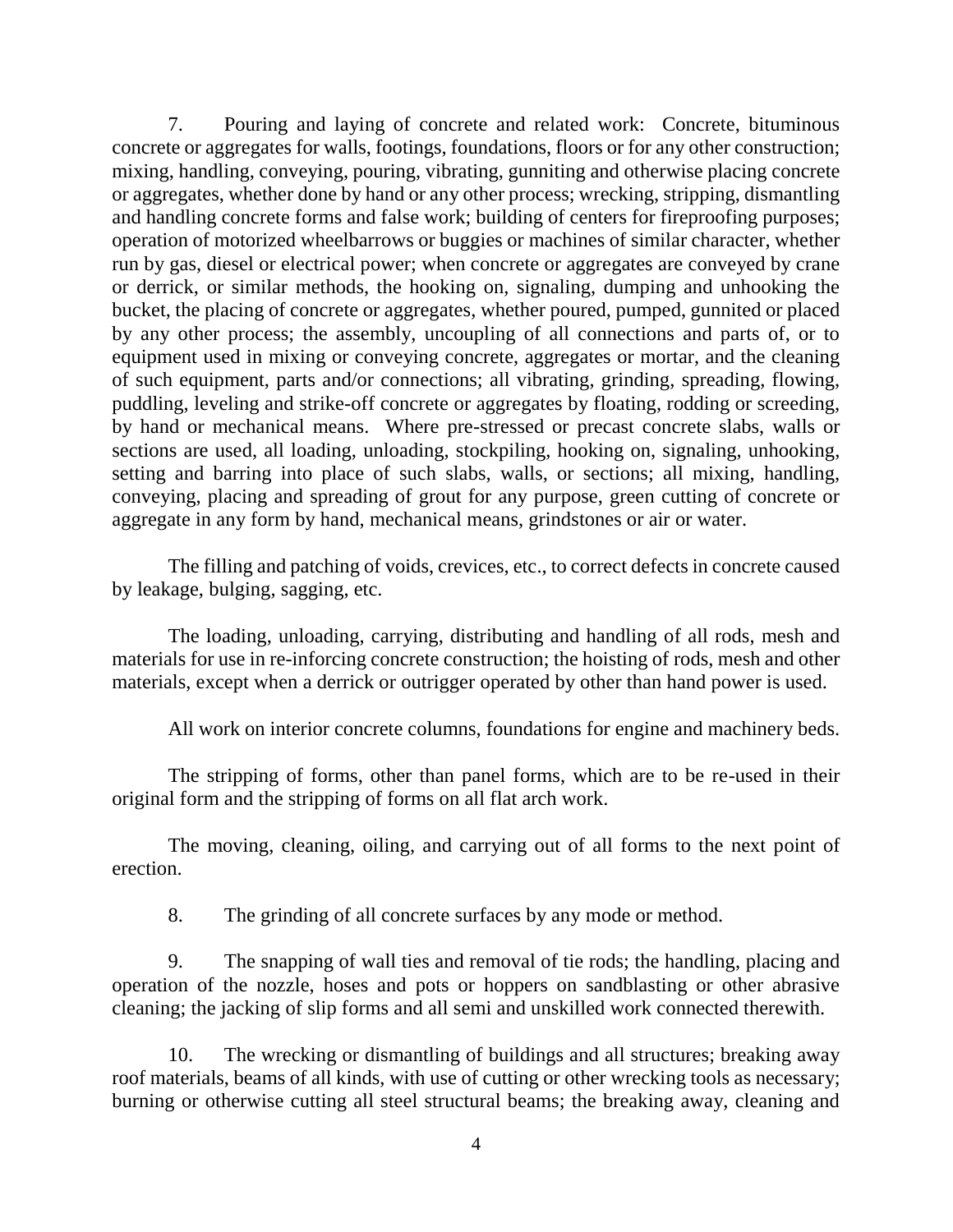removal of all masonry and wood or metal fixtures for salvage or scrap; all hooking on, unhooking, and signaling when materials for salvage or scrap are removed by crane or derrick; all loading and unloading of materials carried away from the site of wrecking; all work in salvage or junk yards in connection with cutting, cleaning, storing, stockpiling or handling of materials; all clean-up, removal of debris, burning, back-filling and landscaping of the site of wrecked structure.

11. The underpinning, lagging, bracing, propping and shoring, raising and moving of all structures, raising of structures by manual or hydraulic jacks or other methods, all work on house moving, shoring and underpinning of structures; loading, signaling, right-of-way clearance along the route of movement; re-setting of structure in new location to include all site clearing, excavation for foundation and concrete work; clean-up and back-filling, landscaping old and new site.

12. The clearing, excavating, filling, back-filling, grading and landscaping of all sites for all purposes and all labor connected therewith, including chainmen, rodmen, checkers, grade markers, etc.

13. Signal men on all construction work defined herein, including traffic control signalmen at construction sites.

14. All Labor work, including skilled and semi-skilled, in connection with the installation, sheeting, trenching, manhole erectors and the digging and back-filling of all ditches, cutting of streets and surfaces and the refinishing of same for sewers, air lines, water lines and conduit lines in free air, tunnel or compressed air projects.

15. The laying of all clay, terra-cotta, ironstone, vitrified concrete, metallic and/or non-metallic pipe, cast iron, fiber glass, orangeburg, transite, plastic, etc., or any other type pipe for sanitary and/or storm sewers, forced main sewers, sub-surface drainage projects, filter beds, water lines and conduit lines in streets, roadways, right-of-way easements, building areas, etc., to the building line.

16. All the unloading and distribution of all pipe and materials used in the performance of work as set forth above.

17. All the service connections of pipe from main sewers or water lines to the building line.

18. The laying of pipe and making of all connections and/or joints on any and all types of pipe for water, sewer and/or any other uses.

19. The cutting of streets and ways for laying of pipes, cables and/or conduits for all purposes; digging of trenches and manholes, etc.; handling and conveying of all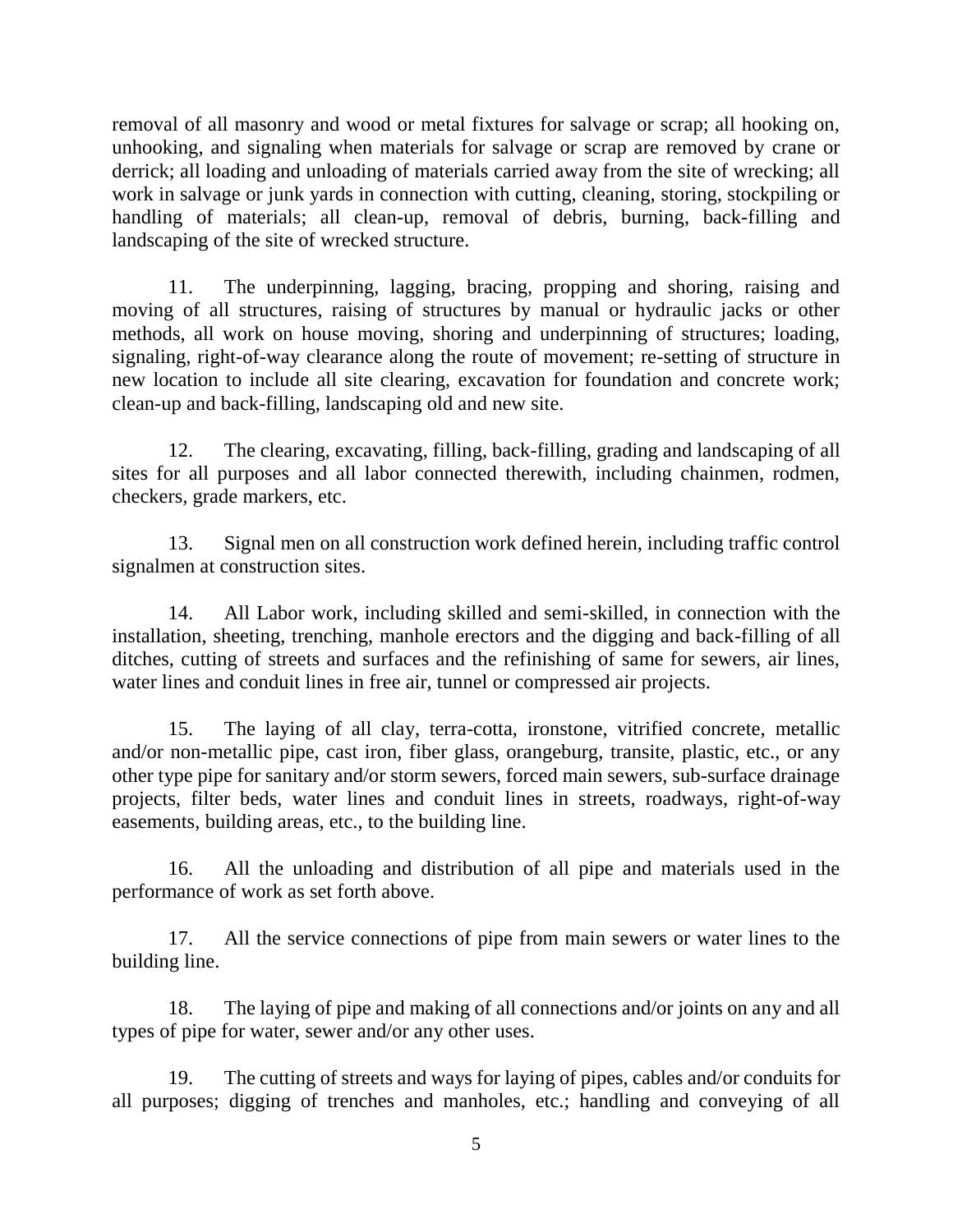materials; concreting, back-filling, grading, and resurfacing and all other labor connected therewith; clearing and site preparation as defined herein; cutting or jackhammering of streets, roads, sidewalks or aprons by hand or the use of air or other tools; digging of trenches, ditches and manholes and the leveling, grading and other preparation prior to laying pipe or conduit for any purpose; loading, unloading, sorting, stockpiling, wrapping, coating, treating, handling, and distribution of water mains and all pipe, including the placing, setting and removal of skids, cribbing, driving of sheet piling, lagging and shoring of all ditches, trenches and manholes, handling, mixing or pouring of concrete and the handling and placing of other materials for saddles, beds or foundations for the protection of pipes, wires, conduits, etc.; back-filling and compacting of all ditches, resurfacing of roads, streets, etc., and/or restoration of lawns and landscaping; unloading, handling, distribution, the assembly in place, bolting and lining up of sectional metal or other pipe including corrugated pipe; laying of lateral sewer pipe from main sewer to building; laying, leveling and making of the joint of all multi-cell conduit or multi-purpose pipe; cutting of holes in walls, footings, piers and/or other obstructions for the passage of pipe or conduit for any purpose and the pouring of concrete to secure said holes; digging under streets, roadways, aprons or other paved surfaces for the passage of pipe, by hand, earth auger or any other method and manual and hydraulic jacking or pipe under said surfaces; installation of septic tanks, cesspools and drain fields; all work in connection with shafts, tunnels, subways and sewers; construction of sewers, shafts, tunnels, subways and caissons.

20. The setting of all man-holes such as pre-cast poured in place block, brick, setting of all cast iron catch basins and manholes and all work in connection thereto.

21. In compressed air, all work underground or in compression chambers, including tending of the outer aid lock; all work in compressed air construction, including but not limited to, groutmen, trackmen, blasters, shield drivers, miners, brakemen, miners' helpers, lock tenders, mulching machine operators, motor men, gauge tenders, rodmen, compressed air electricians, setting of liner plate and ring sets, drill runners, powdermen or blasters, air hoist operators, form men, concrete blower operators, cement operators, power knife operators, erector operators, steel setters, cage tenders, skinners, track layers, dumpmen, diamond drillers, timbermen and re-timbermen, cherry pickmen, nippers, chuck-tenders and cable tenders, vibratormen, jet gunmen, gunnite nozzlemen, gunmen, reboundmen and all other work connected therewith.

22. Railroad Track Work: Right-of-way clearing, excavation, grading and sub-grading, ballasting and compacting of right-of-way; loading, unloading, stockpiling, handling and distribution of track and ties and placing of or jacking track and ties at point of installation; all burning or otherwise cutting of track; setting of tie plates, bolting, leveling and gauging of rails and all spiking, whether by hand or mechanical means; placing and tamping of ballast by hand or mechanical means; construction and/or relocation of mainlines, shoe flys, sidings, gradings, crossings, relocating of pipes and drainage and culverts.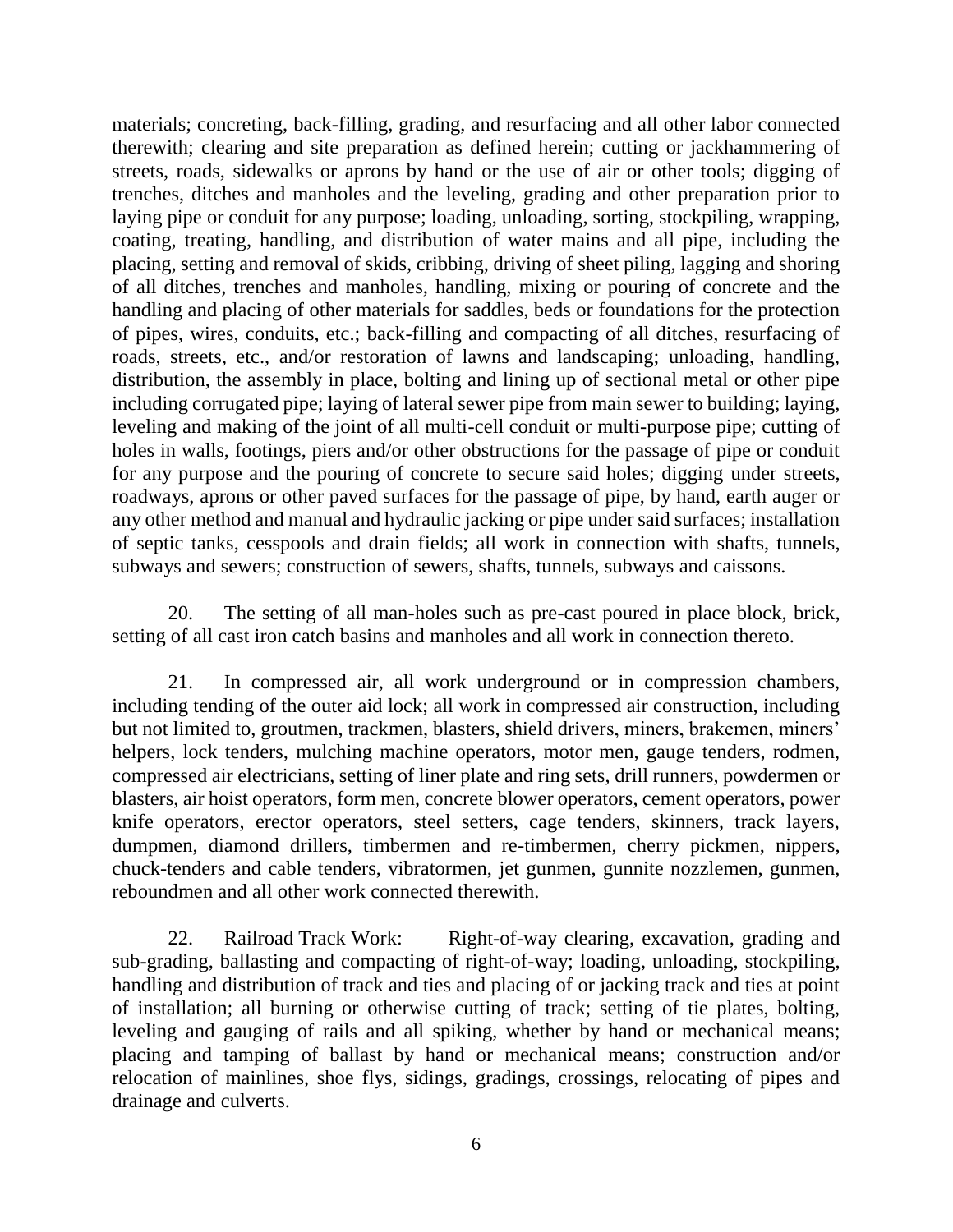23. Asbestos Removal and Hazardous Waste Removal: All work in regards to the dismantling, wrecking, clean-up, dilution process, loading, transporting, operation of monitoring equipment, etc.

# **Section 2. Jurisdictional Disputes**

(a) The Employer agrees to respect the jurisdiction of the Union and shall not make a written or a permanent assignment of work to other Trades without first affording Parties to the disputed work an opportunity to present evidence substantiating their claims. The Employer does not waive any of his rights by permitting the inclusion of jurisdiction of work in this Contract. Furthermore, no Business Manager has the authority to enter into a written agreement with another Trade in regards to work jurisdiction.

(b) It is agreed that there shall not be any work stoppages over jurisdictional disputes with any Craft or Crafts employed on any project. Should jurisdictional disputes or differences arise with other Parties which endanger the continuous progress of a project which cannot be settled at the local level, the Employer shall make a written work assignment in accordance with Area practice related to the specific project only and work shall continue in accordance with the assignment by the Employer until representatives of the International Union of all disputing Trades meet and bring about, or cause to bring about, a satisfactory or mutual understanding with the Employer.

(c) The Parties to this Agreement are subject to and agree to submit any unresolved jurisdictional dispute to International Representatives of all disputing trades and, if a satisfactory or mutual understanding cannot be reached at that time, it will be submitted to whatever Federal Governmental Agency, having the responsibility for the resolution of such dispute. Any interpretation or decision by said Agency shall immediately be accepted and complied with by all parties bound by this Agreement. The Employer and the Union agree that there will be no work stoppage during the period pending a jurisdictional decision by the above mentioned Federal Agency.

# **ARTICLE II**

# **FOREMEN**

**Section 1.** All Labor Foremen and Hod Carrier Foremen are included in the Bargaining Unit.

**Section 2.** When five (5) or more Laborers, or five (5) or more Hod Carriers are employed on any one project, one (1) will be assigned as Foreman. Said Foreman may perform manual labor but he shall receive the Foreman rate as stipulated herein. When ten (10) or more Laborers or ten (10) or more Hod Carriers are employed, the Foreman shall be a non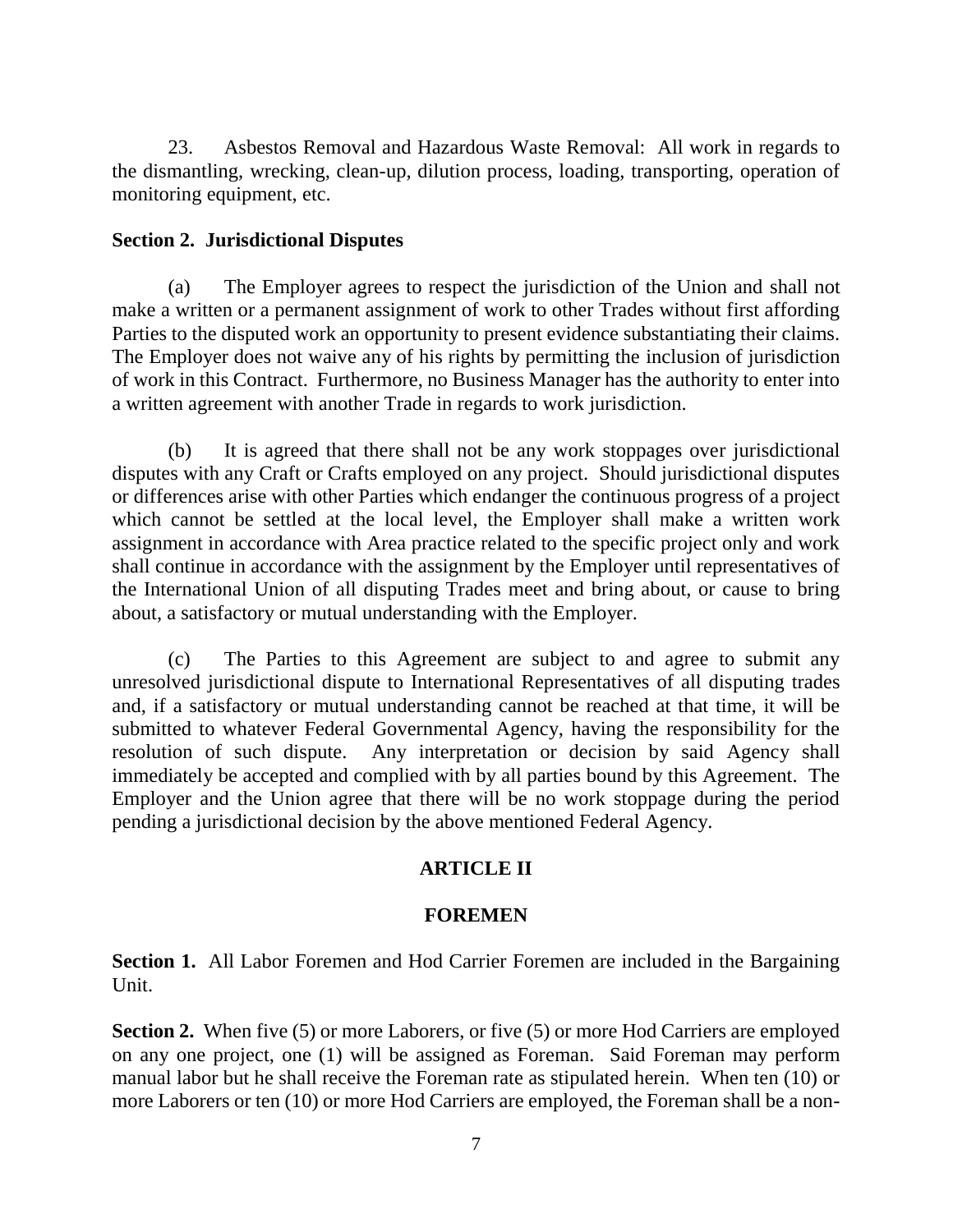working Foreman. At no time shall one Foreman have more than fifteen (15) Laborers or Hod Carriers under his leadership.

**Section 3.** When there are three (3) or more Foremen on a project, one (1) shall be assigned as General Foreman.

**Section 4.** In no case shall a Foreman have the authority to hire or discharge Employees. All hiring and discharging will be done either by the Superintendent of the Party of the First Part, or by the Party of the First Part.

# **ARTICLE III**

# **EMPLOYERS BARGAINING AGENT**

For the purpose of collective bargaining with respect to wages, hours and other conditions of employment, the Employer recognizes the Laborers' International Union of North America, State of Indiana District Council for and on behalf of Local #795 as the sole and exclusive bargaining agent for all of his Employees by the Employer on all work and classifications set forth in this Agreement. The State of Indiana District Council recognizes the New Albany Area Contractors and Vicinity as the sole and exclusive bargaining representative for the Employers in the area of Local #795.

# **ARTICLE IV**

# **UNION SECURITY**

**Section 1.** The Contractor, or Employer, recognizes and acknowledges that the Laborers' International Union of North America, State of Indiana District Council, for and on behalf of Local Union #795 is the sole representative of all Employees in the classification of all work under its jurisdiction covered by this Agreement, for the purpose of collective bargaining. The State of Indiana District Council likewise recognizes the New Albany Area Contractors and Vicinity as the sole bargaining agent for work as defined herein and recognizes the New Albany Area Contractors and Vicinity as negotiating agent for its members for all work set forth in Article I for the area outlined in this Agreement.

**Section 2.** Subject to the provisions and limitations of the National Labor Relations Act, as amended, all present Employees, who are members of the Union on the effective date of this Agreement, shall continue their membership in the Union for the duration of this Agreement to the extent of paying an initiation fee and membership dues and working dues uniformly required as a condition of acquiring or retaining membership in the Union. All Employees, who are not members of the Union, and all persons who hereafter become Employees, shall become members of the Union on the eighth (8th) day following the beginning of their employment, or on the eighth (8th) day following the effective date of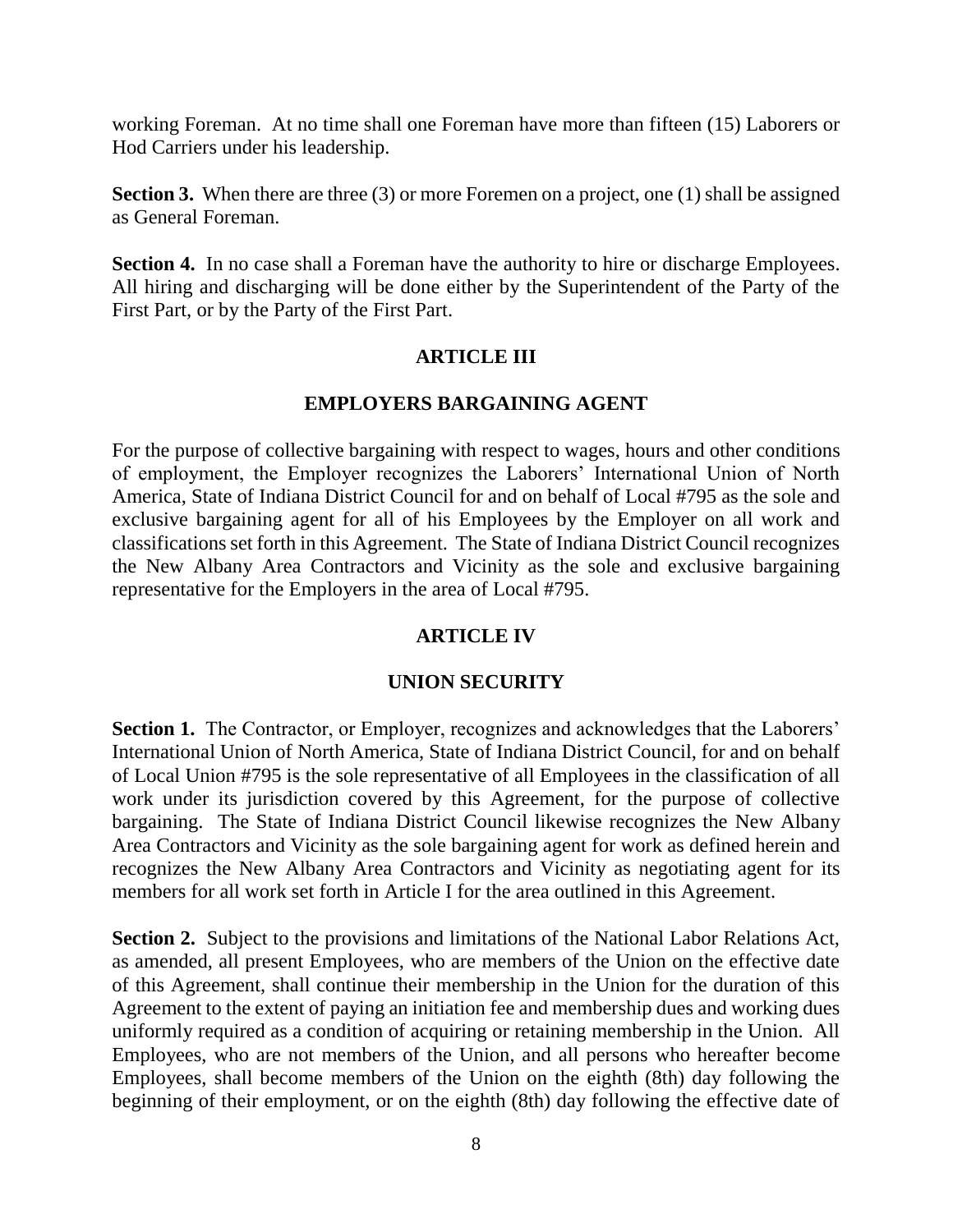this Agreement, whichever is later, and shall remain members of the Union to the extent of paying an initiation fee and the membership dues uniformly required as a condition of acquiring or retaining membership in the Union, whenever employed under and for the duration of this Agreement. The provisions of this Section shall be deemed to be of no force and effect in any state to the extent to which the making or enforcement of such provision is contrary to law.

# **ARTICLE V**

# **WORKING DUES CHECK-OFF**

**Section 1.** Each Employer signatory to this Agreement agrees to deduct from the pay of Employees covered by this Agreement regular and uniform Working Dues, in an amount designated by the Union, provided, before any such deduction is made, the Union shall secure and furnish to the Employer a properly signed Authorization Form from each Employee permitting such deductions. Such deductions shall be remitted by the 10th of each month, following the end of the month for which deductions are made, to the designated depository at the same time and accompanying Health & Welfare, Pension and Training contributions but by separate check and report of gross wages. The designated depository shall be called the State of Indiana District Council of Laborers Working Dues Fund. All monies must be reported by County of which the work was performed. The provisions of this section of the Agreement are enforceable to the extent permitted by law.

**Section 2.** The Authorization and Assignment of Working Dues shall be irrevocable for the period of one (1) year or until the termination of this Collective Bargaining Agreement, whichever period is less, unless written notice is given by the Employee to the Employer and to the Union, not more than sixty (60) days and not less than thirty (30) days before any periodic renewal date. In case no such notice is given, the Authorization shall continue in effect from year to year until such notice is given.

**Section 3.** Violation of the Dues Check-Off Clause of this Agreement is specifically exempted from the application of the grievance and arbitration procedure. (If the Employer violates the provisions of the dues check-off clause of this Agreement, the Union, without violation of this Agreement, shall be permitted to strike the Employer to remedy such violation, provided, the Employer is given a certified written notice by the Union of its violation and is further allowed a period of fifteen (15) days to remedy said violation).

**Section 4.** The Employer, or his authorized representative, shall notify the Local Union of the Party of the Second Part of all Employees given employment covered by this Agreement, by submitting on the first fringe benefit report after hire in, in order that the Union may obtain the required and necessary information from the aforesaid individuals to properly register them in the Working Dues Check-Off.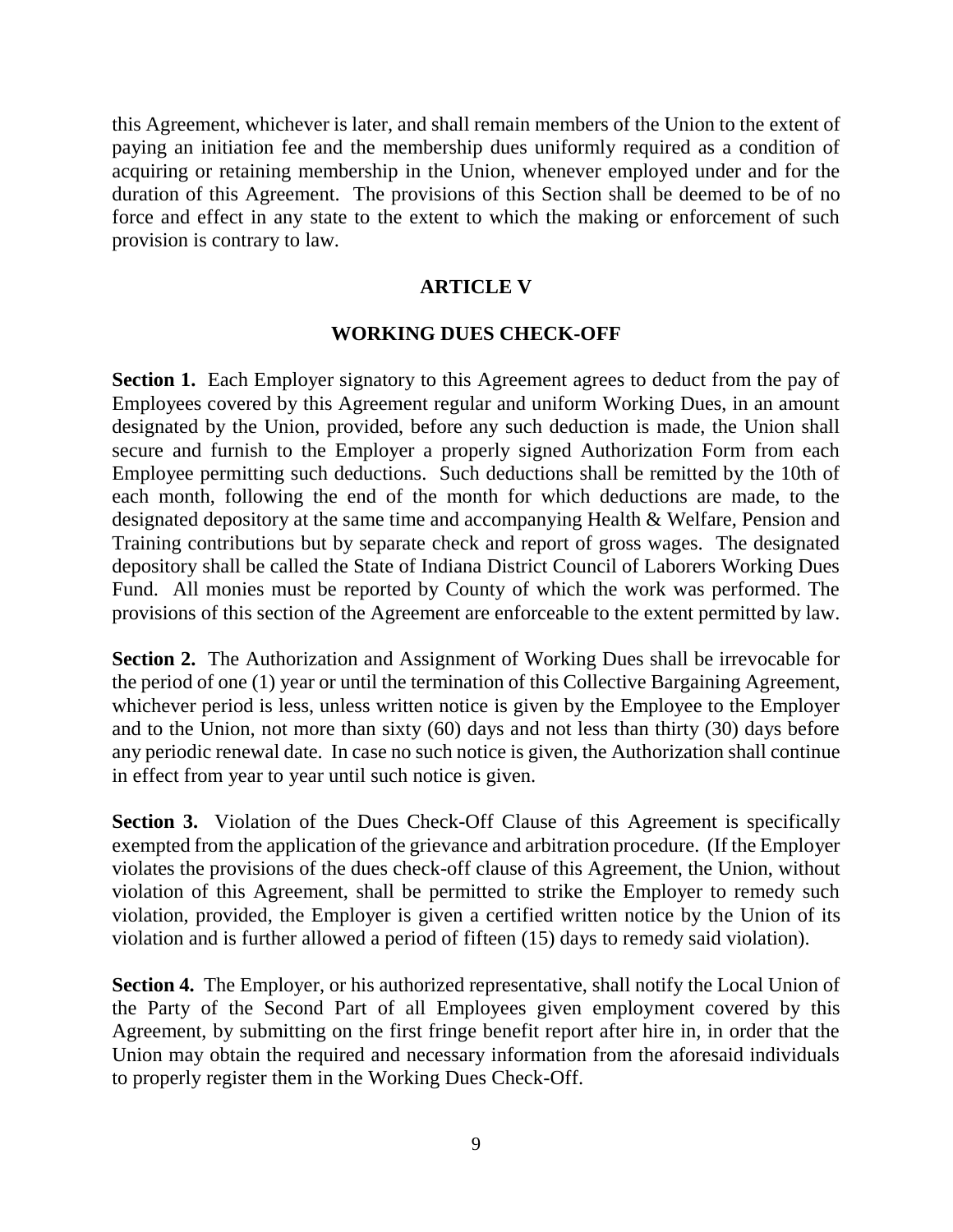# **ARTICLE VI**

# **EQUAL EMPLOYMENT OPPORTUNITY**

**Section 1.** As used in this document, the terms "he", "his" or similar masculine pronouns shall be construed to include the feminine alternatives of such pronouns. Such terms are used solely for grammatical purposes and shall not be construed to limit this Contract or its application on the basis of sex, race, national origin or any other classifications.

**Section 2.** The Employer will not discriminate in hiring of Employees and will conform to laws with respect to hiring.

**Section 3.** It is a condition of this Agreement, agreed to by both the Union and the Employer, to provide equal opportunity in employment for all qualified persons and to prohibit unlawful discrimination in employment because of race, religion, age, sex, physical handicaps, color or national origin. There shall be full compliance with all applicable Federal and State statutes, regulations, rules and orders of appropriate Federal or State agencies having jurisdiction over the subject matter of discrimination in employment.

**Section 4.** The Union and the Employer shall fully comply with all the requirements contained in Executive Orders and will comply with all rulings promulgated by the Committee on Equal Opportunity established thereunder. The Union agrees to furnish the Employer at his request any statement or data required by any Executive Order.

# **ARTICLE VII**

# **SELECTION OF LABOR-EMPLOYMENT REGULATIONS**

**Section 1.** (a) The Employer agrees that the applicable Local Union shall be the exclusive source of bargaining unit employees. If the Local Union is unable to furnish the required number of laborers within 48 business hours following an Employer's request for manpower, the Employer may employ as many additional employees as required to man the job provided that these employees satisfy the criteria in this Agreement for being a "Key Man". The referral rules are left to the Union's discretion and responsibility. The Employer shall give the Local Union as much lead time as possible to train and certify whatever manpower is needed.

(b) A contractor who has not previously worked in this jurisdiction may employ certain "Key Men" as defined in Section 1(c) of this Agreement.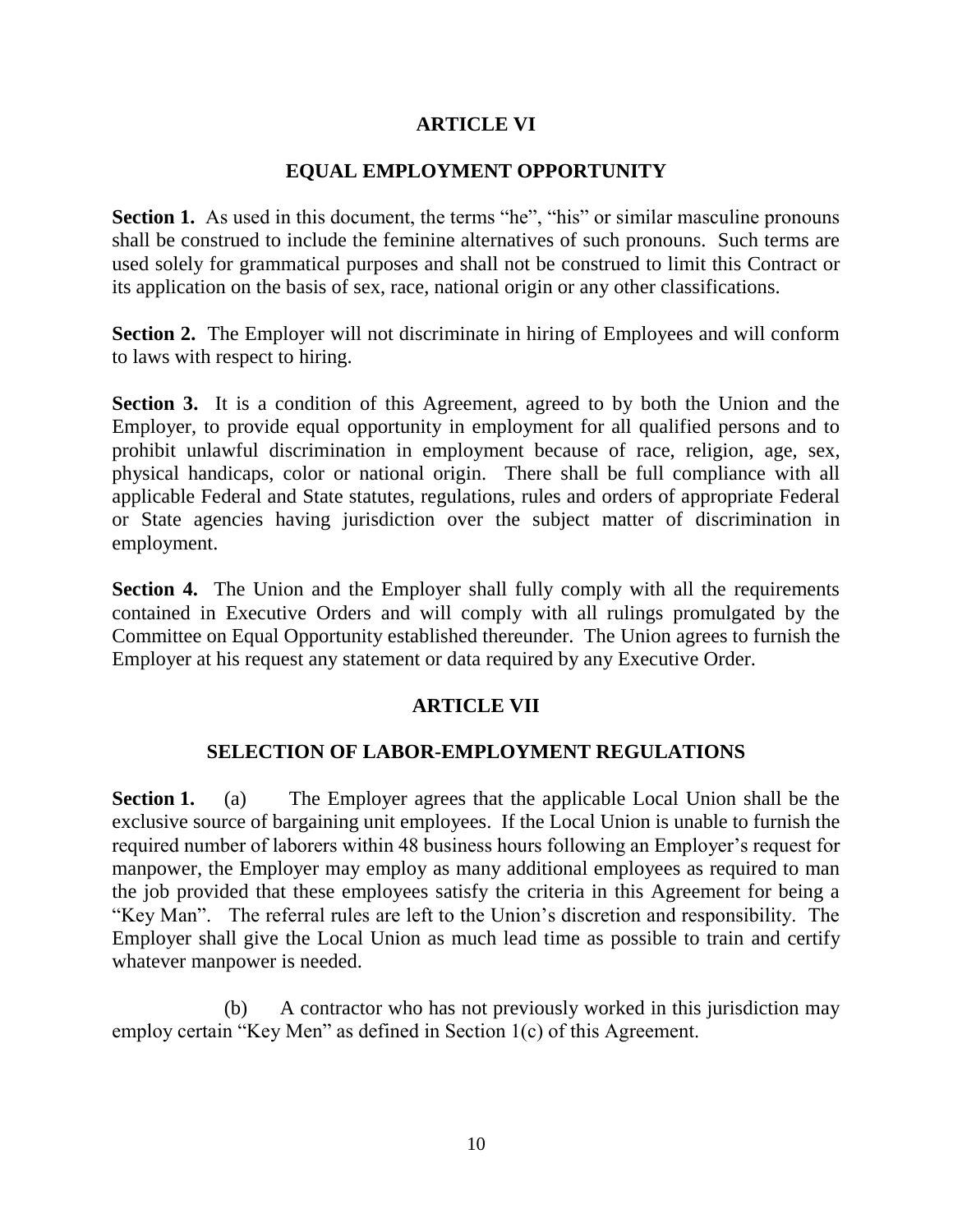(c.) A "Key Man" is any employee who is regularly and customarily employed by the Employer, and who has been employed within the past twelve (12) months, and who is considered by the Employer to be necessary to the efficient performance of work under this Agreement due to the employee's special knowledge, skill and experience regarding the Employer's operations. At the pre-job meeting, the Employer and the Union will discuss the availability of "Key Men" and the ratios the parties find acceptable. In no case can a "Key Man" be a non-member of a Union. This section is applicable as permitted by law.

(d) The Employer retains the right to reject any applicant whether furnished by the Union or not, and further, the Employer shall have the right to determine the competency and qualifications of his Employees and the right to discharge for just cause.

(e) The Union and Employer agree to comply with the Immigration Reform and Control Act of 1986 and rules and regulations promulgated thereunder.

# **ARTICLE VIII**

#### **WELFARE TRUST FUND**

**Section 1.** On work covered by this Agreement, the Employer agrees to pay into the Indiana Laborers Welfare Fund the amount in cents per hour as shown in Article XXVII. Payment shall be made on the dates, in the manner, form and in accordance with the rules and regulations as adopted by the Trustees of the herein mentioned Welfare Fund.

**Section 2.** The Employer agrees to be bound by the Agreement and Declaration of Trust, entered into and dated May 25, 1953, establishing the Indiana State District Council of Laborers and Hod Carriers Welfare Fund and Participating Employers and by any amendments to said Trust Agreement.

**Section 3.** The Welfare Trust Fund shall be administered in accordance with all provisions of applicable law.

# **ARTICLE IX**

# **PENSION TRUST FUND**

**Section 1.** On work covered by this Agreement, the Employer agrees to pay into the Indiana Laborers Pension Fund the amount in cents per hour as shown in Article XXVII. Payment shall be made on the dates, in the manner, form and in accordance with the rules and regulations as adopted by the Trustees of the herein mentioned Pension Trust Fund.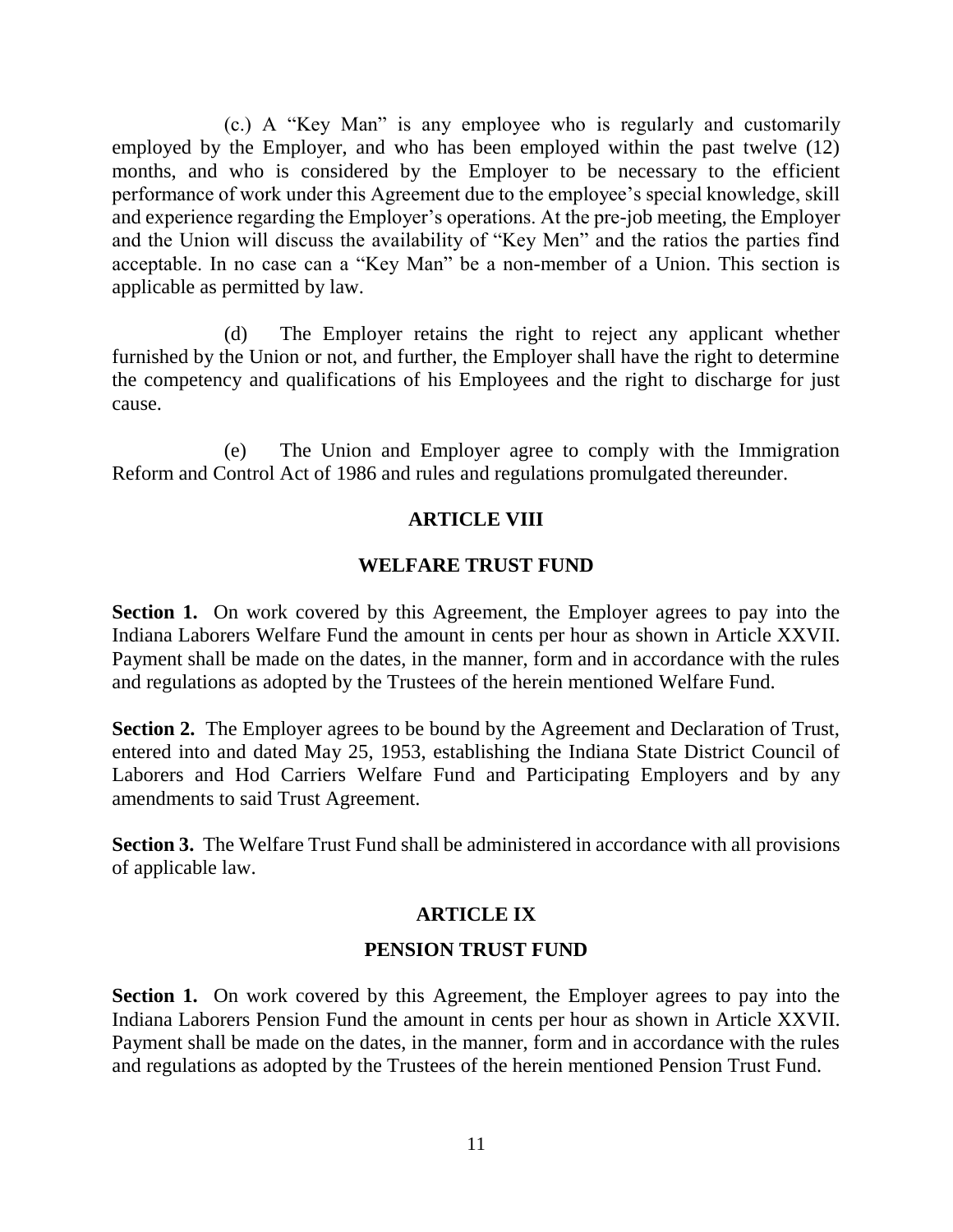**Section 2.** The Employer agrees to be bound by the Agreement and Declaration of Trust entered into and dated June 1, 1962, establishing the Indiana State District Council of Laborers and Hod Carriers Pension Fund and Participating Employers and by any amendments to said Trust Agreement.

**Section 3.** The Pension Trust Fund shall be administered in accordance with all provisions of applicable law.

# **ARTICLE X**

# **INDIANA LABORERS DEFINED CONTRIBUTION TRUST FUND**

**Section 1.** On work covered by this Agreement, the Employer agrees to pay into the Indiana Laborers Defined Contribution Trust Fund (ILDCTF) the amount in cents per hour as shown in Article XXVII. Payment shall be made on the dates, in the manner, form and in accordance with the rules and regulations as adopted by the trustees of the herein mentioned ILDCTF.

**Section 2.** The Employer agrees to be bound by the Agreement and Declaration of Trust entered into and dated April 15, 2014, establishing the Indiana Laborers Defined Contribution Trust Fund and by any amendments to said Trust Agreement.

**Section 3.** The ILDCTF shall be administered in accordance with all provisions of applicable law, and will be domiciled in Indiana.

# **ARTICLE XI**

# **TRAINING TRUST FUND**

**Section 1.** On work covered by this Agreement, the Employer agrees to pay into the Indiana Laborers Training Trust Fund the amount in cents per hour as shown in Article XXVII. Payment shall be made on the dates, in the manner, form and in accordance with the rules and regulations as adopted by the Trustees of the herein mentioned Training Trust Fund.

**Section 2.** The Employer agrees to be bound by the Agreement and Declaration of Trust entered into and dated April 1, 1968, establishing the Indiana Laborers Training Trust Fund and Participating Employers and by any amendments to said Trust Agreement.

**Section 3.** The Indiana Laborers Training Trust Fund shall be administered in accordance with all provisions of applicable law.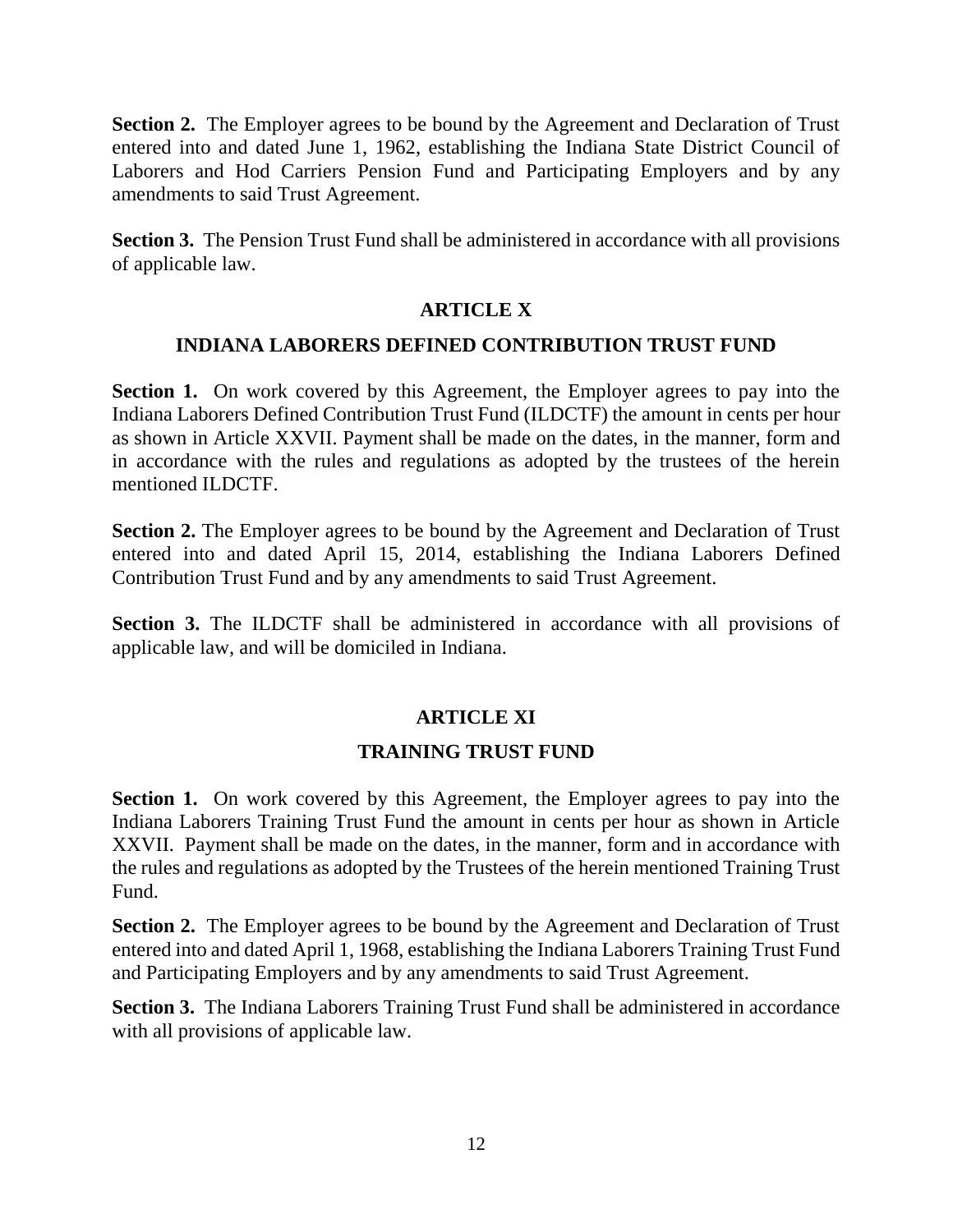#### **ARTICLE XII**

# **POLITICAL ACTION COMMITTEE CHECK-OFF**

Section 1. Employer signatory to this Agreement agrees to deduct from the pay of Employees covered by this Agreement a voluntary contribution, in the amount designated by the Union, to the Indiana Laborers District Council Political Action Committee (ILDCPAC), or other political action committee as determined by Union, provided, before such deduction is made, the Union shall secure and furnish to the Employer a properly signed Authorization Form, which will be compliant with Indiana law, from each Employee permitting such deductions. The Union agrees to indemnify and hold the Employers harmless for any actions taken by the Employer in reliance upon the information supplied and representations made by the Union in the event that such information and representations turn out to be incorrect. Such deductions shall be remitted to the ILDCPAC by the 10th of each month accompanied by a report listing the name, contribution amount and rate of deduction for each Employee for whom such deductions have been made. The PAC Authorization Form shall remain in effect until revoked by an Employee in writing, and such written notice is given by the Employee to the Employer and to the Union, not more than sixty (60) days and not less than thirty (30) days before any periodic renewal date.

#### **ARTICLE XIII**

#### **NOTIFICATION**

**Section 1.** The Employer or his authorized representative shall notify the Local Union of the Party of the Second Part of all Employees given employment covered by this Agreement, by submitting on the first fringe benefit report after hire in, the name, social security number and current known address of new Employees.

In the event an Employer signatory hereto violates this Article, the Union shall have the right to file a grievance under this Agreement or commence a lawsuit against the Employer, or both.

#### **ARTICLE XIV**

#### **PRE-JOB CONFERENCE**

**Section 1.** Upon written request by either party, a pre-job conference will be held prior to the time the Employees of such Employer begin work on the project.

**Section 2.** A written request for a pre-job conference sent by the Local Union to an Employer shall be sent by certified mail to the home office. If the Employer refuses to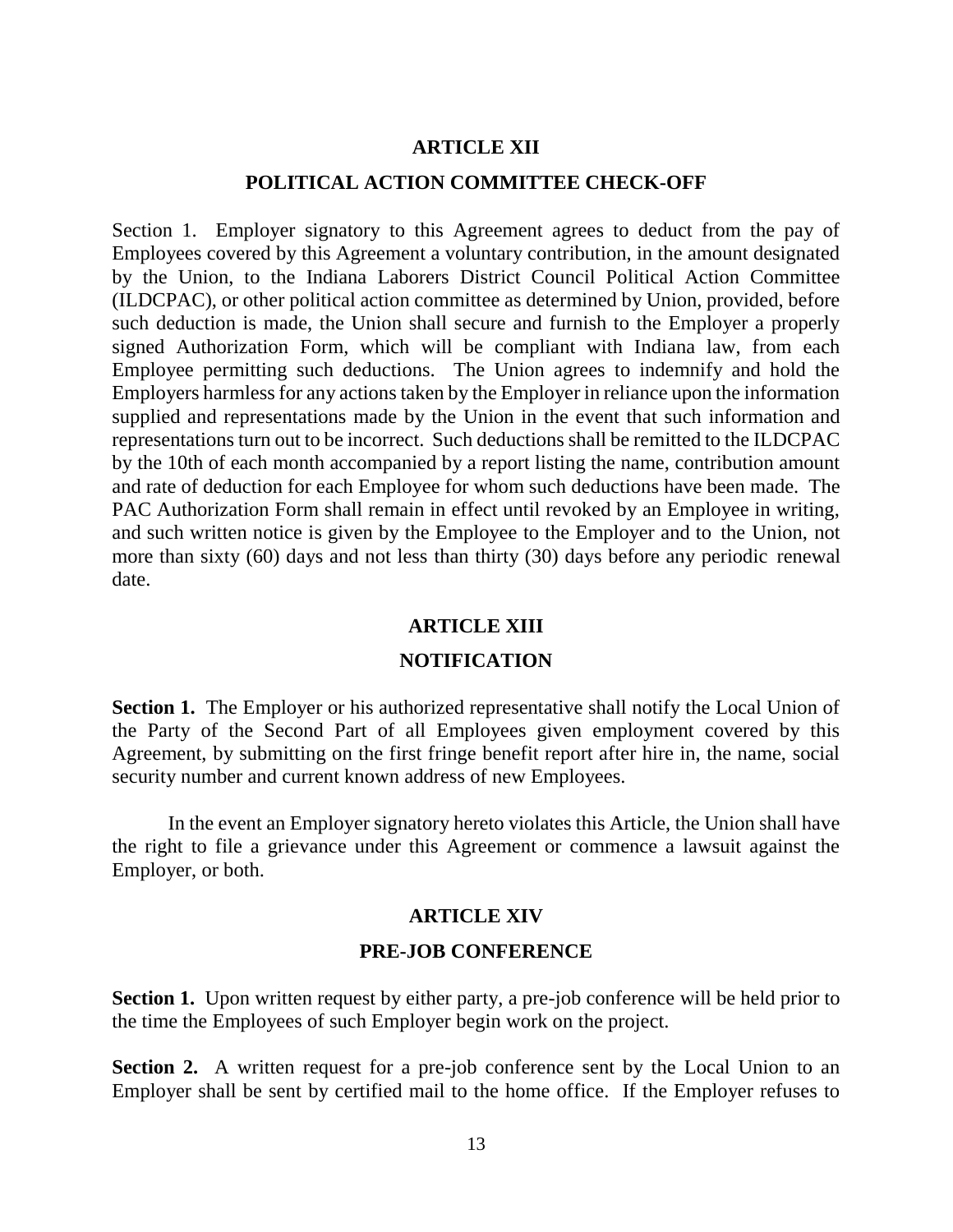honor the request for a pre-job conference or does not abide by a previously agreed and signed pre-job conference, the Local Union has the right to picket, and/or withhold Employees. However, no picketing, withdrawal or withholding of Employees will occur until the State of Indiana District Council has had an opportunity to investigate said violation. The State of Indiana District Council shall notify the Employer at his home office of the alleged violation and their intention to hold an investigation.

**Section 3.** Likewise, it shall not be a violation of this Agreement for an Employer to commence work without such requested pre-job conference, if the Union fails to meet for a pre-job conference on a date prior to that scheduled by the Employer for the commencement of work.

# **ARTICLE XV**

# **WORKING HOURS AND OVERTIME**

**Section 1.** Work Week/Work Day:

(a) The regular work week shall be a forty (40) hour week, Monday a.m. through Friday p.m. The project starting time shall be established in the pre-job conference (Article XIV). Once established, the project starting time shall not be changed without mutual consent of both parties.

(b) If any Employee is required to start work prior to the regular starting time established in the pre-job conference, said Employee shall receive one and one-half  $(1 \frac{1}{2})$ times the regular rate of pay for each hour worked prior to the regular starting time.

(c) At the pre-job conference, the Contractor shall be entitled to elect working his Employees under one of two options.

- 1. On the basis of five (5) consecutive work days, Monday through Friday, eight (8) hours per day, or;
- 2. On the basis of four (4) consecutive work days, Monday through Thursday, ten (10) hours per day.

(d) The option selected during the pre-job conference must be mutually agreed to and may be changed only by the Contractor giving notification to the Union and the Union agreeing to the change.

(e) If the contractor elects Option 1, all hours worked by the Employee in excess of eight (8) hours in any one day (exclusive of lunch period) or over forty (40) hours in any one work week (Monday through Saturday) shall be paid at the rate of one and one-half (1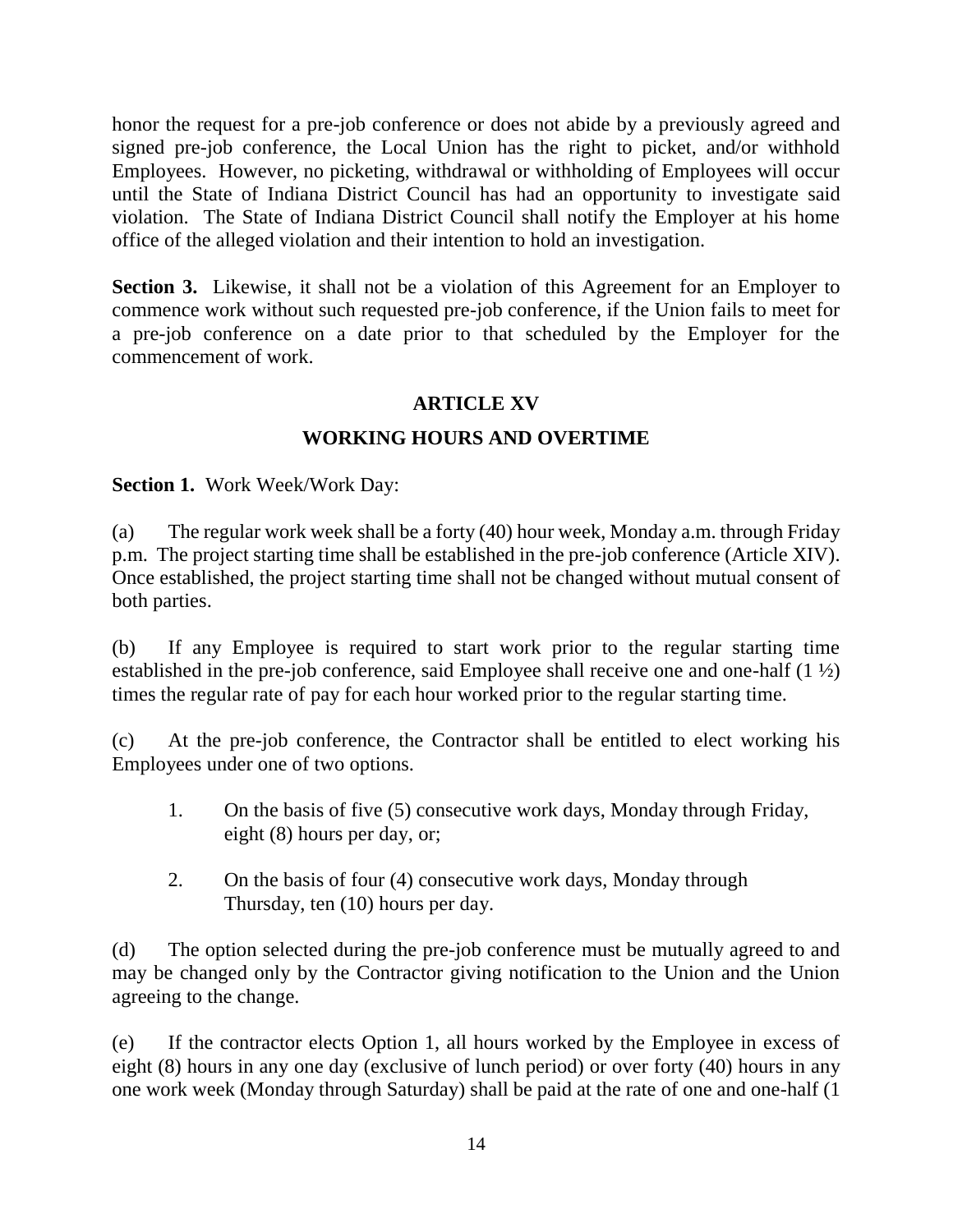½) times the regular rate of pay. Saturday shall be treated as a make-up day if, due to inclement weather, the Contractor has not worked the regular work days and hours Monday through Friday. If Saturday is scheduled as a make-up day, no less than (8) hours of work will be scheduled. Overtime pay will be determined by the regular crew overtime.

(f) If the Contractor elects Option 2, all hours worked by the Employee in excess of ten (10) hours in any one day (exclusive of lunch period) or over forty (40) hours in any one work week (Monday through Friday) shall be paid at the rate of one and one-half (1 ½) times the regular rate of pay. Friday shall be treated as a make-up day if due to inclement weather, the Contractor has not worked the regular work days or hours Monday through Thursday. If Friday is scheduled as a make-up day no less than eight (8) hours will be scheduled. Saturday will be worked at the rate of one and one-half  $(1 \frac{1}{2})$  times the regular rate of pay. Overtime pay will be determined by the regular crew overtime.

(g) If a Laborer has not worked a minimum of the last regular work day during the week, he cannot work a make-up day at the regular rate of pay.

(h) Employees must be informed prior to the conclusion of the last regular work day during the week that the make-up day will be in whole or in part at the regular rate of pay (depending on how much inclement weather was experienced).

(i) Working a make-up day will be strictly on a voluntary basis. Employees refusing to work on make-up days will not be penalized.

**Section 2. Mason Tenders** – It is agreed and understood that Mason Tenders who start work before the established project starting time will be paid one and one-half (1 ½) times the regular rate of pay for those early hours.

# **Section 3. Sundays and Holidays:**

(a) Work performed on Sundays and Holidays will be paid at double (2x) the regular rate of pay. Holidays recognized by this Agreement are New Year's Day, Memorial Day, Fourth of July, Labor Day, Thanksgiving Day and the day thereafter and Christmas Day. In jurisdictions where other crafts have Veteran's Day or any other holiday in their Contracts, the Laborers will be granted the same holiday. Should any of the herein mentioned holidays fall on Sunday, the following Monday shall be observed as the holiday.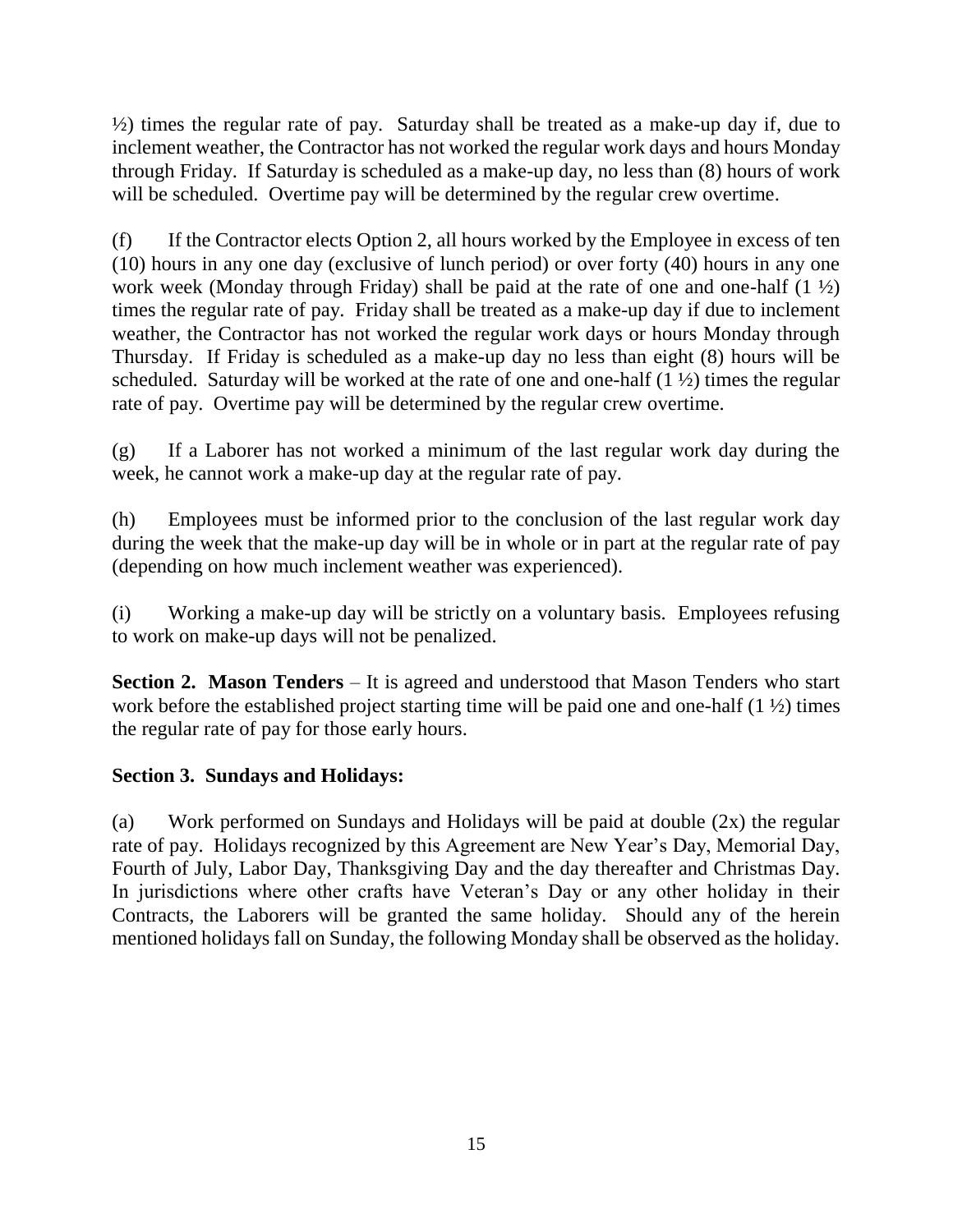# **Section 4. Reporting to Work:**

OPTION 1. Five (5) eight (8) hour days:

(a) The Employer will not be obligated to pay any Laborer appearing for work if failure to go to work is due to inclement weather, Acts of God, vandalism, or a work stoppage by another craft. Otherwise, two (2) hours of pay at the regular rate will be allowed for two (2) hours time for reporting to work, provided the Laborer remains at the jobsite to perform whatever work may be assigned to him.

(b) If an Employee actually starts to work, he shall receive four (4) hours pay, except in cases of inclement weather, Acts of God, vandalism, or a work stoppage by another craft.

(c) If an Employee works for longer than four (4) hours, he shall be paid for eight (8) hours, except in cases of inclement weather, Acts of God, vandalism, or a work stoppage by another craft.

OPTION 2. Four (4) ten (10) hour days:

(a) The Employer will not be obligated to pay any Laborer appearing for work if failure to go to work is due to inclement weather, Acts of God, vandalism, or a work stoppage by another craft. Otherwise, two (2) hours of pay at the regular rate will be allowed for two (2) hours time for reporting to work, provided the Laborer remains at the jobsite to perform whatever work may be assigned to him.

(b) If an Employee actually starts to work, he shall receive five (5) hours pay, except in cases of inclement weather, Acts of God, vandalism, or a work stoppage by another craft.

(c) If an Employee works for longer than five (5) hours, he shall be paid for ten (10) hours, except in cases of inclement weather, Acts of God, vandalism, or a work stoppage by another craft.

(d) On overtime work, under Option 1 or Option 2, if an Employee reports to work, he shall receive two (2) hours pay at the regular rate of pay, except in cases of inclement weather, Acts of God, vandalism, or a work stoppage by another craft.

(e) On overtime work, under Option 1 or Option 2, if an Employee starts to work, he shall receive four (4) hours of premium pay or the actual hours worked times the premium rate of pay (whichever is greater) except in cases of inclement weather, Acts of God, vandalism, or a work stoppage by another craft.

(f) It is understood that, consistent with this Section, the Employee will not be docked for time lost due to breakdowns of machinery or while waiting for materials.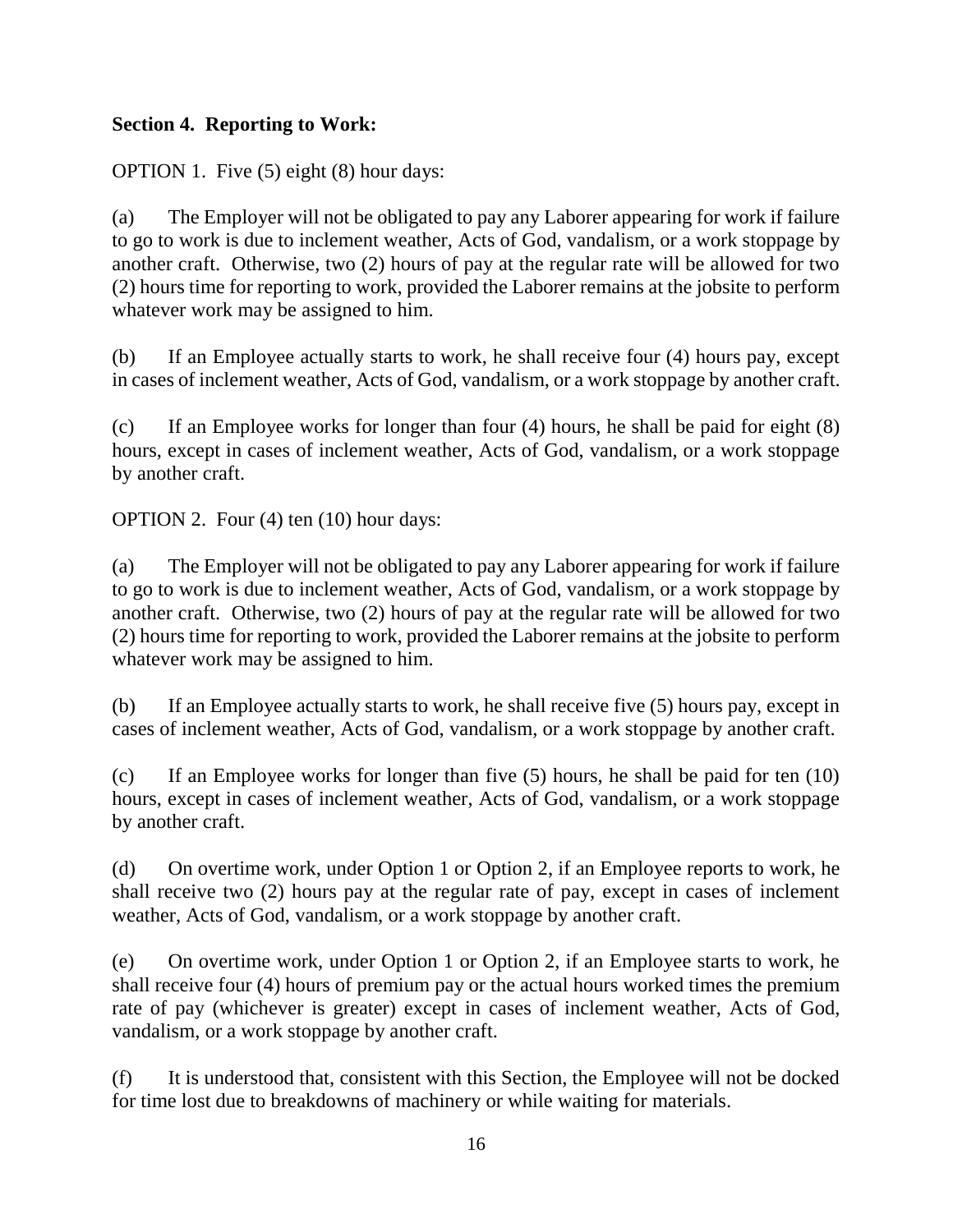**Section 5. Clothing and Equipment** – The Employer will furnish special wearing apparel such as rain hats, coats and boots to protect the Employee when working in inclement weather or adverse conditions. The Employer will also furnish safety equipment such as safety hats, safety goggles, respirators and protective masks and slip-over boots for all Employees working in concrete. It is agreed and understood that the Employer will be permitted to charge any Employee for such wearing apparel and safety equipment should the Employee fail to return any item issued to him. Any Employee required to work in hazardous environments will be provided all equipment that is required, including gloves.

# **Section 6. Lunch:**

a) A lunch period of thirty (30) minutes will be established between the three and onehalf  $(3 \frac{1}{2})$  and the four and one-half  $(4 \frac{1}{2})$  hour of the regular work day. The Employer will provide a suitable and sanitary place to eat.

b) When an Employee is required to take his lunch period after the four and one-half  $(4 \frac{1}{2})$  hour, said Employee will be paid at one and one-half  $(1 \frac{1}{2})$  times the regular rate of pay for the thirty (30) minute lunch period and shall be allowed a fifteen (15) minute lunch period at his regular rate of pay.

c) After ten (10) hours of work, the Employees will be granted a twenty (20) minute paid lunch period. When Employees are required to work through this second lunch period, they will be paid an additional twenty (20) minutes at the applicable overtime rate of pay. This second lunch period will be taken consistent with the other trades, when feasible.

**Section 7.** In places of business where the Contractor is unable to work during the regular working hours and must work at the convenience of the owner, this work shall be done at the regular hourly rate plus 12% premium. Hours worked after midnight shall be done at the regular hourly rate plus 15% premium.

# **ARTICLE XVI**

# **SHIFT WORK**

**Section 1.** The Employer may elect to work not in excess of three (3) shifts. No work shall be considered shift work under this Article unless two (2) or more shifts are worked for a period of three (3) consecutive days, except when the period required is broken by Sundays, Holidays, an Act of God, inclement weather or strike. If the shift is broken before such three (3) consecutive days, the applicable overtime rate will apply.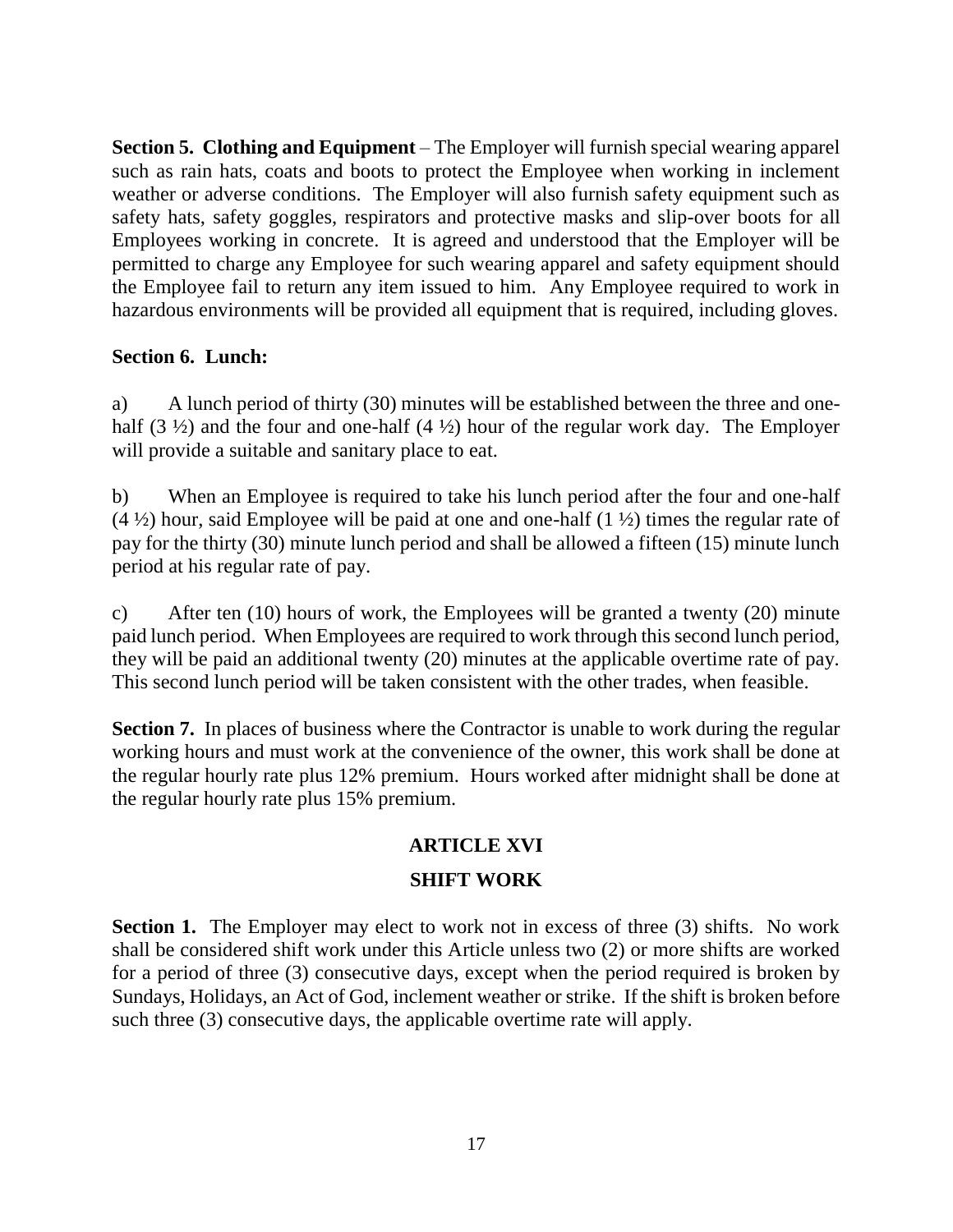**Section 2.** The First Shift shall receive the established hourly wage rate set forth herein for eight (8) hours work. The Second and/or Third Shift shall receive eight (8) hours pay at the regular established rate of pay for seven (7) hours of actual work.

**Section 3.** When Employees are required to work overtime on the First Shift, they shall be paid the established overtime rate of pay for all hours worked in excess of eight (8) hours on any one (1) shift.

**Section 4.** When Employees are required to work overtime on the Second and/or Third Shifts, they shall be paid the established overtime rate of pay for all hours worked in excess of seven (7) hours and in addition they will be paid for the one (1) bonus hour of each shift for the shift differential. Fringes shall be paid on Second and/or Third shift bonus eighth (8th) hour.

**Section 5.** When an Employee is required to work overtime, the Employer will be obligated to continue paying the applicable overtime rate until the Employee has had an eight (8) hour break.

# **ARTICLE XVII**

# **STEWARD**

**Section 1.** When the Business Manager or his designated representative deems it advisable, he may, upon written notice to the Employer, appoint from the Employer's existing work force a Steward or Stewards on any given project. Said Steward is to be recognized by the Employer and he shall have the right to act on any grievance without discrimination. Said Steward shall be a working Employee and shall be retained on any given project as long as, or when any Employee covered by this Agreement is employed on the project by the Employer, in accordance with Article VII, Section 1 (b).

**Section 2.** In case the Steward cannot settle any dispute or grievance, the Business Manager shall be notified to take up with the Party of the First Part said grievance. For all purposes of this Agreement, it is understood that the duties of the Steward are limited to:

- (a) To insist that the provisions of this Agreement be complied with by the First and Second Parties.
- (b) To report to the Business Manager any question that he cannot settle with the Party of the First Part.
- (c) To report unsafe conditions to the Job Superintendent.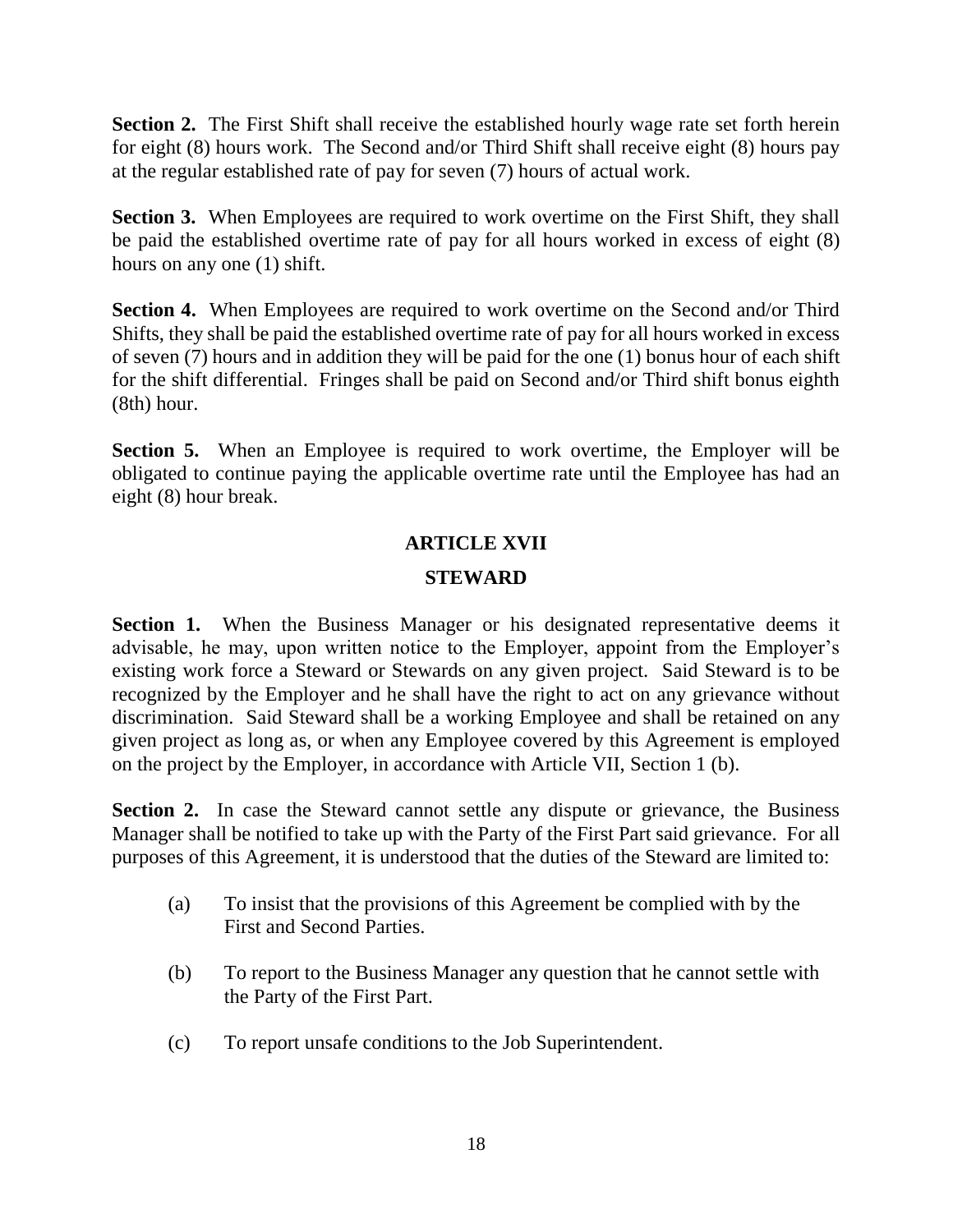**Section 3.** When the Employer starts a special crew or 2nd or 3rd shift crews, he will not be compelled to use the same Steward on the special or shift work as on the regular work.

**Section 4.** In the event of a general lay-off by the Employer for any reason, the Steward shall be the first Employee recalled, unless the Employer needs an Employee who possesses specific skills that a Steward cannot perform. In that event, the Employer may recall another Employee and the Steward will be the second man recalled.

# **ARTICLE XVIII**

# **NON-VIOLATION**

**Section 1.** It shall not be a violation of this Agreement, if an Employee or Employees cease work because of:

- (a) Dispute arising out of the failure of the individual Employer to meet the payroll for Employees covered by this Agreement.
- (b) Dispute because a payroll check is dishonored.
- (c) Non-payment of contributions set forth under Article VIII, Article IX, Article X Article XI and Article XII, covering the Trust Funds under the respective Articles mentioned herein and Article V covering Working Dues deductions and as in the manner and accordance as prescribed herein, provided the Employer is sixty (60) days delinquent.

# **ARTICLE XIX PAY-DAY**

**Section 1.** The Employer shall pay Employees weekly and the payment shall be in full for the payroll period. Payment shall be made within five (5) days of the payroll period and shall be in cash or by check. In the event Employees covered by this Agreement are laid off permanently or discharged, they shall be paid immediately. It is strictly understood and agreed that, should any Employee discharged or laid off permanently be required to report the next morning to collect his pay he shall receive four (4) hours show up pay for reporting for his pay for each subsequent morning on which he returns until paid. Employees who quit voluntarily shall be paid at the next regular pay day.

**Section 2.** Each weekly pay shall be accompanied by a statement listing the name of the Employee and Employer, the date, the number of hours worked, both straight and overtime, the monies deducted, and for what purpose said deductions were made.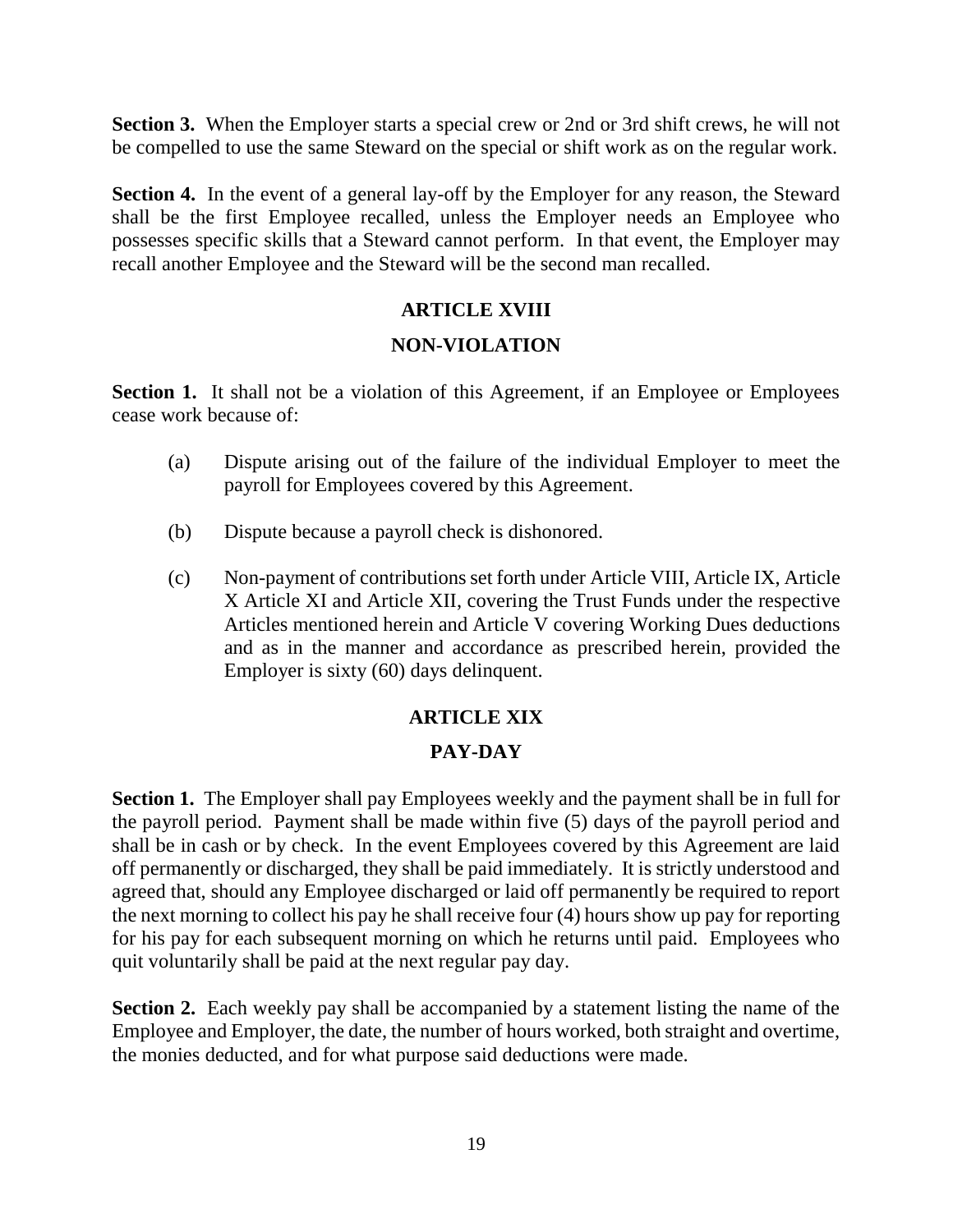#### **ARTICLE XX**

#### **SAFETY**

**Section 1.** The Employer agrees to provide safe working conditions and practices as set forth in current Safety Standards for the Construction Industry.

**Section 2.** It is agreed that all Employees covered by this Agreement shall fully comply with all safety directives issued by the Employer and shall properly utilize all safety equipment provided by the Employer when so directed. Failure to comply with these provisions may be cause for discharge. Furthermore, it is agreed and understood that the Employee shall retain the right to refuse to work under conditions considered to be hazardous or unsafe.

#### **ARTICLE XXI**

#### **WORKER'S COMPENSATION**

**Section 1.** The Employer agrees to ensure that all Worker's Compensation claims will be filed in the most timely and expeditious manner and in any event not later than seven (7) days following the illness or injury. Upon request, the Employer agrees to provide the Employee and/or the Local Union involved the name and address of the Employer's insurance carrier.

#### **ARTICLE XXII**

#### **ELIMINATION OF RESTRICTIONS**

**Section 1.** No rules, customs or practices shall be permitted that limit production or increase the time required to do any work. There shall be no limitation or restriction of the use of machinery, tools, or other labor-saving devices, except that no shovel larger than a No. 2 shall be used other than on snow and light weight materials.

#### **ARTICLE XXIII**

#### **SUB-CONTRACTOR**

**Section 1.** Any sub-contractor awarded a portion of the job-site work of a signatory Employer performing job-site construction work covered by this Agreement, shall pay wages, fringe benefit contributions, and abide by all terms and working conditions set forth in this Agreement while such sub-contractor is on the project.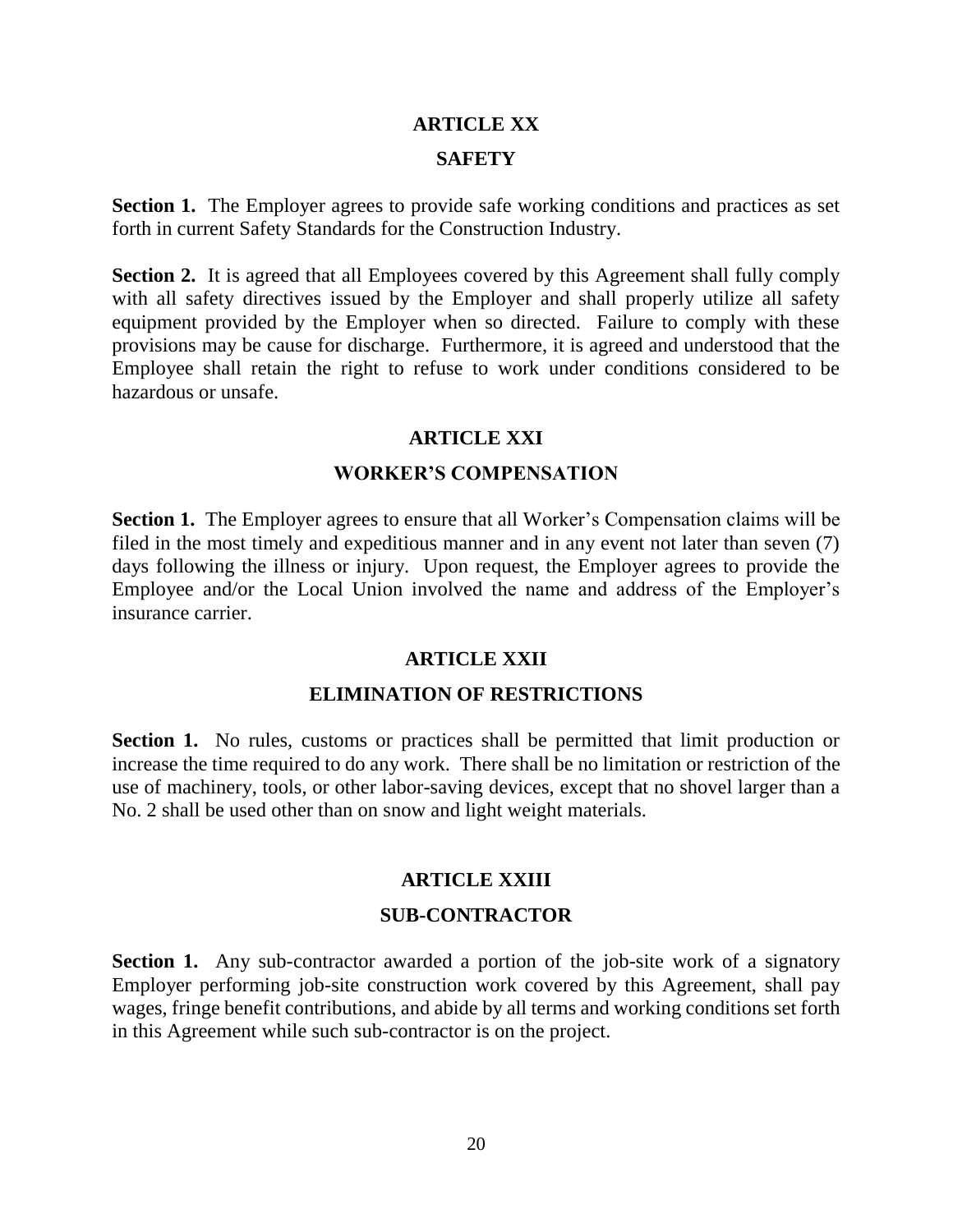# **ARTICLE XXIV**

# **GRIEVANCE PROCEDURE**

**Section 1.** (a) There shall be no stoppage of work on account of any difference of opinion, or dispute which may arise between the Parties of the First Part and Second Part. It is agreed by the parties that all grievances, disputes, or claims, (except jurisdictional disputes, wage rates, fringe benefits and dues check-off) which may arise with respect to the enforcement or interpretation of any of the terms of this Agreement are to be resolved in the following manner:

All grievances, disputes, or claims which may arise between Employers signatory to this Agreement or Employees who have accepted this Agreement and thus became Parties hereto shall be resolved in the following manner:

- (1) The dispute shall first be discussed by the Job Steward or other Union Representative and the Employer's Foreman and/or Superintendent.
- (2) If the grievance is not resolved, then the dispute shall be referred to the Business Representative of the Union and the Employer's Representative.
- (3) In the event said dispute has not been resolved, the State of Indiana District Council, through its Representative, shall meet with the Employer's Representative, in an attempt to resolve said dispute.
- (4) In the event that the dispute is not settled, either Party may, through written notice to the other Party, submit the grievance or dispute to final and binding arbitration.
- (5) The Arbitrator shall be selected in the following manner:

The Federal Mediation and Conciliation Service shall be requested to submit a panel of arbitrators of which names are alternately struck until the remaining arbitrator, whose name remains on the list, shall serve as the arbitrator to hear and decide the dispute and/or grievance. The arbitrator's decision shall be final and binding on both Parties.

The cost of the arbitrator shall be borne equally by both Parties to the grievance and/or dispute.

**Section 2.** No proceeding hereinunder based on any dispute, complaint or grievance herein provided for shall be recognized unless called to the attention of the individual Employer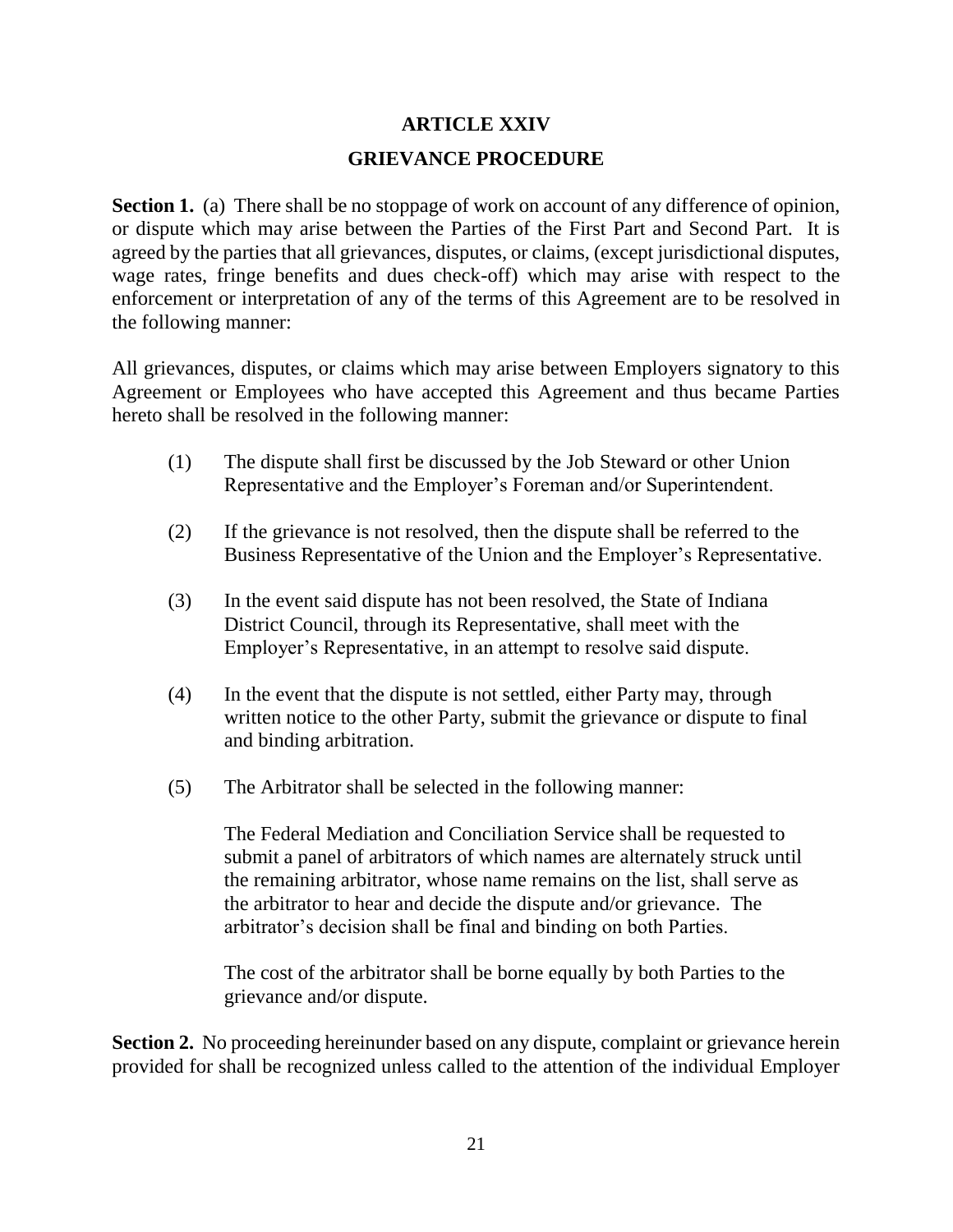and the Local Union involved in writing within ten (10) days after the alleged violation is committed.

**Section 3.** Copies of the decision made by the Grievance Committee and/or the Arbitrator shall be mailed to the Employer and the Union.

**Section 4.** There shall be no stoppage of work on account of any difference of opinion or dispute which may arise between the Parties of the First and Second Part, or between this and any other unit or units of Organized Labor, or between other units of Organized Labor, or between any unit or units of Organized Labor and any other division of the Building Industry.

**Section 5. EXCEPTIONS** - Notwithstanding the other provisions of this Article, it shall not be a violation of this Agreement if any Employee or Employees of an Employer cease work or picket because of non-payment of wages, dishonored payroll checks, non-payment of Health and Welfare contributions, Pension contributions, Training contributions and/or Working Dues deductions by said Employer.

# **ARTICLE XXV**

# **GENERAL PROVISIONS**

**Section 1.** This Agreement covers the entire understanding between the Parties hereto. No oral or written rule, regulation, or understanding not incorporated herein will be of any force or effect upon any Party hereto.

**Section 2.** This Agreement shall apply from and after its effective date as hereinafter provided.

**Section 3.** The Employer shall at all times provide sanitary drinking water and containers, iced water when necessary, and toilet facilities, same to be stationed conveniently to all Employees.

**Section 4.** The Employer shall make reasonable efforts to make provisions for permitting access to the job site by the Business Manager of the Local Union, or his duly appointed Field Representative. If the Business Manager of a Local Union is denied access to a job site for the purpose of transacting business, he shall notify the main office of the Employer to assist him in obtaining admission.

**Section 5.** When a job is located within a Plant, the Employer shall provide (for regular shifts) adequate means for transporting Employees from the Plant entrance, to the job, provided the operation of the job is one-half (1/2) mile or more from the Plant entrance. Vehicles shall be properly covered during cold or inclement weather.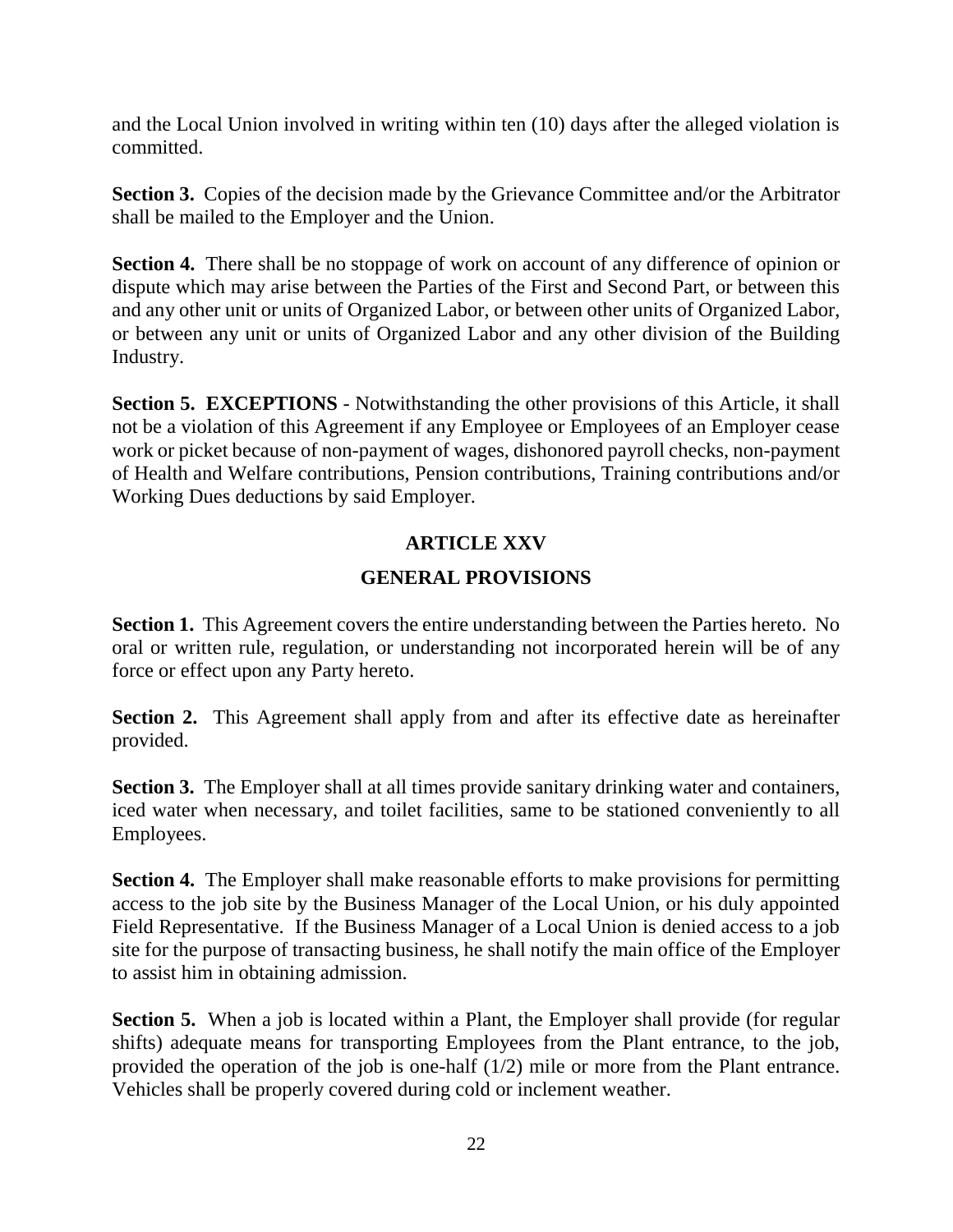**Section 6.** When any Employee or Employees work in two (2) or more Classifications during the period of the first half of the shift, he or they shall receive the wage rate of the highest Classification for such period and an Employee or Employees working in two (2) or more Classifications during the second half of the shift shall receive the wage rate of the highest Classification for such period.

**Section 7.** Any Contractor who signs this Agreement to perform work covered by this Agreement has the option of signing any other Agreement negotiated by the State of Indiana District Council of Laborers and any other Employer Group covering any and all work of the Construction Industry covered by the Laborers and pay the applicable wages, fringes and other conditions contained herein.

**Section 8. High Pay:** Forty cents (\$.40) per hour for men working forty (40) feet or more subject to free fall.

**Section 9.** Upon request by the Employer, the Employees' training and/or work record will be made available.

**Section 10.** It is the obligation of the Employer to pay for and furnish physicals for trained environmental laborers (asbestos, hazardous waste and lead abatement, etc.).

# **ARTICLE XXVI**

# **LOCAL UNION COVERAGE LOCAL UNION #795**

LIUNA Local Union #795, New Albany, Indiana, covering Clark, Crawford, Floyd, Harrison, Jefferson, Perry, Scott, Switzerland and Washington Counties, Indiana.

# **ARTICLE XXVII**

# **SCHEDULE OF FRINGE BENEFIT CONTRIBUTIONS**

**Section 1.** In addition to the hourly wage rates listed hereinafter, Fringe Benefit Contributions to the Health and Welfare Fund, Pension Fund and Training Trust Fund for the designated periods shall be as follows:

| <b>Effective</b>          | $H \& W$ | <b>Pension</b> | <b>ILDCTF</b>                          | <b>Training</b> |
|---------------------------|----------|----------------|----------------------------------------|-----------------|
| 6-1-2018 to 5-31-2019     | \$6.25   | \$7.75         | \$0.80                                 | \$0.55          |
| $6-1-2019$ to $5-31-2020$ | \$6.50   | \$8.00         | \$0.90                                 | \$0.55          |
| $6-1-2020$ to $5-31-2021$ |          |                | \$1.00 to be allocated at a later date |                 |
| $6-1-2021$ to $5-31-2022$ |          |                | \$1.10 to be allocated at a later date |                 |
| 6-1-2022 to 5-31-2023     |          |                | \$1.15 to be allocated at a later date |                 |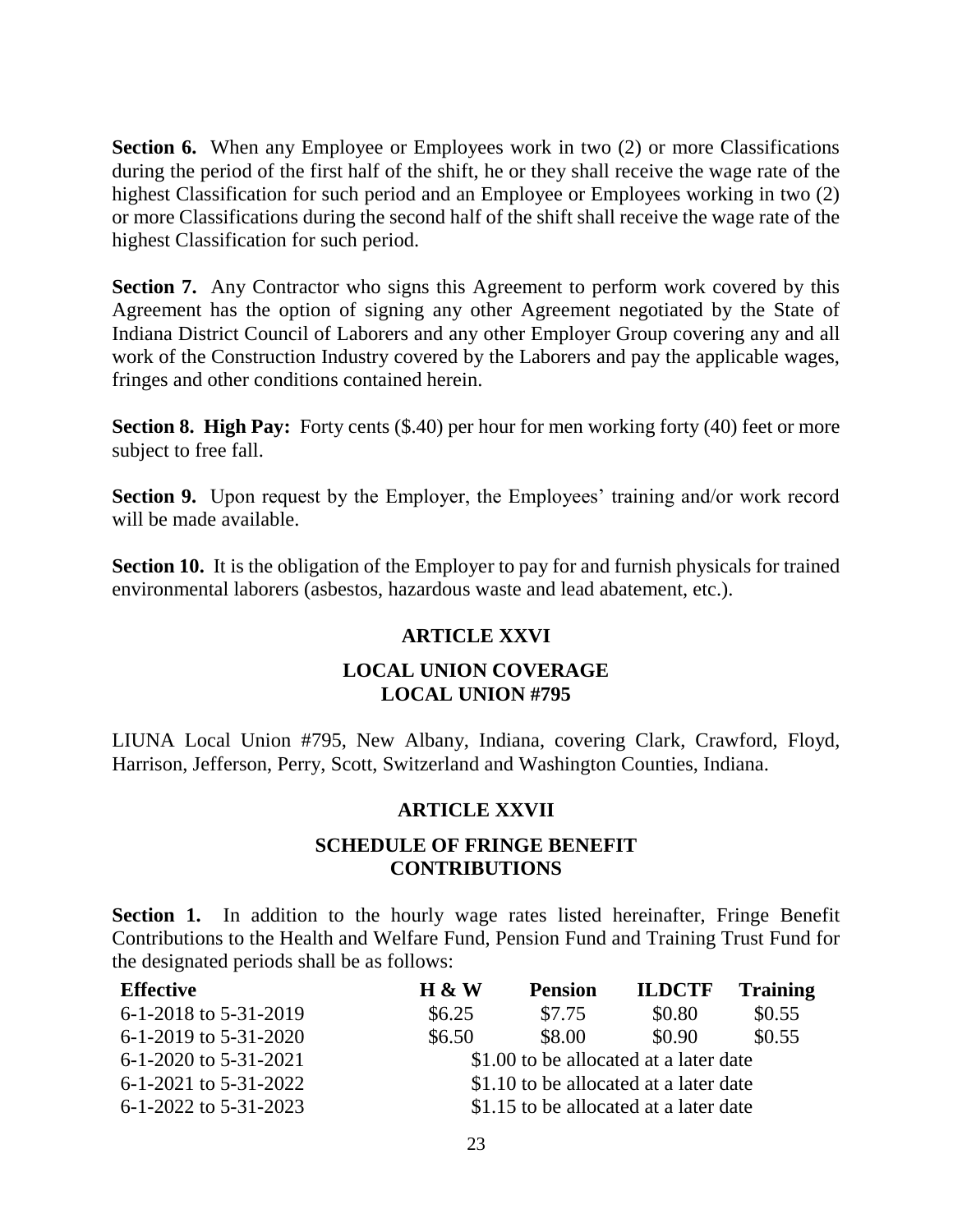#### **ARTICLE XXVIII**

#### **HOURLY WAGE RATES**

**Section 1.** For the purpose of clarification and to assist in determining the hourly wage rates applicable to specific Classifications of Work, the following hourly wage rates apply in the given Area. It is understood and agreed that pyramiding of Category Rates and/or Foreman Rates is not the intention of this Agreement and shall not be permitted.

| <b>Effective</b>              |            |            |            | Wages H & W Pension ILDCTF Training Total |            |         |
|-------------------------------|------------|------------|------------|-------------------------------------------|------------|---------|
| 6-1-2018 to 5-31-2019 \$19.90 |            | \$6.25     | \$7.75     | \$0.80                                    | \$0.55     | \$35.25 |
| 6-1-2019 to 5-31-2020 \$20.30 |            | \$6.50     | \$8.00     | \$0.90                                    | \$0.55     | \$36.25 |
| $6-1-2020$ to $5-31-2021$     | <b>TRD</b> | <b>TBD</b> | <b>TBD</b> | <b>TBD</b>                                | <b>TBD</b> | \$37.25 |
| $6-1-2021$ to $5-31-2022$     | <b>TBD</b> | <b>TRD</b> | <b>TBD</b> | <b>TBD</b>                                | <b>TBD</b> | \$38.35 |
| $6-1-2022$ to $5-31-2023$     | <b>TRD</b> | <b>TBD</b> | <b>TBD</b> | <b>TRD</b>                                | <b>TBD</b> | \$39.50 |

**CATEGORY I.** Is the Basic Hourly Wage Rate and shall include the following:

Building and Construction Laborers Scaffold Builders (other than for Masons or Plasterers) Ironworker Tenders Mechanic Tenders Civil Engineer Tenders and Surveyor Tenders Rodmen & Chainmen Signalmen & Flagmen Window Washers & Cleaners Waterboys & Toolhousemen Roofer's Tenders Railroad Workers Masonry Wall Washers (interior & exterior) Cement Finisher Tenders Carpenter Tenders Tenders of all other Crafts not listed All Portable Water Pumps with discharge up to three (3) inches Waterproofing Handling of Creosote Lumber or like treated material (excluding railroad material) Asphalt Rakers & Lutemen Kettlemen Air Tool Operators and all pneumatic tool operators, air and electric vibrators and chipping hammer operators Earth Compactors Jackmen & Sheetmen working ditches deeper than six (6) feet in depth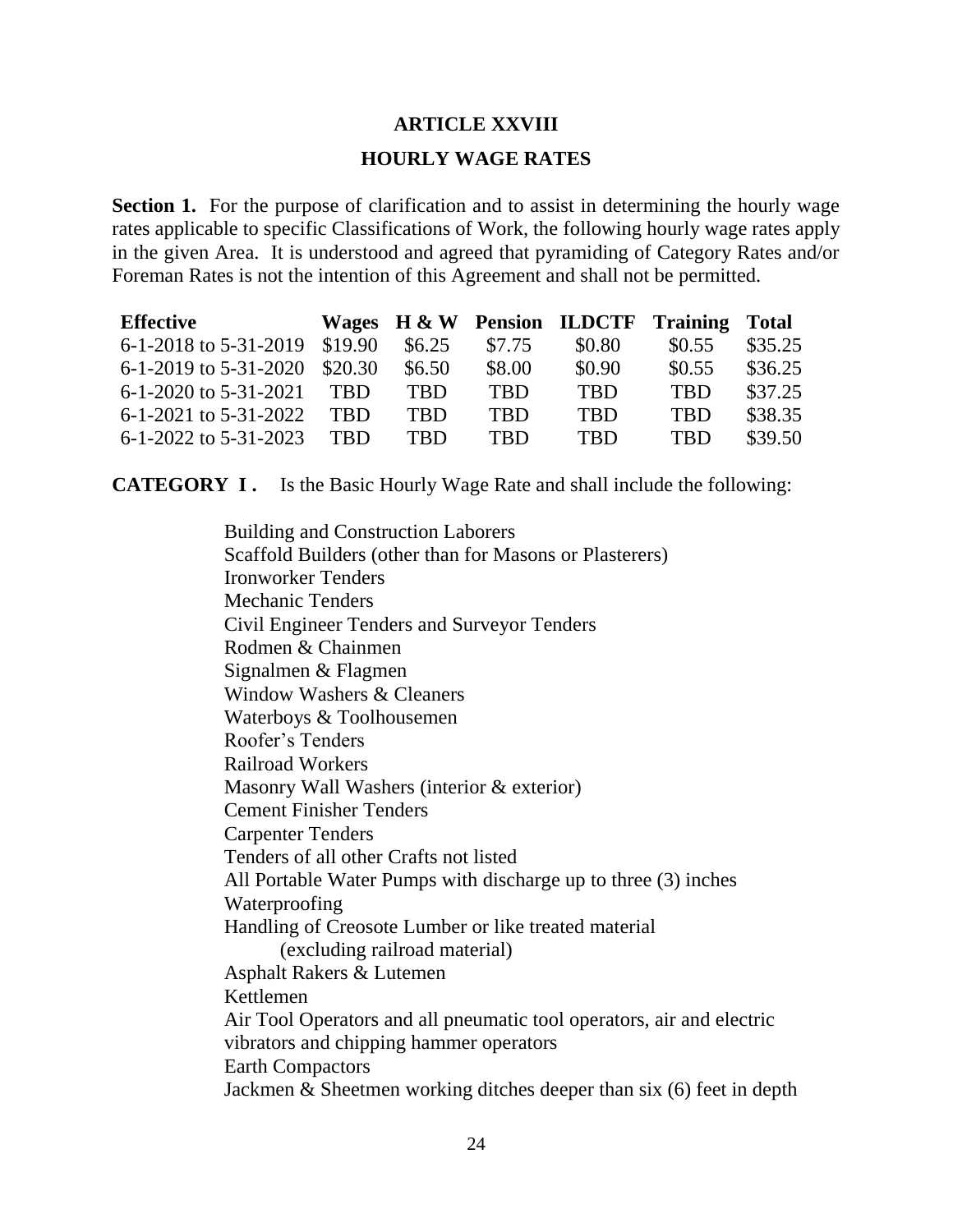Laborers working ditches six (6) feet in depth or deeper Assembly of Unicrete Pump Tile Layer (sewer or field) & Sewer Pipe Layers (metallic or non-metallic) Motor driven wheelbarrows and concrete buggies Hyster Operators Pump Crete Assemblers Core Drill Operators Cement, Lime or Silica Clay Handlers (bulk or bag) Handling of Toxic Materials Damaging to Clothing Pneumatic Spikers Deck Engine & Winch Operators Water Main & Cable Ducking (metallic and non-metallic) Screed Man or Screw Operator on Asphalt Paver Chain Saw and Demolition Saw Operators Concrete Conveyor Assemblers

**CATEGORY II.** shall include the following and will be paid fifty cents (\$.50) per hour above the basic rate:

> Masonry Fork Lift Driver Plaster Tenders Mason Tenders Mortar Mixers Welders (acetylene or electric) Cutting Torch or Burner Cement Nozzle Laborers Cement Gun Operators Scaffold Builders when working for Plasterers Scaffold Builders when working for Masons Water Blast Machine Operators Sand Blaster

**CATEGORY III.** shall cover the following:

Laborer Foreman Hod Carrier Foreman General Foreman

#### **Laborer Foreman**

Laborer Foreman rate shall be one dollar (\$1.00) per hour over the basic hourly rate of pay listed herein.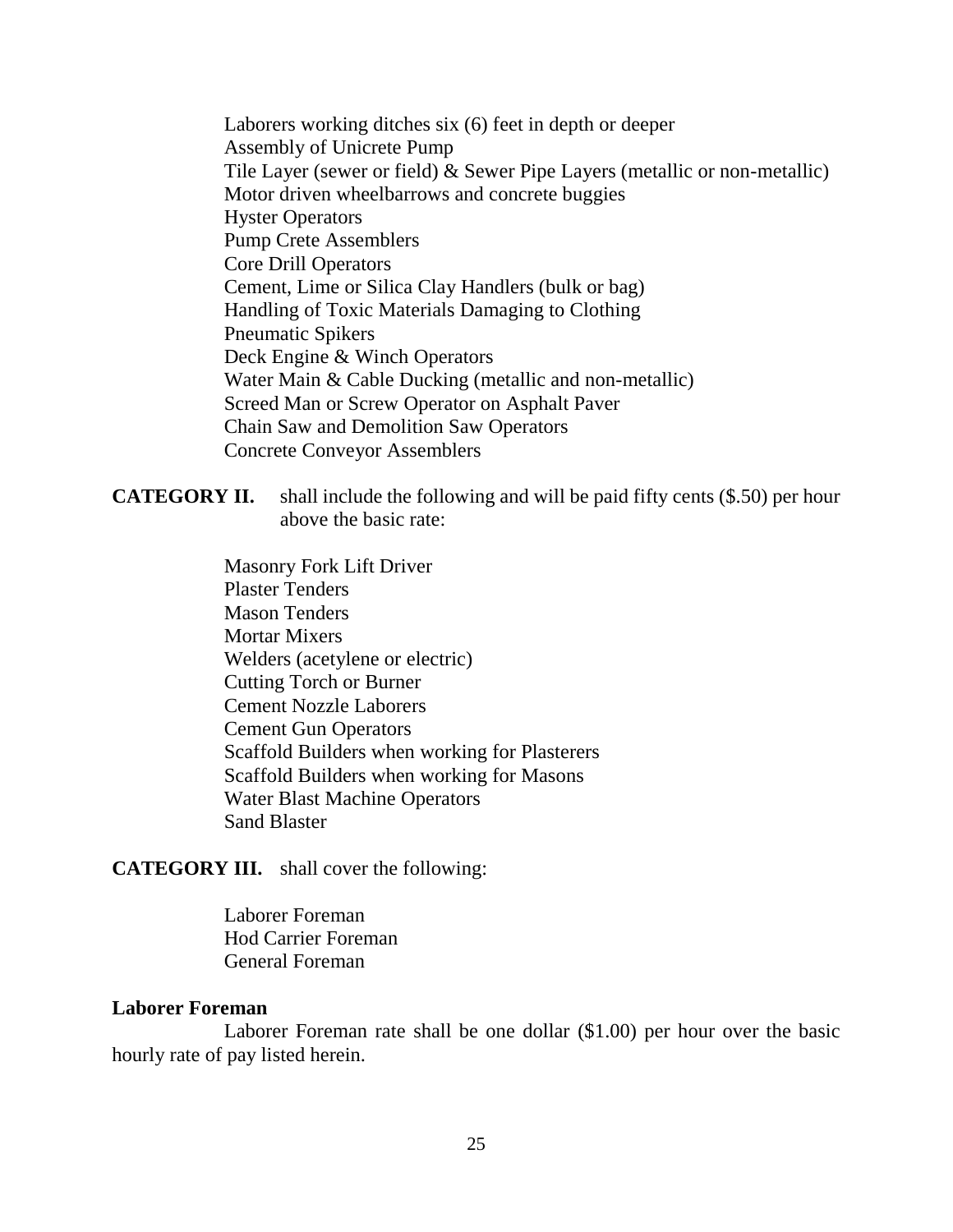#### **Hod Carrier Foreman**

Hod Carrier Foreman rate shall be one dollar and fifty cents (\$1.50) per hour over the basic hourly rate of pay listed herein.

#### **General Foreman**

General Foreman's rate shall be two dollars (\$2.00) per hour over the basic hourly wage rate listed herein.

**CATEGORY IV.** shall include the following and will be paid one dollar (\$1.00) per hour above the basic rate:

Concrete Specialist

**CATEGORY V.** shall include Watchman and Gateman (day or night) whose wage rate and fringe benefit hours will be negotiated on an individual basis by and between the Employer and the Local Union involved at the pre-job conference.

**CATEGORY VI.** shall cover the following:

Caisson and Tunnel Work in Compressed & Free Air

# **Basic Laborers Rate:**

Cage Tenders Dump Men Flagman, Signalman, Top Laborers Rod Men

The following will be paid twenty cents (\$.20) per hour above the basic rate:

Concrete Repairmen Lock Tenders (Pressure Side) Motor Men Muckers Grout Machine Track Layers Air Hoist Key Board Agitator Car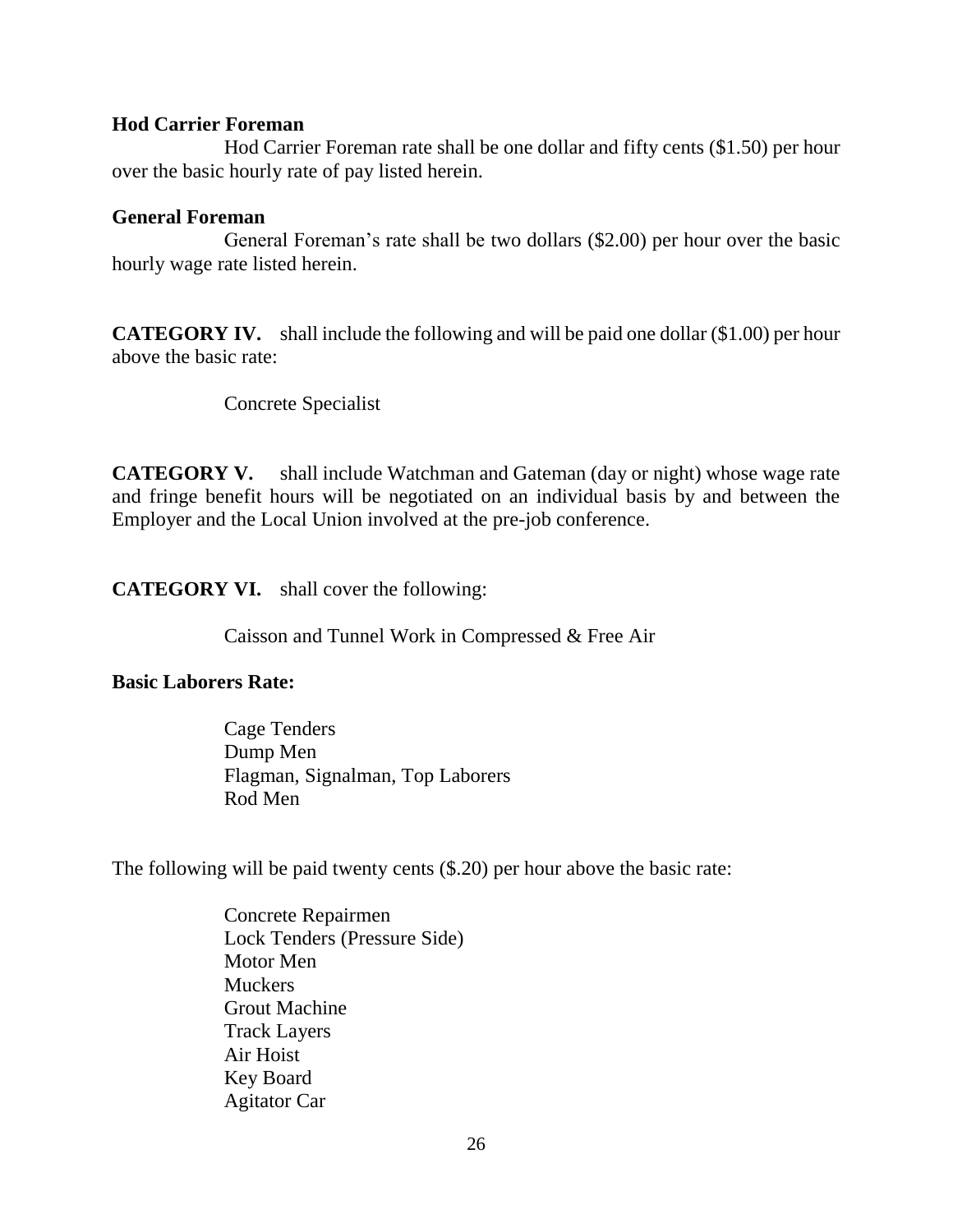Car Pushers Concrete Laborers Grout Laborers Lock Tenders (Free Air Side) Steel Setters Tuggers Switchmen

The following will be paid thirty cents (\$.30) per hour above the basic rate:

Mucking Machine Laser Beam Liner Plate & Ring Setter Shield Drivers Power Knife Welders - Burners Pipe Jacking Machine **Skinners** Maintenance Technician Miner Bricklayer Tenders Concrete Blowers Drillers **Erectors** Form Men Jackhammermen Mining Machine

The following will be paid one dollar (\$1.00) per hour above the basic rate:

Dynamite Men Drillers - air track or wagon drilling for explosives

> 1. The premium over and above wages and classifications for all Employees working in compressed air shall be as follows:

| 0-15 Pounds    | $$1.00$ per hr. |
|----------------|-----------------|
| "<br>$16 - 20$ | $1.50$ per hr.  |
| "<br>$21 - 26$ | $2.00$ per hr.  |
| $27 - 33$      | 3.00 per hr.    |
| $34 &$ over    | $4.00$ per hr.  |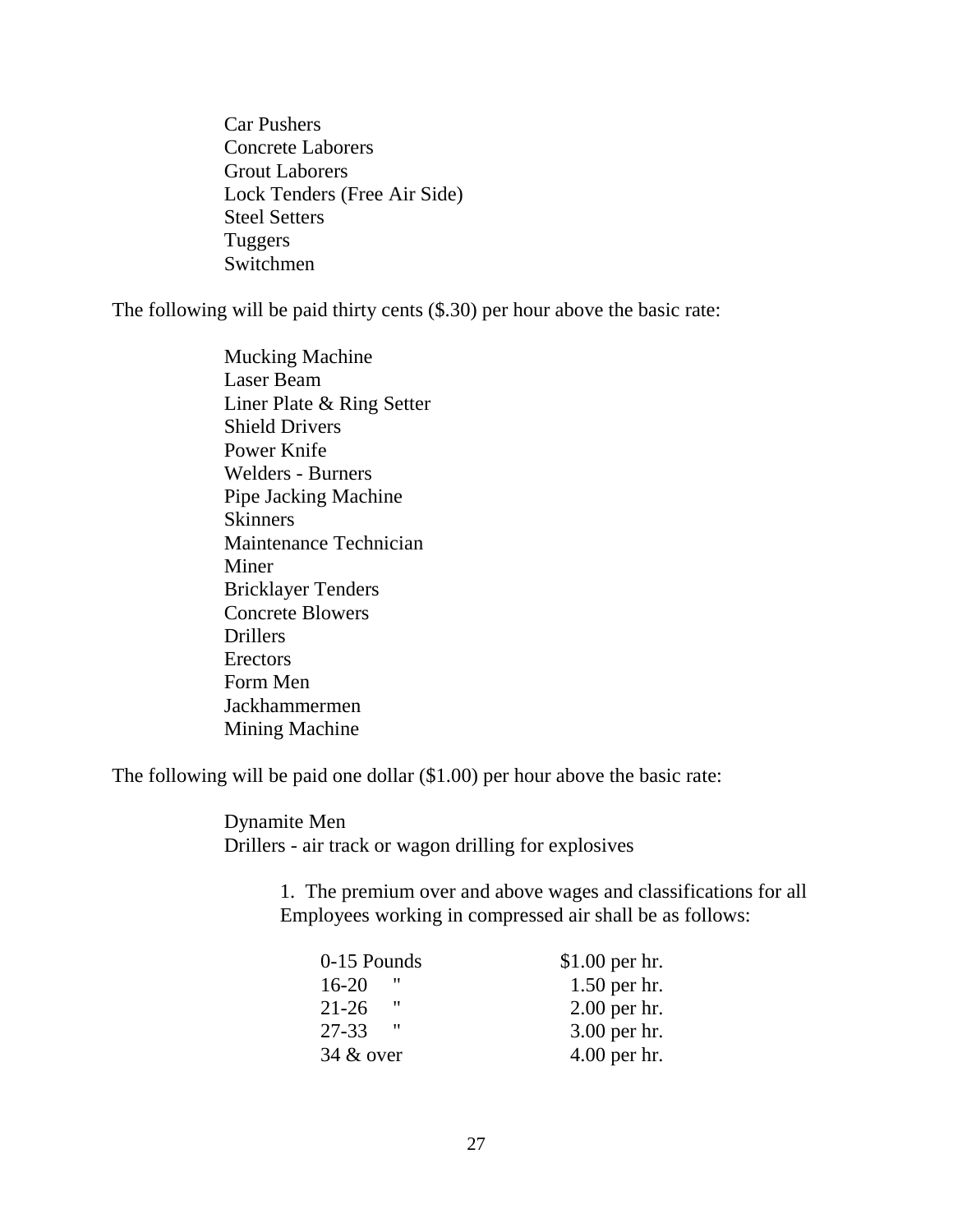2. The scale of wages for Labor Foreman and Sub-Foreman shall be as follows:

| <b>General Foreman</b> | \$2.00 per hr.  |
|------------------------|-----------------|
| Foreman                | $$1.00$ per hr. |

**CATEGORY VI A.** shall cover the following and shall be paid one dollar (\$1.00) per hour over the basic hourly rate of pay as listed herein.

> Dynamite Men Drillers - air track or wagon drilling for explosives Asbestos Removal Hazardous Waste Removal Lead Base Paint Removal

**CATEGORY VI B.** shall cover the following and shall be paid one dollar and fifty cents (\$1.50) per hour over the basic hourly rate of pay as listed herein.

Refractory Work

**\*CATEGORY VII.** shall cover High Time Pay for Stacks & Chimneys.

\*To be the same as set forth in the Laborers' International Union of North America Agreement covering Stacks, Chimneys and Silos.

# **CATEGORY VIII - RAILROAD MAINTENANCE:** shall cover the following:

**Section 1.** All rail maintenance, rehabilitation, and other work on mainlines, sidings and service lines that are let by railroad companies, transit commissions, transit authorities, public or private owners of such facilities, which includes but is not limited to the following and work performed will be paid for under the wage rates contained herein.

- (a) The replacement of components and adjustment in alignment of grades existing rail facilities.
- (b) Repair or replacement of components of fences, cattle guards, snow sheds, motor car set off, and other facilities located on railroad, public or private properties, and right of ways of same.
- (c) The care of railroad and transit commissions and transit authorities owned properties, public or private, including patrolling, inspection, mowing, brush cutting and spraying, drainage work and all general caretaking work.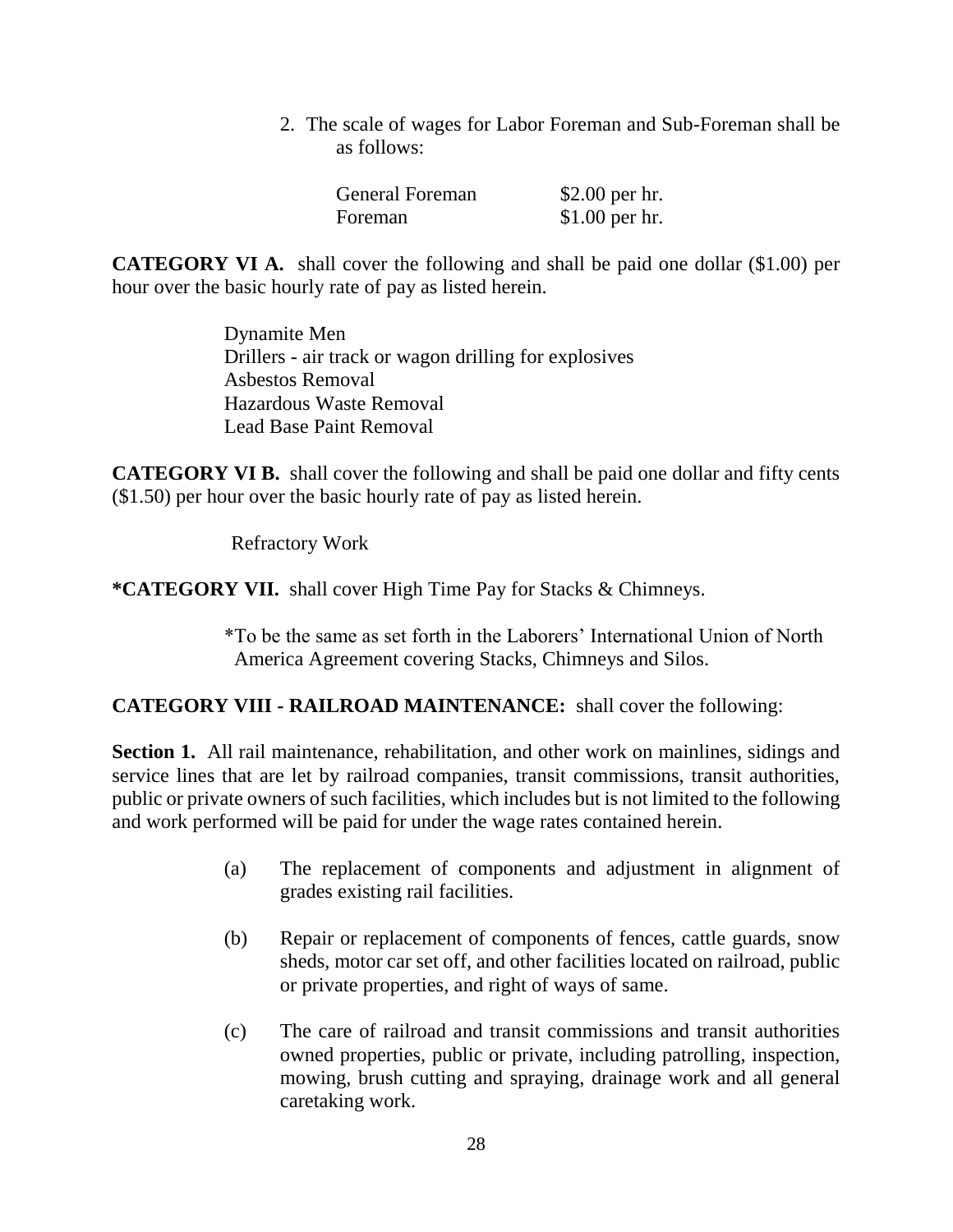- (d) The repair or replacement of roadway or railway crossings.
- (e) Painting and replacement of components of railway bridges and signal lines and signs.
- (f) All emergency work, such as snow removal, flood damage, damages occurring on derailments, including all clean-up and repair in connection therewith which may be performed by the Employer.
- (g) All maintenance, rehabilitation, track removal and other work that may be performed for the railroad companies and transit commissions and/or transit authorities on their properties, or on public and private properties, including relocation of existing tracks where such relocation of tracks are not in connection with buildings, highway, heavy or engineering projects.
- (h) It shall also include all new Construction in conjunction with a building, highway, heavy or engineering project on all railroad transit commissions, transit authorities, public or private owners of such facilities.
- (i) It shall include railroad construction where rails are laid to a new facility to service same, whether new or used materials are used.

# **CATEGORY IX – Apprentices – Mandatory Apprentice Language**

**Section 1.** New applicants for membership who cannot provide reasonable proof of 4,000 or more hours of employment as a Construction Craft Laborer (or, alternatively, cannot demonstrate equivalent skills in a placement examination administered by the Joint Apprenticeship and Training Committee (JATC) shall, whenever possible, enter the Apprenticeship program. Any person entering but failing to maintain and complete his or her Apprenticeship shall not be employed by the Employer as a Journey Worker under this Agreement. The failure of any Apprentice to maintain his or her Apprenticeship status shall obligate the Employer to discharge such person upon notice from the Union.

**Section 2.** The Apprenticeship and Training Standards approved by the Federal Bureau of Apprenticeship and Training or State Apprenticeship Committee are hereby incorporated by reference as a part of this Agreement.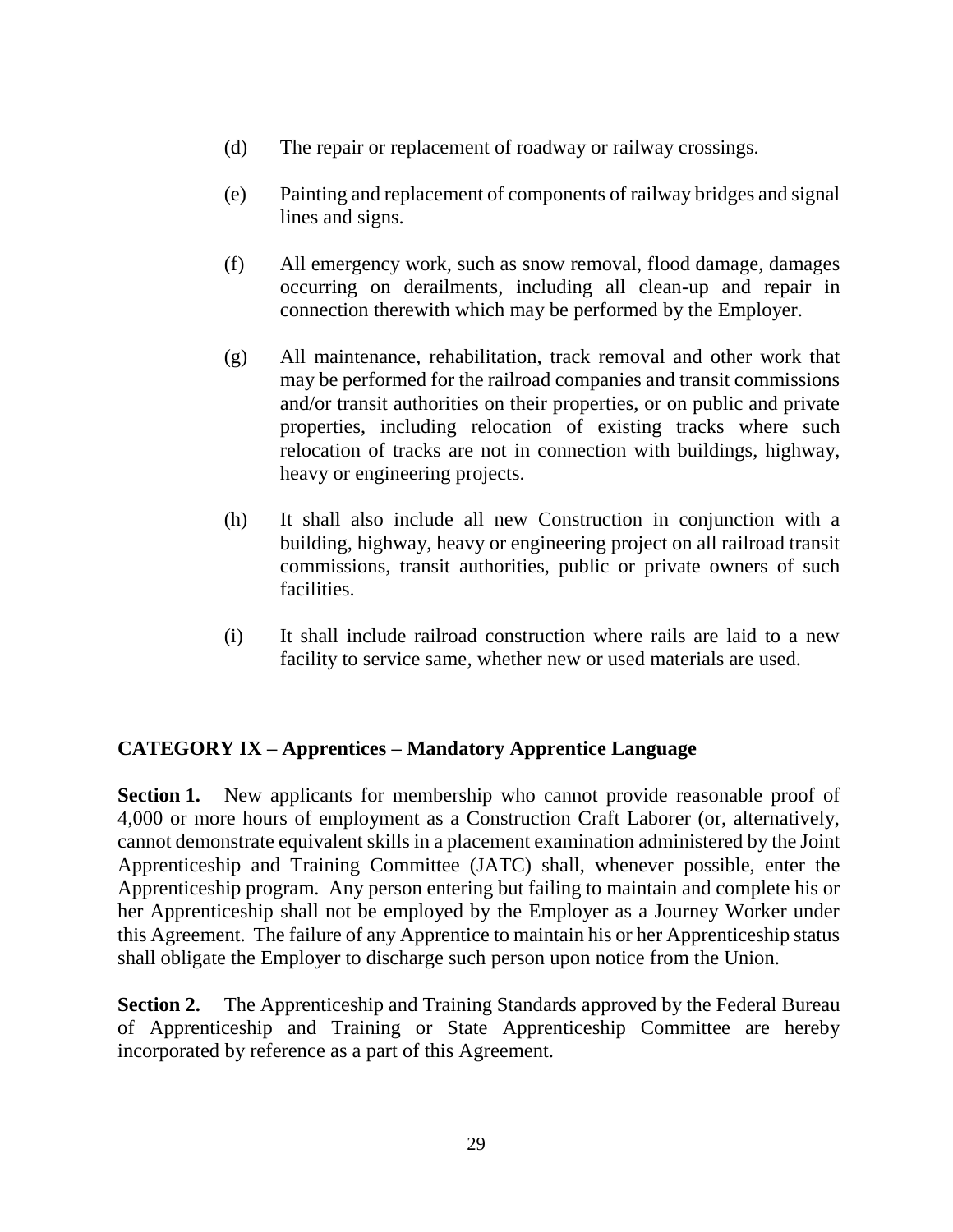**Section 3.** The Apprentice wage rates:

|            | <b>Hours of Credit</b> | <b>Wage Rate</b>          |
|------------|------------------------|---------------------------|
| 1st period | $0-1000$ hours         | 75% of journeyworker rate |
| 2nd period | 1001-2000 hours        | 85% of journeyworker rate |
| 3rd period | 2001-3000 hours        | 90% of journeyworker rate |
| 4th period | 3001-4000 hours        | 95% of journeyworker rate |

**Section 4.** Entry into the Apprenticeship program shall be controlled by the JATC, which shall employ appropriate testing and screening procedures. An Apprentice advances from one hours-of credit and wage-rate category to another only upon determination of satisfactory performance by the JATC, which shall have the authority to grant accelerated credit where warranted by the performance of an individual apprentice.

**Section 5.** The Employer shall participate in the Apprenticeship program by accepting Apprentices for employment upon referral by the Union. The Employer is not obligated to accept more than one (1) Apprentice for every five (5) Journeyworkers commencing with the sixth Laborer employed.

**Section 6.** The Employer may not employ an Apprentice until at least one Journeyworker is employed and thereafter may not employ more than one (1) Apprentice for every additional three (3) Journeyworkers.

**Section 7.** An Apprentice should, whenever possible, be rotated by the Employer through different types of work so as to become trained in a variety of operations and work skills. Where the Employer is unable to provide an Apprentice with experience in the full range of craft skills, the JATC may request the Local Union to reassign the Apprentice to other employment in order to provide that experience. For so long as the Employer is able to provide the necessary range of employment experience, the Employer may choose to retain the apprentice from job to job but shall notify the Local Union and JATC of all reassignments.

**Section 8.** An Apprentice shall not be penalized for taking off from work to attend offsite training (though time off for training is unpaid).

# **ARTICLE XXIX**

# **MEMORANDUM OF UNDERSTANDING MARKET RECOVERY AGREEMENT**

THIS AGREEMENT is made and entered into by and between LABORERS' INTERNATIONAL UNION OF NORTH AMERICA, STATE OF INDIANA DISTRICT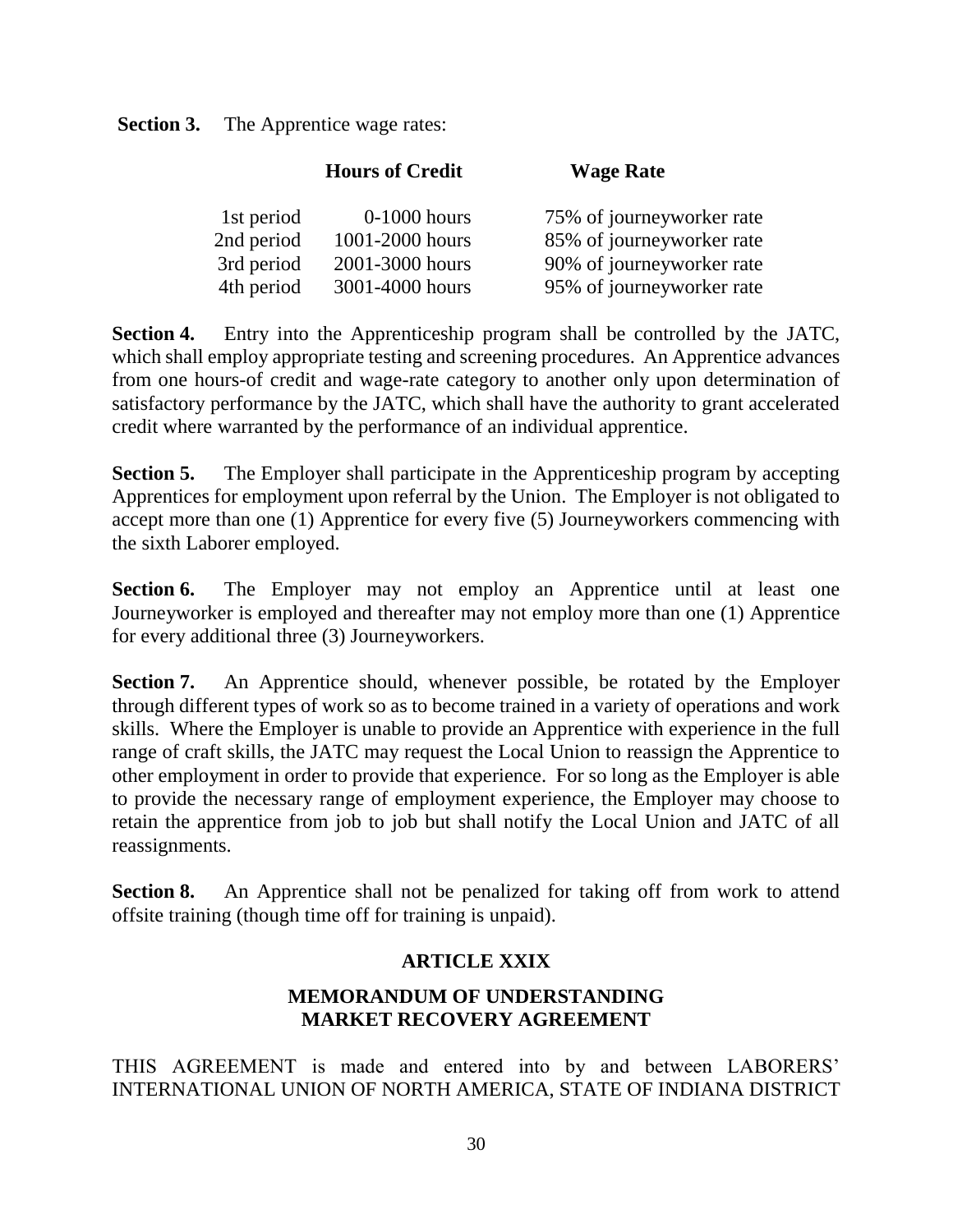COUNCIL FOR AND ON BEHALF OF ITS AFFILIATED LOCAL UNIONS AND THE NEW ALBANY AREA CONTRACTORS AND VICINITY for the purpose of making the contractors signatory to this Agreement more competitive in a market that is now beyond the realm of possibility and to create added jobs for the unemployed members of Laborers' International Union of North America, State of Indiana District Council for and on behalf of its affiliated Local Unions.

It is agreed the wage rates for work being performed and defined in Article XXVIII "Hourly Wage Rates" of the Collective Bargaining Agreement titled "Building" and hereinafter referred to as "Master Agreement" negotiated by and between Laborers' International Union of North America, State of Indiana District Council for and on behalf of its affiliated Local Unions and The New Albany Area Contractors and Vicinity shall be eighty (80%) percent of the basic wage rate plus 100% fringe benefit package as defined in the Master Agreement.

This memorandum agreement covers all Building projects with a bid price less than \$250,000.00. On projects of more than \$250,000.00 which are mutually agreed to by both the Union and the contractor and upon notice of the contractor's intention, such Building projects will be within the scope and intent of this memorandum agreement.

Provided that if a Market Recovery Agreement is reached between The New Albany Area Contractors and Vicinity and any other craft performing work on said project then the percentage rate paid to the Laborers' covered by this memorandum shall be not less than that paid to any other craft. The Union may cancel this Agreement as to a particular contractor if in its sole judgment the Union believes the said contractor has violated or abused this Agreement. Provided further, should difference of opinion arise pertaining to work covered by this Memorandum Agreement, the difference of opinion shall be settled in accordance with Article XIV, "Grievance Procedure" of the Master Agreement. All other terms and conditions of the Master Agreement shall apply.

This Agreement shall not apply to projects already in progress nor to projects having been bid prior to the signing of same.

# **ARTICLE XXX**

# **GENERAL SAVINGS CLAUSE**

**Section 1.** Any provision contained herein that is contrary to or held in violation of the Labor-Management Relations Act of 1947, as amended, or of any other law now in force or hereafter enacted, or, hereafter becoming effective, shall be void and of no force or effect, and this Agreement shall be construed as if said void provision herein were not a part thereof, it being intended, however, that the other provisions of this Agreement shall not be affected thereby. It is further agreed that, should compliance with any law or amendment therefore, or any order or regulation issued thereunder, now or hereafter in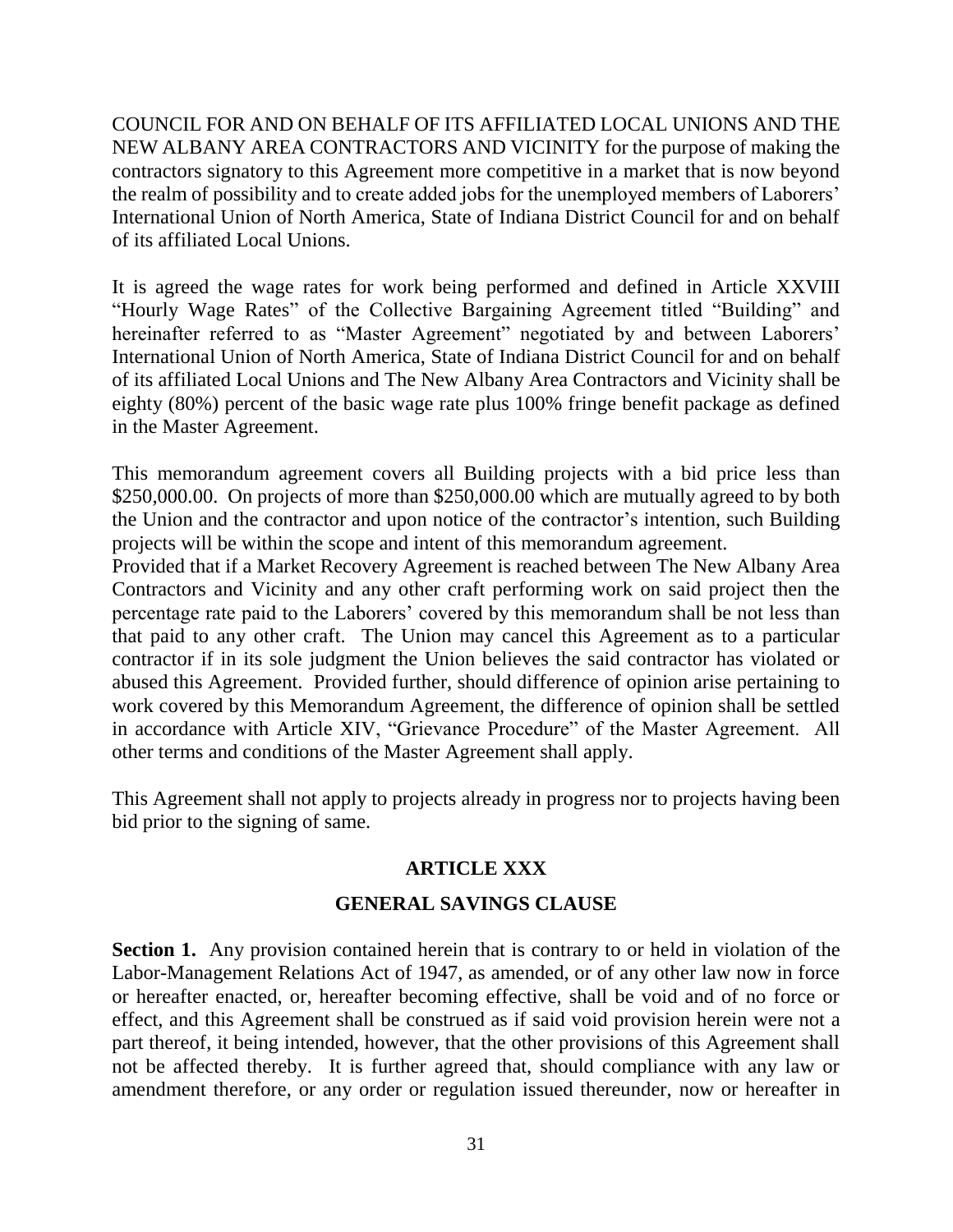force and effect, prohibit the carrying out of any of the provisions of this Agreement, then to the extent of such deviation or prohibition, this Agreement shall be deemed to have been automatically amended effective on the effective date of such law, order or regulations. Such amendment to this Agreement shall remain in effect only so long as said law, amendment, order or regulation continues in force, or, until the expiration of this Agreement, whichever event shall first occur.

#### ARTICLE XXXI

#### EFFECTIVE DATE

THIS AGREEMENT shall be in full force and effect from June 1,2018 and shall continue in effect for the periods mentioned herein, expiring as of May 31, 2023.

In case either Party to this Agreement wishes to change the Agreement, at least sixty (60) days notice shall be given to the other Party prior to the expiration date. In case no such notice is given by either Party, the Agreement shall continue in effect from year to year until such notice is given at least sixty (60) days prior to the anniversary date.

THIS AGREEMENT has been ratifIed, signed and sealed as of June 1, 2018 by the following:

# THE NEW ALBANY AREA **LABORERS' INTERNATIONAL** CONTRACTORS AND VICINITY UNION OF NORTH AMERICA,

**Sohn Hays** David A. Frye<br>
Abel Construction Co Inc Secretary-Trea

Whittenberg Construction Co Business Manager

PARTY OF THE FIRST PART **PARTY OF THE SECOND PART** 

STATE OF INDIANA DISTRICT COUNCIL FOR AND ON BEHALF OF LIUNA LOCAL UNION #795

Secretary-Treasurer & Bus Mgr LIUNA State of IN District Council

 $\frac{1}{\frac{1}{\sqrt{N}}}{\frac{1}{\sqrt{N}}}{\frac{1}{\sqrt{N}}}{\frac{1}{N}}$ 

LIUNA Local #795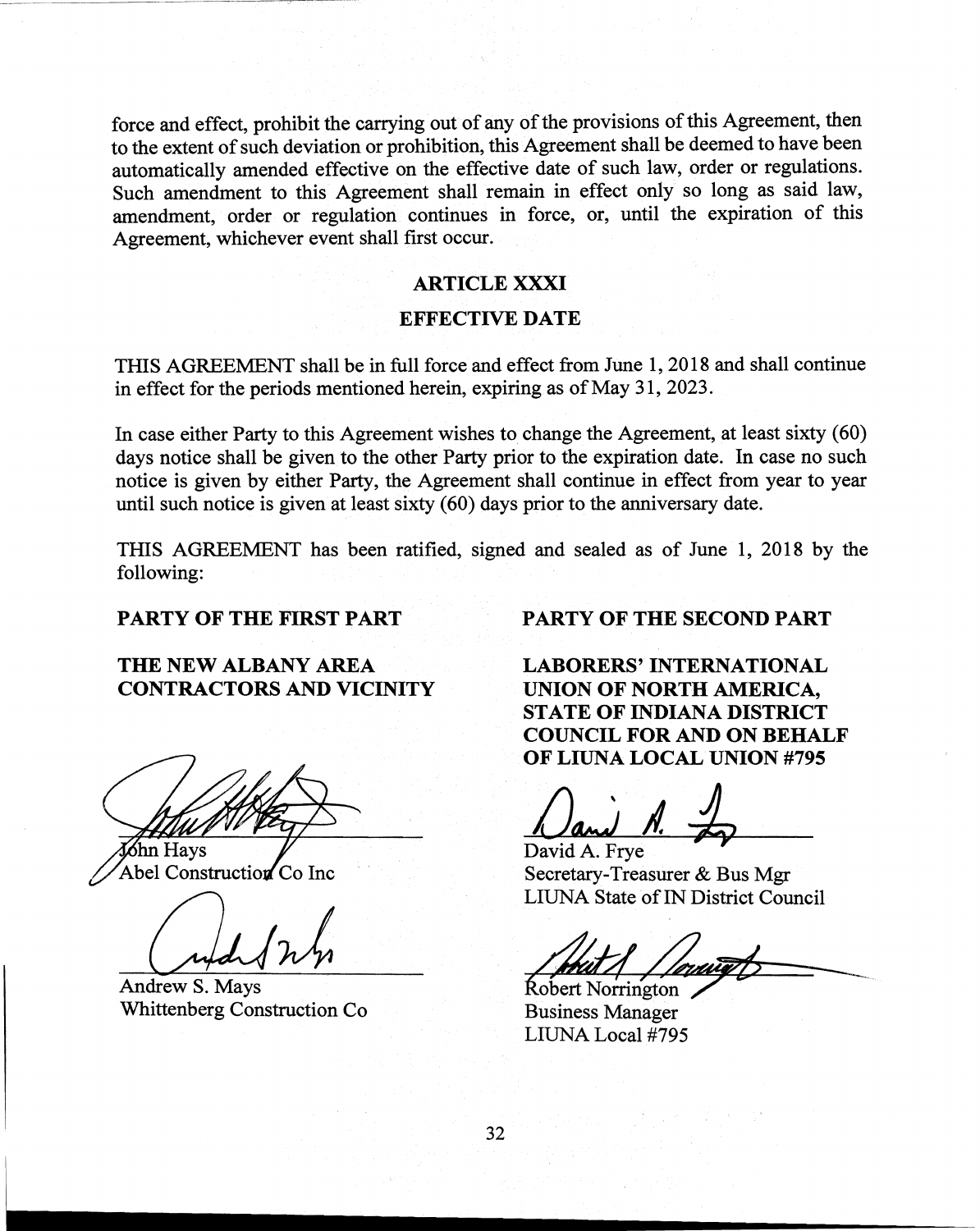#### DIRECTORY

#### LABORERS' INTERNATIONAL UNION

#### OF NORTH AMERICA OFFICES

Laborers' International Union of North America 905 - 16th Street Northwest Washington, D C 20006-1765

> Terence M. O'Sullivan, General President Armand E. Sabitoni, General Secretary-Treasurer

Laborers' International Union of North America Midwest Regional Office 1 North Old State Capitol Plaza, Suite 525 Springfield, IL 62701

John Penn, Vice President & Midwest Regional Manager

Laborers' International Union of North America State of Indiana

> Stephen Folz, International Representative 3528 Koring Rd Evansville, IN 47720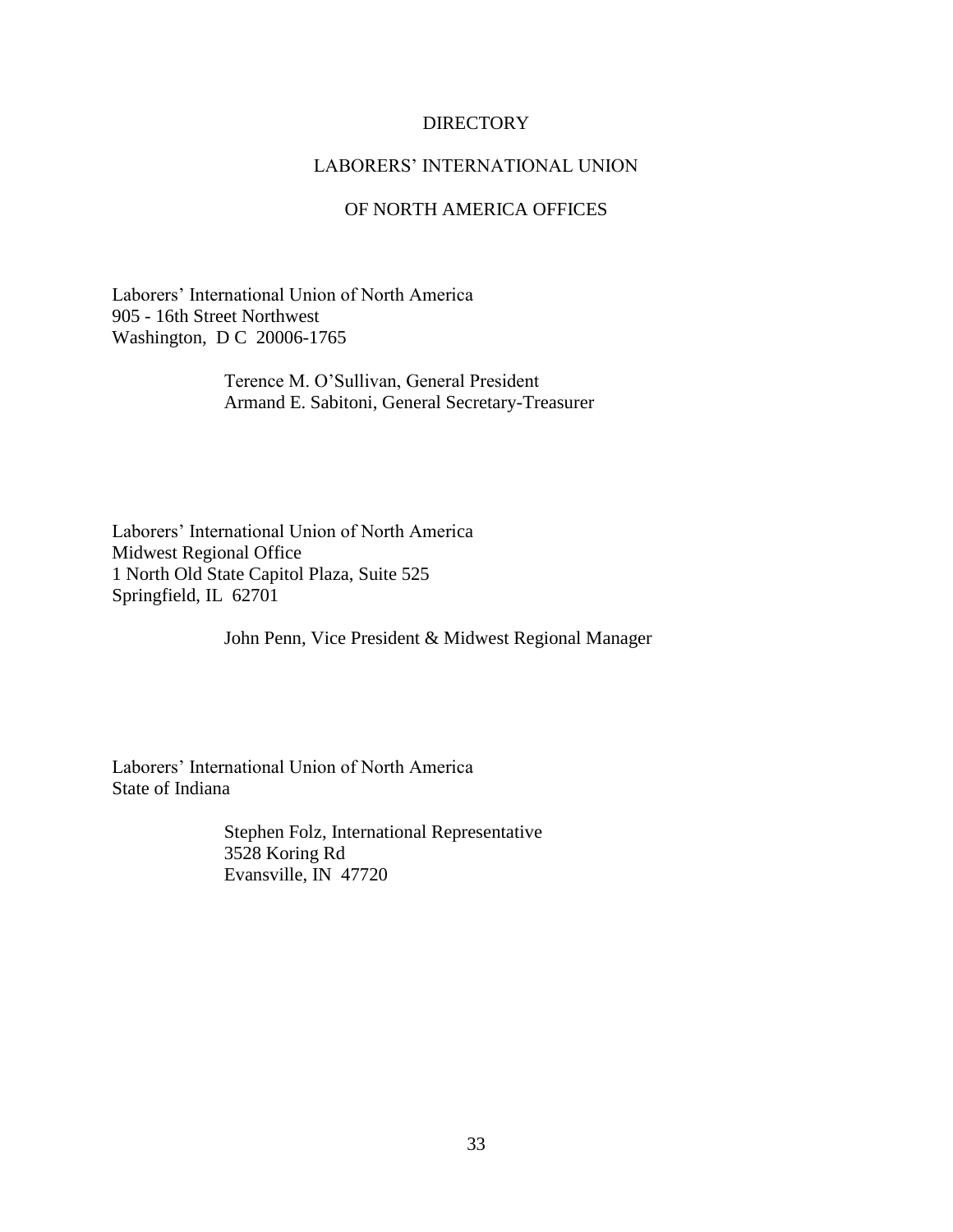#### **DIRECTORY**

#### LABORERS' INTERNATIONAL UNION

#### OF NORTH AMERICA

Laborers' International Union of North America State of Indiana District Council 425 S 4th Street Terre Haute, IN 47807 Phone (812) 235-6083 Fax (812) 232-4420 E-mail inldc@inldc.org Website www.inldc.org

David A. Frye, Secretary Treasurer & Business Manager Brian C. Short, Field Representative & Organizer

#### LOCAL UNION 41

#### MUNSTER

Geographical Jurisdiction of Hammond, Indiana and Vicinity of Lake County, including all territories west of Cline Avenue, Lake Michigan Shoreline to Illinois State Line and south Counties of Newton and Jasper, Indiana.

Wm Kevin Roach, Business Manager Scott Sparks, Field Representative Rick Henson Jr., Field Representative Kevin Sparks, Field Representative & Organizer 550 Superior Avenue Munster IN 46321 Phone (219) 924-7922 Fax (219) 924-7388 E-mail local41@sbcglobal.net Website www.laborers41.com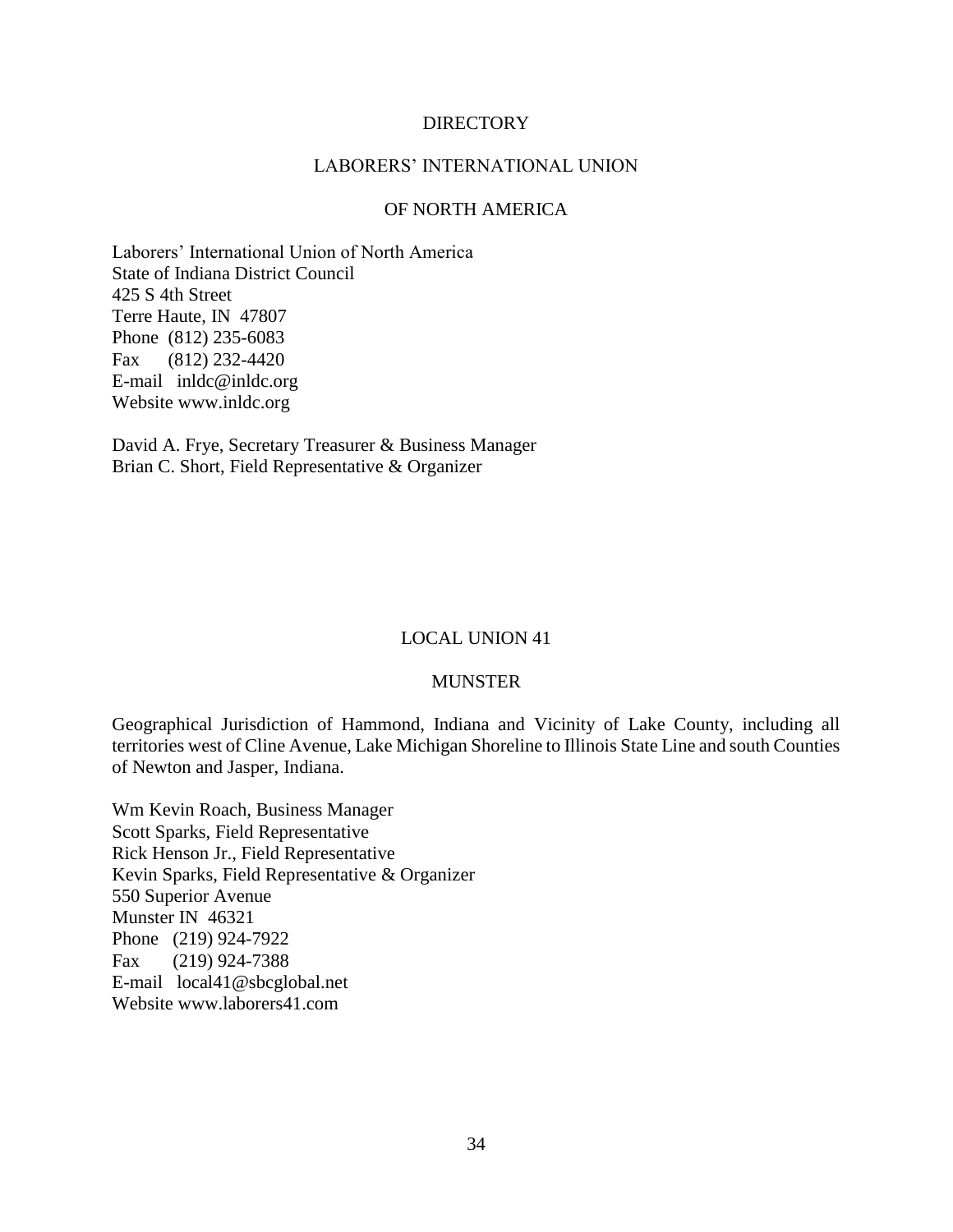#### VALPARAISO

Geographical Jurisdiction of Gary, Indiana & Vicinity, including all territories east of Cline Avenue, Lake County, Indiana, all territory north of U.S. Highway No. 20 Porter County, Indiana, including all Lake Michigan Shore Front east of Cline Avenue in Lake and Porter Counties and LaPorte and Starke Counties, Indiana.

Michael Campbell, Business Manager Dan McGlothin, Field Representative Ron Dillingham, Field Representative Ramon Mendoza, Field Representative Corey Campbell, Field Representative 3502 Enterprise Ave Valparaiso, IN 46383 Phone (219) 464-0695 Phone (800) 858-7631 Fax (219) 465-7682 E-mail liuna@laborers81.com Website www.laborers81.org

#### LOCAL UNION 120

#### INDIANAPOLIS

Geographical Jurisdiction of Marion and Shelby Counties, Indiana.

J. Ward Daniels, Business Manager Chris Brickey, Field Representative Jesse Suarez, Field Representative Albert Lanham, Field Representative Kendrick Coleman, Field Representative Marty Corpuz, Field Representative William Fletcher, Jr., Organizer 1520 East Riverside Drive Indianapolis, IN 46202 Phone (317) 634-8551 Fax (317) 685-1237 E-mail LIUNA120@aol.com Website: www.inldc.org/local120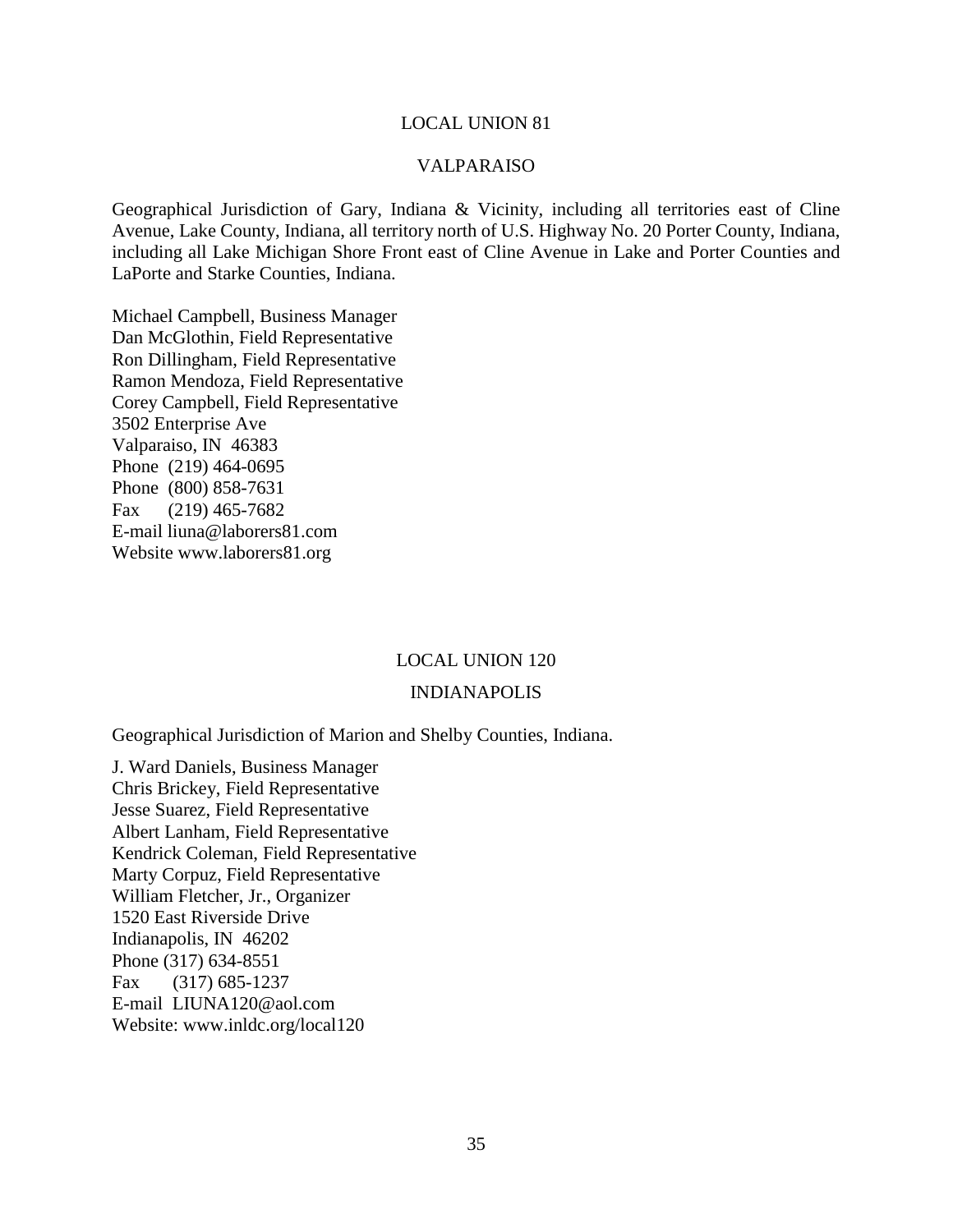# LOCAL UNION 204 TERRE HAUTE

Geographical Jurisdiction of Clay, Fountain, Greene, Hendricks, Owen, Parke, Putnam, Sullivan, Vermillion, Vigo and Warren Counties, Indiana.

Jerry "Joe" Bolk, Business Manager & Secretary-Treasurer Trent Short, Field Representative Doug Drake, Field Representative 401 Poplar Street Terre Haute IN 47807 Phone (812) 232-0989 Fax (812) 232-0980 E-mail laborerslocal204@outlook.com Website www.inldc.org/local 204

#### LOCAL UNION 213

#### FORT WAYNE

Geographical Jurisdiction of Adams, Allen, DeKalb, Huntington, Noble, Steuben, Wabash, Wells and Whitley Counties, Indiana.

Chris L. Guerrero, Secretary-Treasurer/Business Manager Steve East, President/Field Representative 5700 S Anthony Blvd. Fort Wayne, IN 46806-3322 Phone (260) 744-5255 Phone (260) 744-5355 Fax (260) 745-7601 E-Mail local213@frontier.com Website www.inldc.org/local213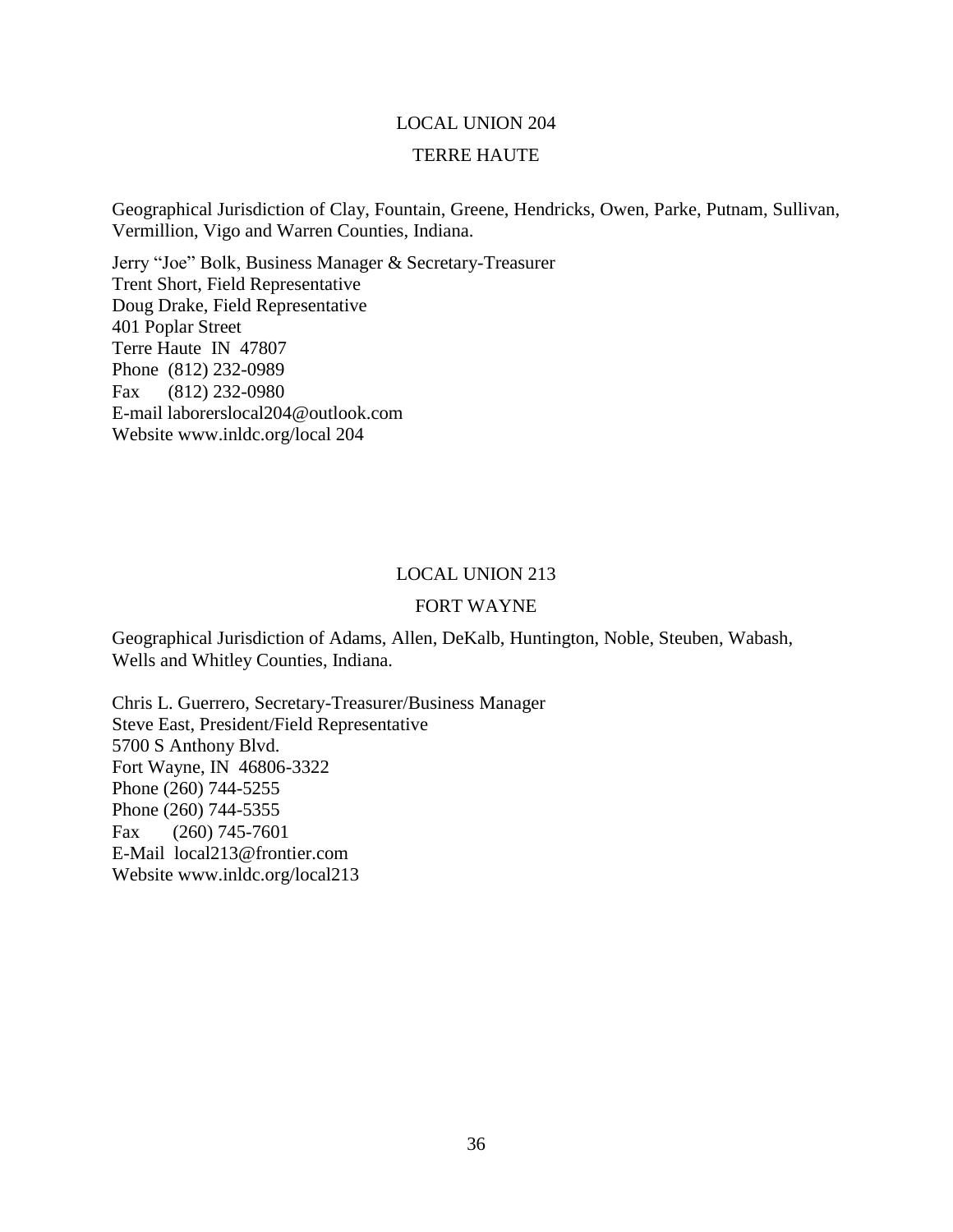#### LAFAYETTE

Geographical Jurisdiction of Benton, Boone, Carroll, Cass, Clinton, Montgomery, Pulaski, Tippecanoe and White Counties and covering Kokomo Indiana, Fulton, Howard, Miami and Tipton Counties, Indiana.

Jim Terry, Secretary-Treasurer & Business Manager Rick Williams, Field Representative 1734 Main Street Lafayette, IN 47904 Phone (765) 742-4876 Fax (765) 423-4709 E-mail local274@comcast.net Website www.inldc.org/local274 Kokomo Branch Phone (765) 457-4453 Fax (765) 457-8245

#### LOCAL UNION 561

#### EVANSVILLE

Geographical Jurisdiction covering Daviess, Dubois, Gibson, Knox, Pike, Posey, Spencer, Vanderburgh and Warrick Counties, Indiana; and Crittenden, Henderson, Union and Webster Counties in Kentucky.

Jon Scott, Business Manager & President Steve Wilson, Secretary-Treasurer & Field Representative Chad Lacer, Recording Secretary & Field Representative Jim Neisen, Vice-President and Field Representative Lee Russell, Field Representative 951 North Park Drive Evansville IN 47710 Phone (812) 425-3191 Toll Free 1-888-463-8646 Fax (812) 425-2421 Website www.inldc.org/local561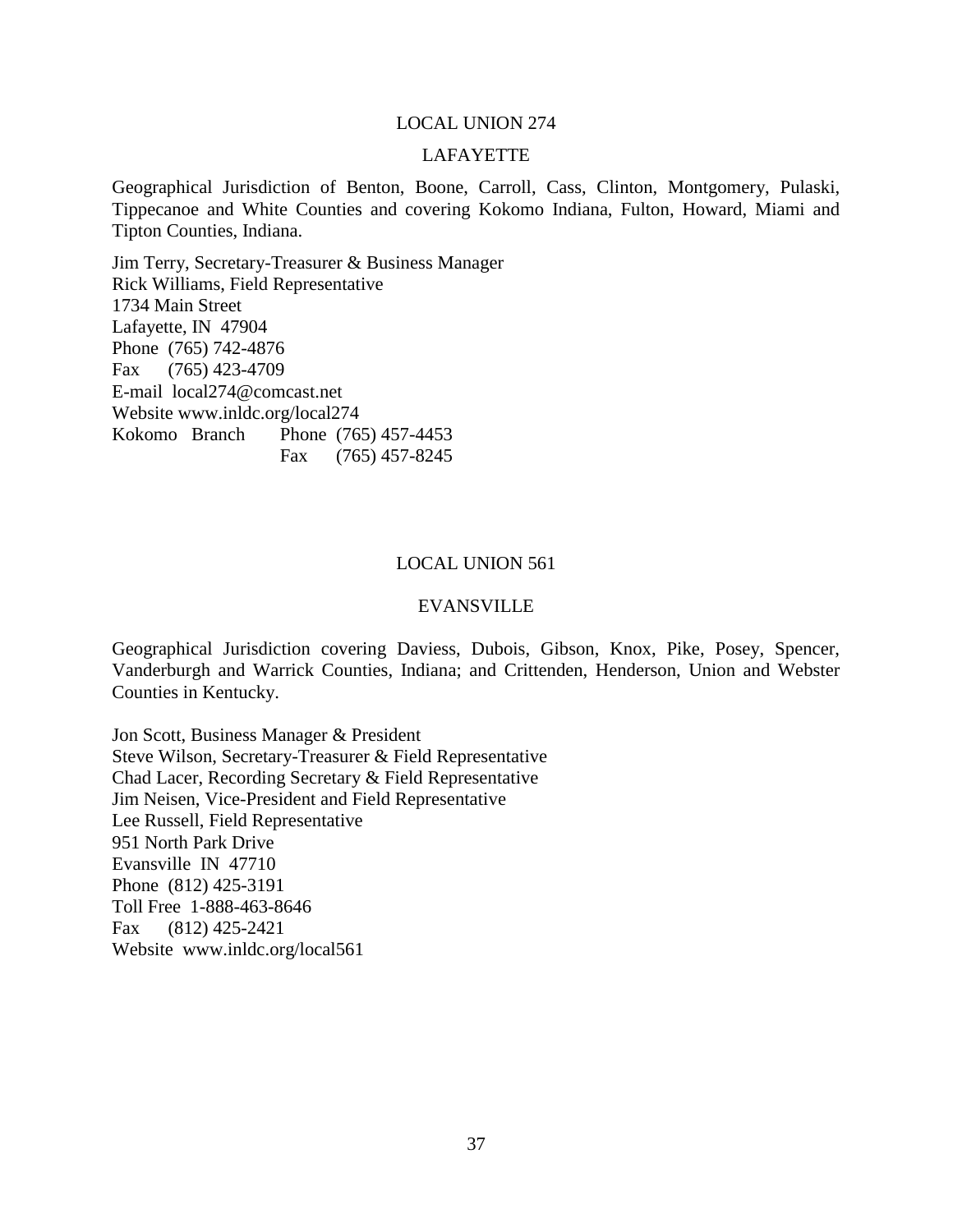#### SOUTH BEND

Geographical Jurisdiction of Elkhart, Kosciusko, LaGrange, Marshall and St. Joseph Counties, Indiana.

Murray Miller, Business Manager Randy Neilson, Field Representative Adam Trotter, Field Representative 23698 Western Ave South Bend, IN 46619 Phone (574) 287-2967 Fax (574) 287-2968 E-mail millsbi@aol.com Website: www.inldc.org/local645

#### LOCAL UNION 741

#### BLOOMINGTON

Geographical Jurisdiction of Bartholomew, Brown, Dearborn, Decatur, Franklin, Jackson, Jennings, Johnson, Lawrence, Martin, Monroe, Morgan, Ohio, Orange and Ripley Counties, Indiana.

Albert "Ray" Hobbs, Business Manager Terry Pittman, Field Representative Mike Hardy, Field Representative Lonnie Whitaker, Field Representative 7745 South Fairfax Road Bloomington, IN 47401 Phone (812) 824-2605 Fax (812) 824-2185 E-mail liunalocal741@liunalocal741.org Website: www.inldc.org/local741 Columbus Branch Phone (812) 372-2211 Lawrenceburg Branch Phone (812) 537-5128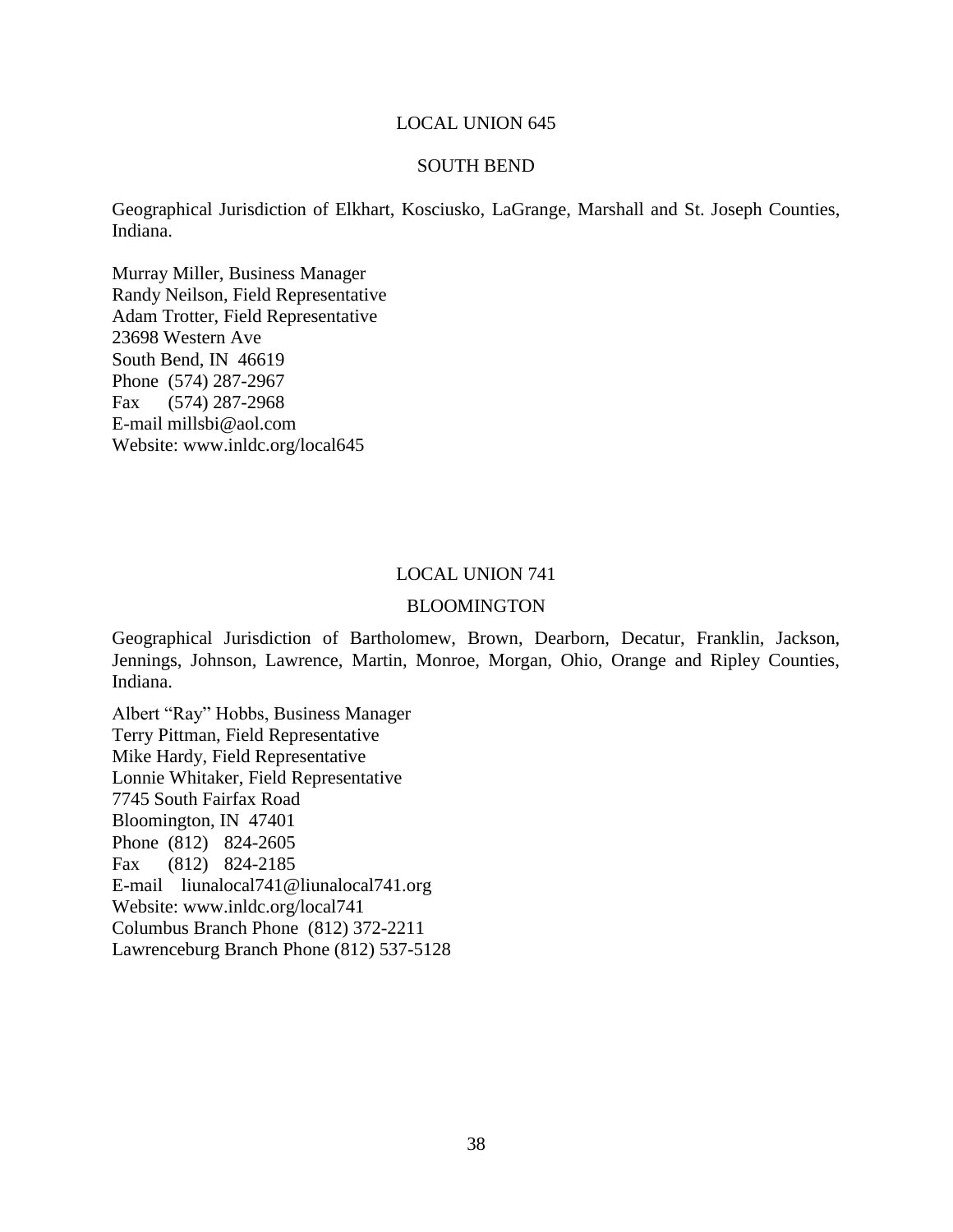#### NEW ALBANY

Geographical Jurisdiction of Clark, Crawford, Floyd, Harrison, Jefferson, Perry, Scott, Switzerland and Washington Counties, Indiana.

Robert S. Norrington, Business Manager Danny L. Stults, Field Representative 1213 State Street New Albany IN 47150 Phone (812) 944-6473 Fax (812) 944-6474 E-mail laborers795@sbcglobal.net Website: www.inldc.org/local795

#### LOCAL UNION 1112

#### MUNCIE

Geographical Jurisdiction of Blackford, Delaware, Fayette, Grant, Hamilton, Hancock, Henry, Jay, Madison, Randolph,Rush, Union and Wayne Counties, Indiana.

Kelly Watson, Business Manager Jack Baker, Field Representative Joe Hardwick, Field Representative Fred Redwine, Field Representative 115 West 20th Street Muncie IN 47302 Phone (765) 282-5815 Fax (765) 286-7150 E-mail laborerslocal1112@comcast.net Website: www.inldc.org/local1112 Richmond Branch Phone (765) 966-2005 Fax (765) 966-7080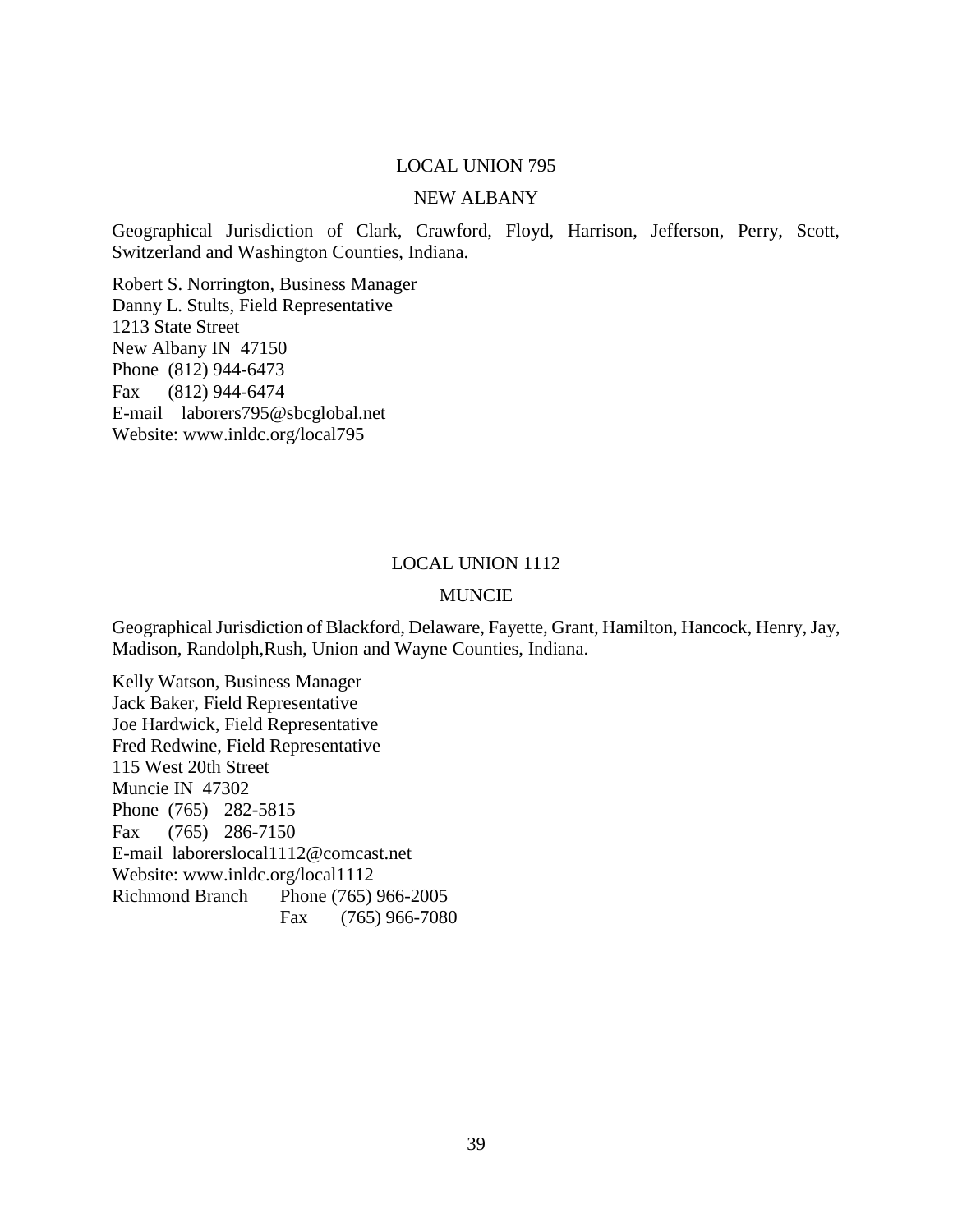#### DIRECTORY OF LOCALS BY COUNTIES

|                | <b>LOCAL</b> | <b>COUNTY</b>  | <b>LOCAL</b> |
|----------------|--------------|----------------|--------------|
| <b>COUNTY</b>  |              |                |              |
| Adams          | 213          | Jefferson      | 795          |
| Allen          | 213          |                | 741          |
|                |              | Jennings       |              |
| Bartholomew    | 741<br>274   | Johnson        | 741          |
| Benton         |              | Knox           | 561          |
| Blackford      | 1112         | Kosciusko      | 645          |
| Boone          | 274          | LaGrange       | 645          |
| <b>Brown</b>   | 741          | Lake-West Half | 41           |
| Carroll        | 274          | Lake-East Half | 81           |
| Cass           | 274          | LaPorte        | 81           |
| Clark          | 795          | Lawrence       | 741          |
| Clay           | 204          | Madison        | 1112         |
| Clinton        | 274          | Marion         | 120          |
| Crawford       | 795          | Marshall       | 645          |
| Crittenden, KY | 561          | Martin         | 741          |
| <b>Daviess</b> | 561          | Miami          | 274          |
|                |              |                |              |
| Dearborn       | 741          | Monroe         | 741          |
| Decatur        | 741          | Montgomery     | 274          |
| DeKalb         | 213          | Morgan         | 741          |
| Delaware       | 1112         | Newton         | 41           |
| Dubois         | 561          | Noble          | 213          |
| Elkhart        | 645          | Ohio           | 741          |
| Fayette        | 1112         | Orange         | 741          |
| Floyd          | 795          | Owen           | 204          |
| Fountain       | 204          | Parke          | 204          |
| Franklin       | 741          | Perry          | 795          |
| Fulton         | 274          | Pike           | 561          |
| Gibson         | 561          | Porter         | 81           |
| Grant          | 1112         | Posey          | 561          |
| Greene         | 204          | Pulaski        | 274          |
| Hamilton       | 1112         | Putnam         | 204          |
| Hancock        | 1112         | Randolph       | 1112         |
| Harrison       | 795          | Ripley         | 741          |
| Henderson, KY  | 561          | Rush           | 1112         |
| Hendricks      | 204          | St Joseph      | 645          |
| Henry          | 1112         | Scott          | 795          |
|                |              |                |              |
| Howard         | 274          | Shelby         | 120          |
| Huntington     | 213          | Spencer        | 561          |
| Jackson        | 741          | <b>Starke</b>  | 81           |
| Jasper         | 41           | Steuben        | 213          |
| Jay            | 1112         | Sullivan       | 204          |